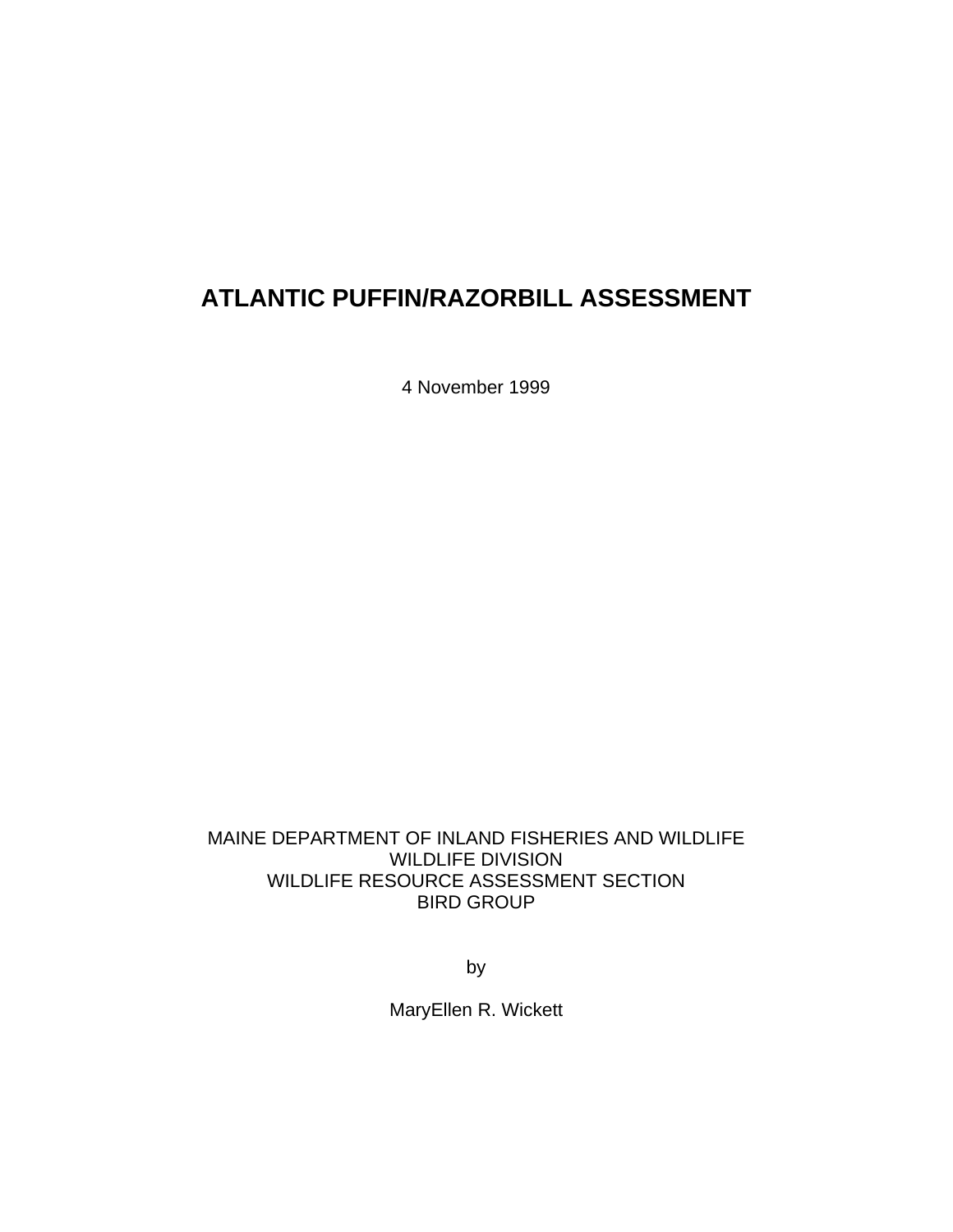# TABLE OF CONTENTS

## Page

| 11 |
|----|
|    |
|    |
|    |
|    |
|    |
|    |
|    |
|    |
|    |
|    |
|    |
|    |
|    |
|    |
|    |
|    |
|    |
|    |
|    |
|    |
|    |
|    |
|    |
|    |
|    |
|    |
|    |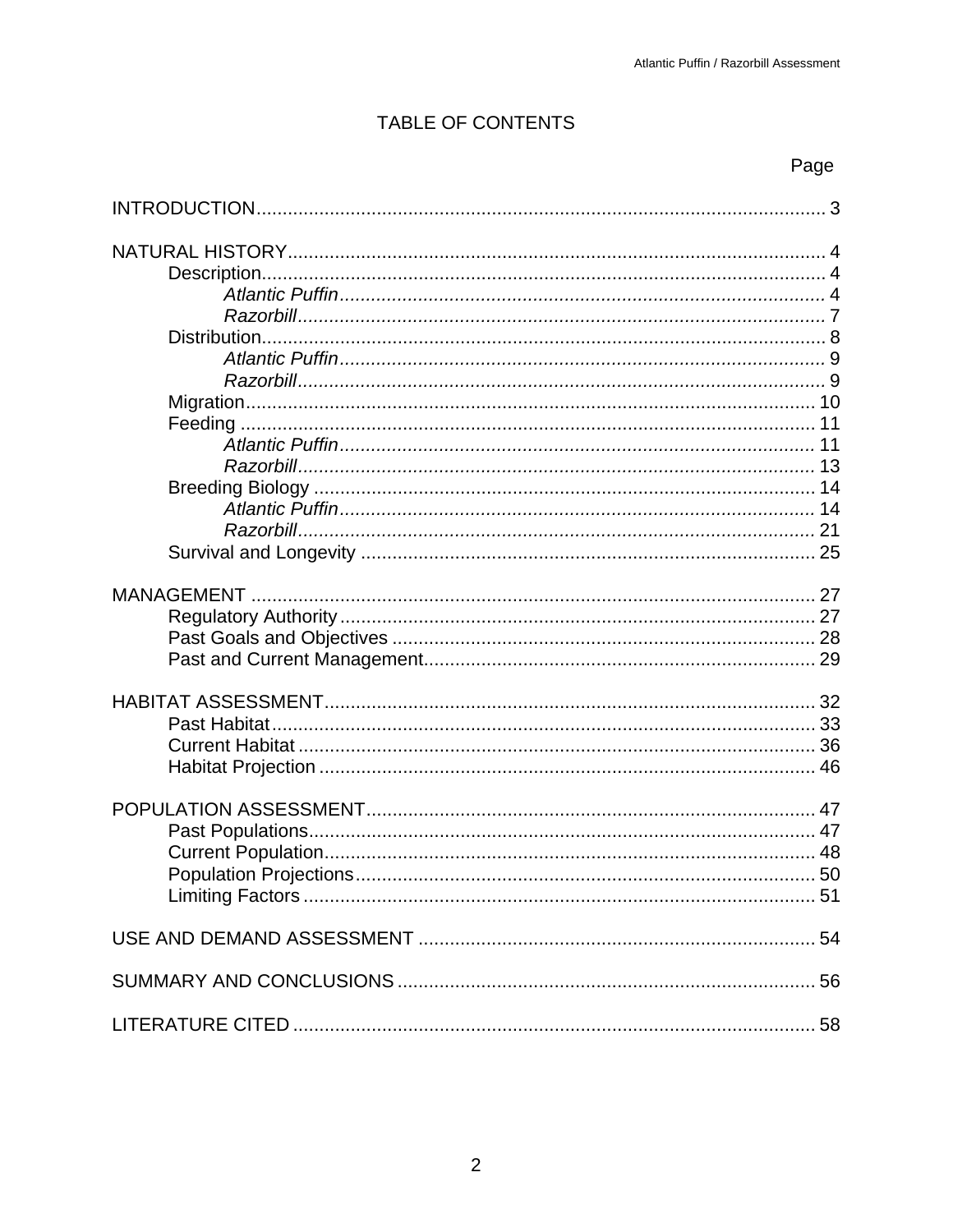## **INTRODUCTION**

 Since 1968, the Maine Department of Inland Fisheries and Wildlife (MDIFW) has aggressively pursued development and refinement of wildlife species assessments and implementation of cost-effective comprehensive programs that support selected goals and objectives for the next 15 years. Assessments are based upon available information and the judgments of professional wildlife biologists responsible for individual species or groups of species. Precise data may not always be available or are too limited for meaningful statistical analysis; however, many trends and indications are sometimes clear and deserve management consideration.

 The assessment has been organized to group information in a user-meaningful way. The Natural History section discusses biological characteristics of the species that are important to its management. The Management section contains history of regulations and regulatory authority, past management, past goals and objectives, and current management. The Habitat and Population sections address historic, current, and projected conditions for the species. The Use and Demand section addresses past, current, and projected use and demand of the species and its habitat. A Summary and Conclusions sections summarizes the major points of the assessment.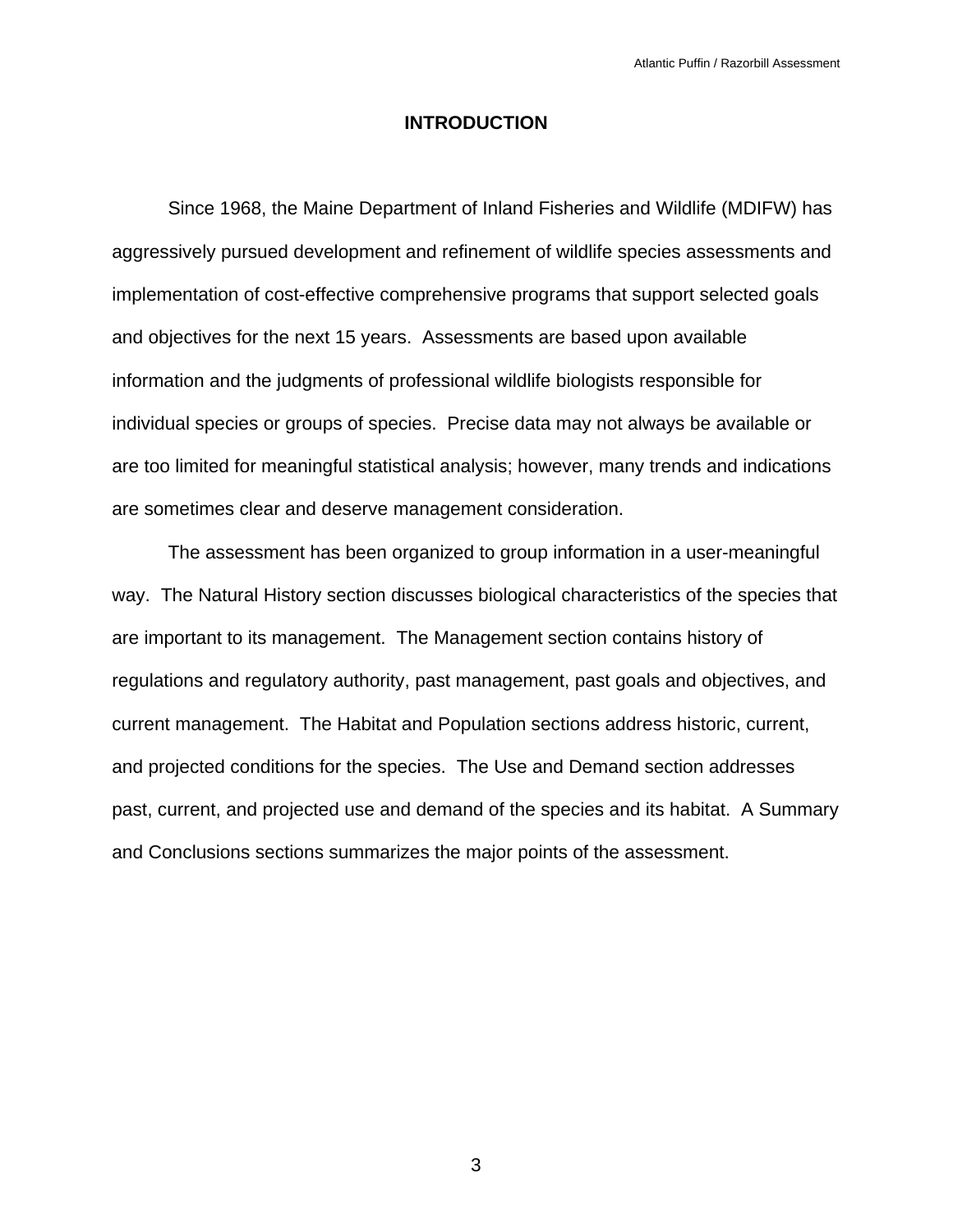## **NATURAL HISTORY**

## **Description**

 Auks (Alcidae) are the ecological counterparts of penguins in the Northern Hemisphere (Cowger 1976). Five alcid species breed in the North Atlantic below the Arctic Ocean; only the Atlantic Puffin (*Fratercula arctica*), Razorbill (*Alca torda*), and Black Guillemot (*Cepphus grylle*) breed as far south as Maine (Cowger 1976, Boag and Alexander 1986).

 Auks are a highly specialized group of seabirds, being more adapted for underwater swimming than for long-distance flying (Evans and Nettleship 1985). Their wings are short and reduced in area, improving underwater propulsion. Flight is direct and rapid but not maneuverable; wing-loading is high, and take-off is difficult (Bédard 1985). Bill shape varies by alcid species, reflecting diet and feeding method (Freethy 1987).

*Atlantic Puffin*--Atlantic Puffins (Fig. 1) have a short, thick neck and short, blunt



Fig. 1. Atlantic Puffin (photo from http://search.corbis.com/ av.asp?id+AF001957, 3305306.jpg. 30 Sep 99)

tail (Boag and Alexander 1986). They have large, webbed feet, with short, sturdy legs (tarsus: 26 mm) set far back on the body producing an upright stance (Knight 1908, Boag and Alexander 1986). Males are slightly heavier (429.0- 524.0 g, *x*=479.0 g) than females (386.0-511.0 g, *x*=445.5 g) (Johnsgard 1987). Beaks are longer and deeper for males than females (culmen: M=45.0-53.5 mm, *x*=49.8 mm; F=44.0-51.0 mm, *x*=48.0 mm) (Johnsgard 1987),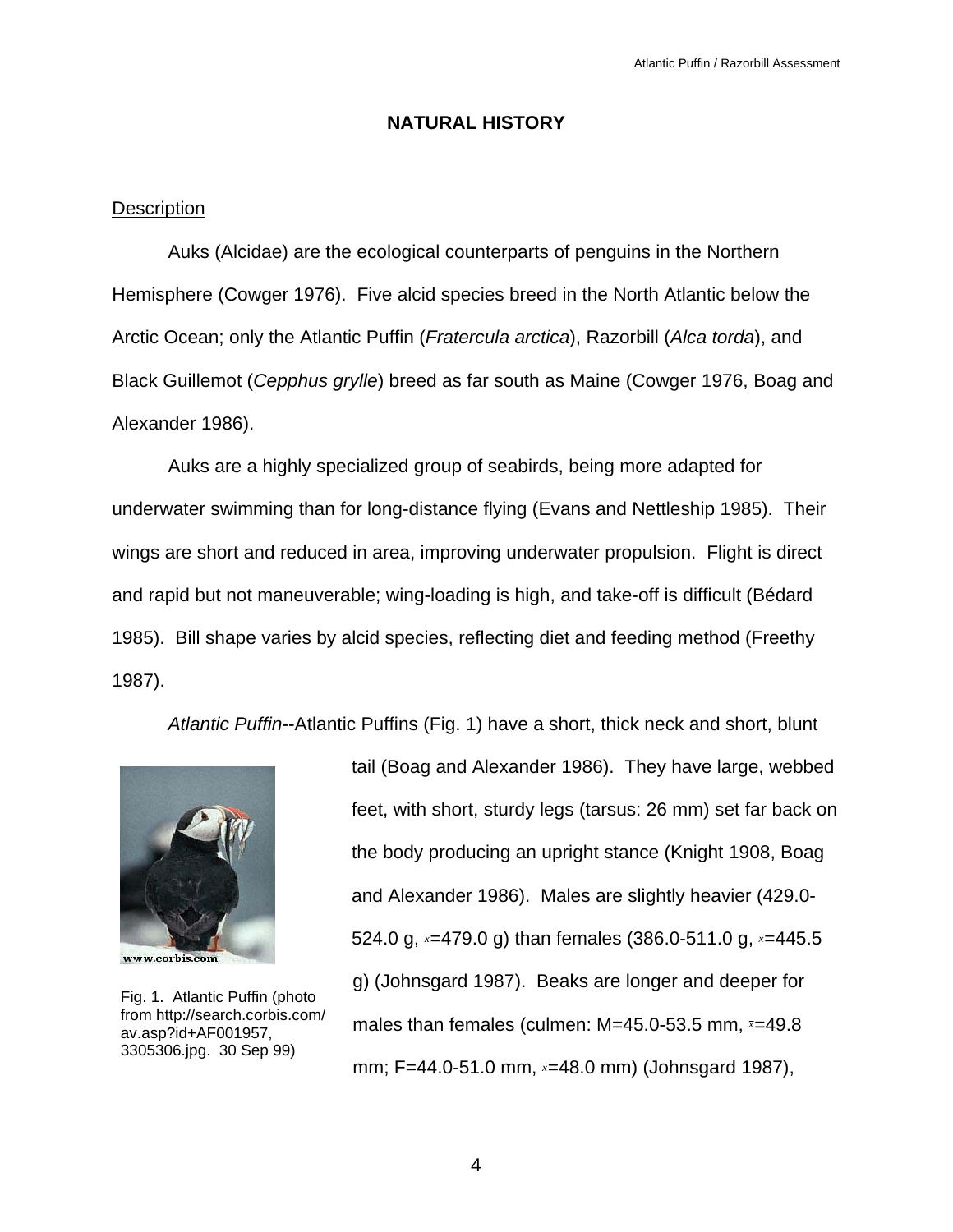giving males 10% more bill area (Harris 1984). Wingspan is 45-63 cm (Freethy 1987), with wing length ranging 157.0-168.0 mm (Johnsgard 1987). Atlantic Puffins are shorter (26-30 cm) than Razorbills (35-40 cm) (Cowger 1976, Boag and Alexander 1986, Freethy 1987).

 During the summer breeding period, adult male and female puffins are similarly plumaged with black above, white underparts, and pale gray cheek patches (Johnsgard 1987). The beak is compressed laterally and triangular in profile. Approximately onehalf of the bill nearest the tip is bright red-orange, with a slate blue-grey basal section. These 2 areas are separated by a pale yellow ridge. The upper mandible is joined to the feathers by a pale yellow fleshy strip. There is a bright yellow wrinkled rosette where the upper and lower mandibles join (Boag and Alexander 1986). The yellowish grooves in the red area of the bill can be used to determine age and maturity, with lines increasing in length and number as the bird matures. At maturity (4-5 years old), adults have 2 complete grooves (Freethy 1987). Inside the mouth and the tongue are yellow (Johnsgard 1987). The puffin's iris is a dark brown, surrounded by a red orbital ring. Above and below the eye are 2 horny blue-grey patches; the upper patch is triangular, the lower patch more rectangular (Boag and Alexander 1986, Johnsgard 1987). Legs and feet are bright orange. The sharp, black claws on the feet are up to 1 cm long (Boag and Alexander 1986, Freethy 1987).

 Soon after the breeding season is completed, the outer sheaths of the bill and horny ornaments above and below the eye are shed. The puffin bill becomes smaller and loses its bright color. The blue-grey base of the bill is shed, the red fades to dull yellow, and the yellow wattle at the hinge of the bill withers away. The red eye ring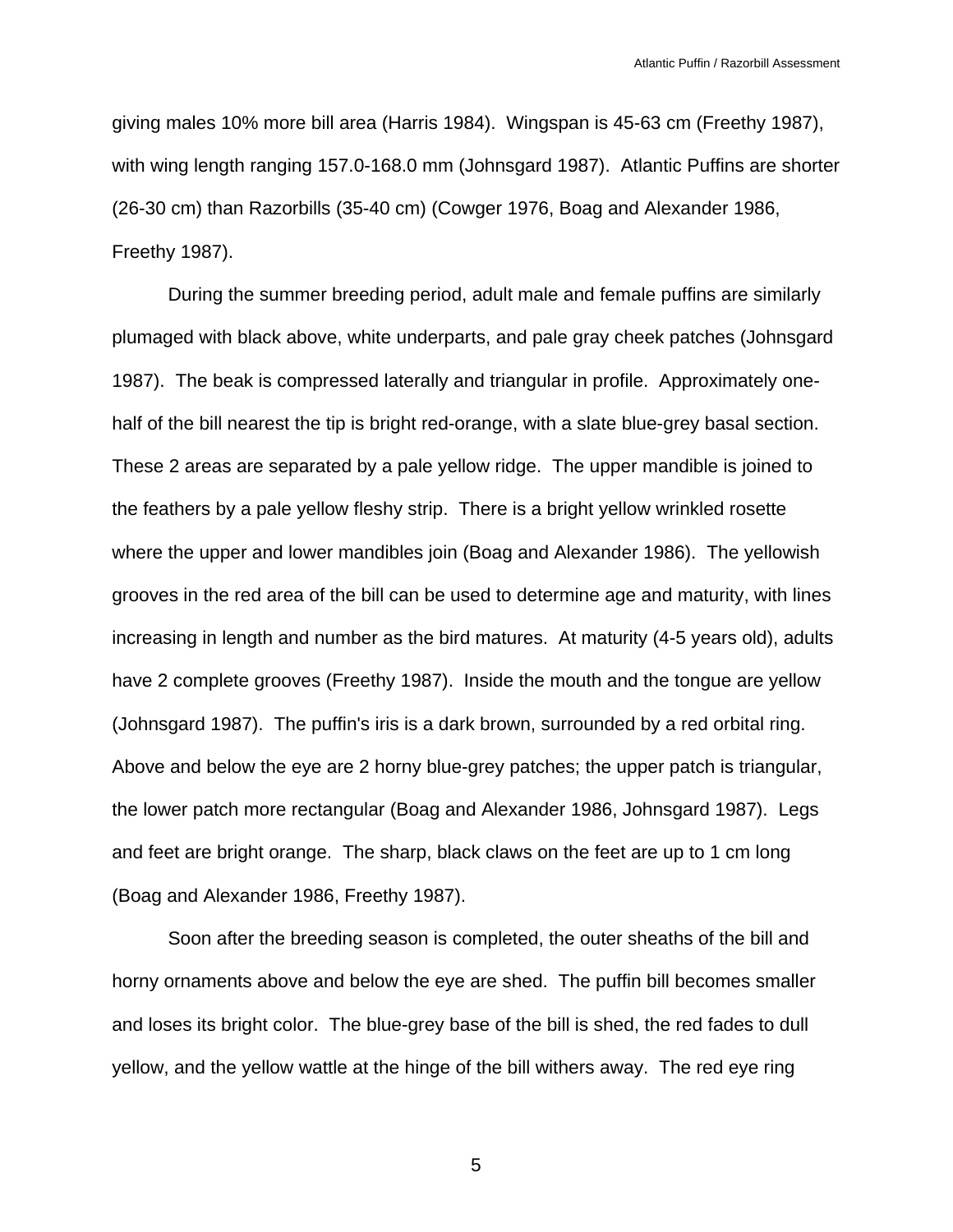disappears (Freethy 1987, Johnsgard 1987). Head and neck feathers are molted, the white face patch and abdomen become grey (Harris 1984, Freethy 1987). Legs turn to a dull yellow color (Bédard 1985).

 Puffins have a synchronous primary molt and flightless period. The wing molt occurs at sea making timing difficult to determine. The molt likely occurs in late winter; adults have complete replacement of primaries prior to returning to breeding colonies in early spring (Harris 1984).

 Juvenile puffins look similar to winter plumaged adults; however, the bill is smaller, duller in color, and lacking grooves or ridges (Johnsgard 1987), and the dark area in front of the eye is more extensive and blacker (Harris 1984). The bill reaches full length by the end of the first winter, but continues to increase in area (approximately 25% increase) by becoming deeper and to a lesser extent by an increase in the curvature of the top edge. About half of the juveniles lose their black face patches during spring molt, resembling adults except for small, dark beaks; other juveniles retain scattered black feathers in the face patches during summer. Each year, the colors in the beak brighten, eye ornaments become larger, and the red orbital ring brightens. Immature puffins can be aged using the development of bill grooves on the outer, red part of the bill: 1-year-olds have pointed, triangular shaped bills with a trace of a groove; 2-year-olds have an incomplete or one full groove; 3-year-olds normally have 1.5 grooves; most 4-year-olds have 2 grooves (Harris 1984).

 Most puffins in their first year replace primaries between March and July, whereas a few may retain primaries until November of the year following hatching. Older immature birds have a molt similar to adults (Harris 1984).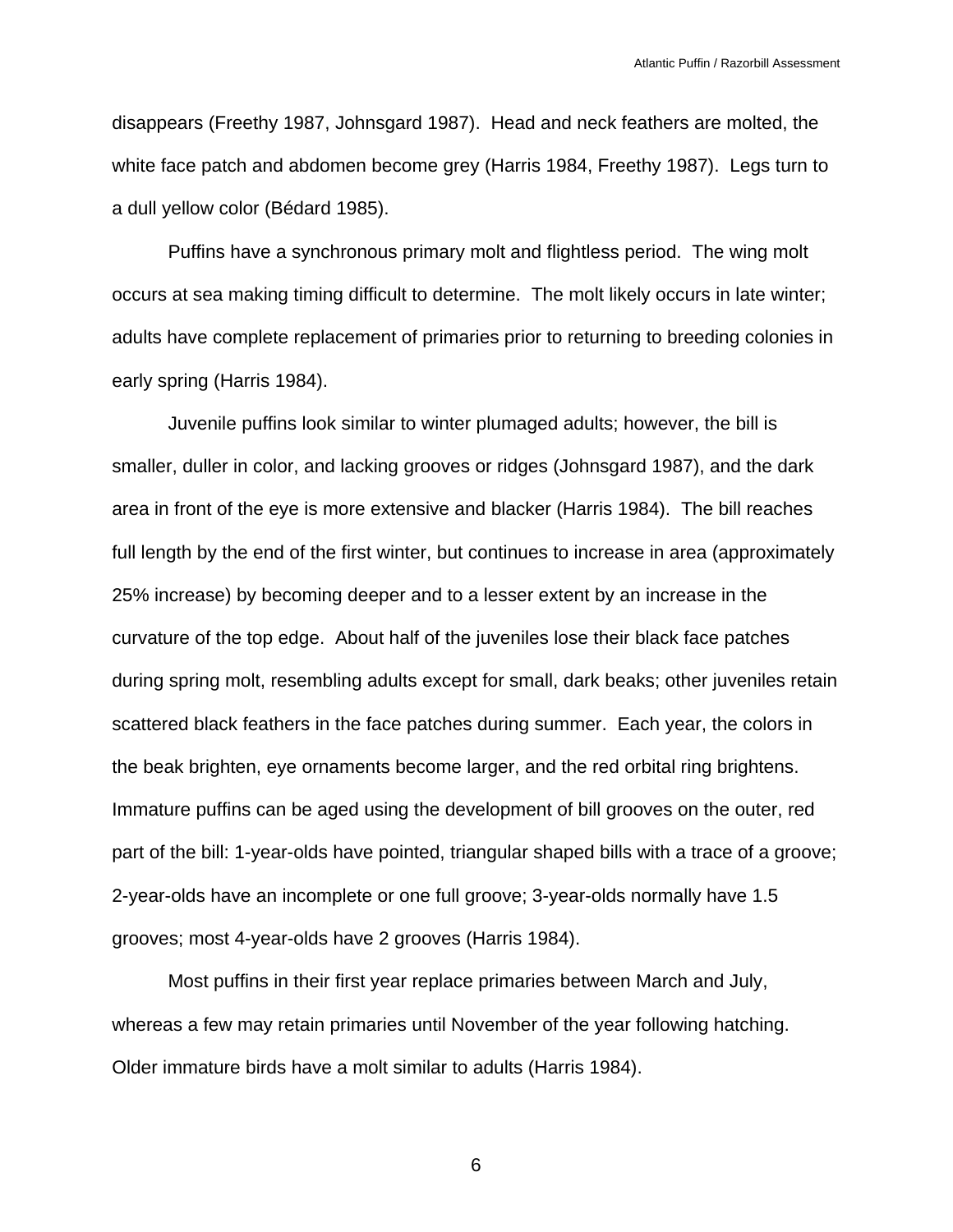

Fig. 2. Razorbills (photo from http://search.corbis. com/av.asp?id=BF001908, 11097016.jpg. 1 Oct 99)

*Razorbill*—Razorbills (Fig. 2) are distinguished from other alcids by a thick bill, up-tilted tail when swimming, and an arched back in flight (Cowger 1976). They have a short neck and tail and narrow wings. Wingspan in Razorbills is 62 cm (Freethy 1987), with wing length ranging 188-201 mm for males and 194-198 mm for females (Johnsgard 1987). Tarsus length is 36 mm

(Knight 1908). Razorbill weights range 524.0-890.0g (*x*=734.0 g) for adult males and 620.0-800.0 g (*x*=700.0 g) for adult females. Culmen length ranges 32.0-35.5 mm. Razorbills are the only living alcid species with a bill that is black and strongly compressed; it is blunt-tipped with a depth at base nearly as great as the length of the exposed culmen (Johnsgard 1987).

 In summer breeding plumage, adult Razorbills are alike. The head, neck, and back are black, with white tips on the secondaries. There is a narrow white line extending from the anterior angle of the eye nearly to the base of the culmen. Underparts are white (including axillaries, under wing coverts, and extending forward to include the lower foreneck) (Johnsgard 1987). The bill has a white stripe crossing it midway. There may be one or more transverse, whitish grooves across the bill. The interior mouth is yellow, and the iris is dark brown. Legs and feet are black. Legs are set far back with the bird standing erect (Freethy 1987, Johnsgard 1987). The central tail feathers of the Razorbill are more pointed and longer than other auks (Freethy 1987). When swimming, the bill and tail of a Razorbill are often tilted upward. On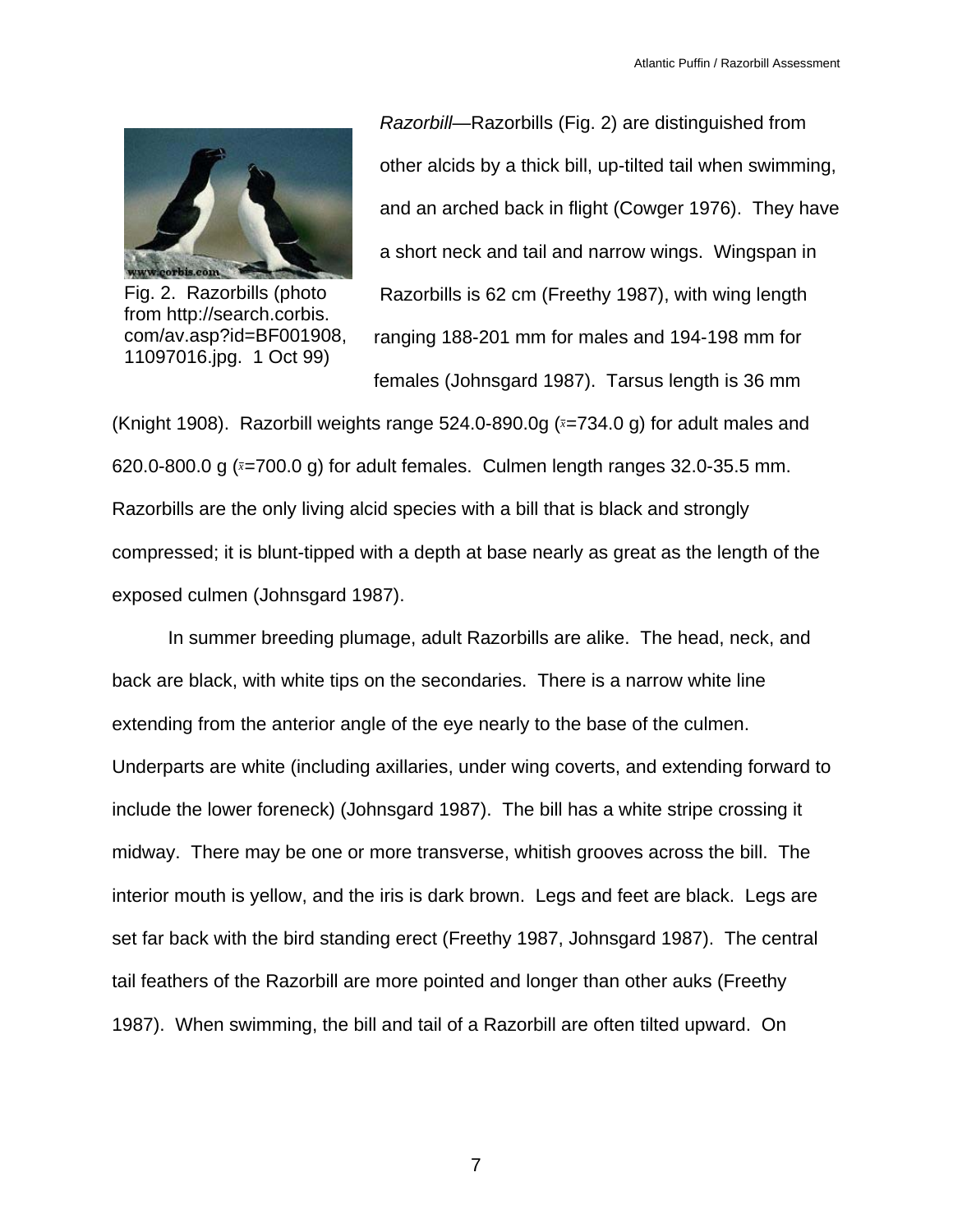breeding grounds, Razorbills make low guttural or croaking sounds (e.g., repeated "arr", "ood", or "hurr-ray" notes) (Johnsgard 1987).

 The winter plumage of adult Razorbills is similar to breeding plumage but throat, cheeks, and ear coverts are white. The white line between bill and eye is absent (Johnsgard 1987). The bill thins in early fall when the bill covering is shed; the white furrow remains. Razorbills have a complete post-nuptial molt in fall involving all contour and flight feathers, becoming flightless for up to 6 weeks. In spring there is a pre-nuptial molt that involves face and throat areas (Bédard 1985, Freethy 1987)

 An immature Razorbill looks similar to a winter adult but upper parts are more brown than black. Young birds have a less massive bill than adults, but the upper mandible is still strongly decurved near the tip with a dorsal and ventral bill profile that is nearly parallel rather than tapered. The bill does not have grooves and white marks typical of adults, and there is only a pale stripe from eye to bill (Johnsgard 1987).

#### **Distribution**

 Alcids are primarily offshore birds that breed circumpolarly around the fringes of the Arctic Ocean (Cowger 1976). Populations tend to concentrate where polar water from the Arctic Ocean mixes with water from the central Atlantic Ocean, resulting in increased marine productivity. Within areas of suitable marine habitat, patterns of dispersion are limited by ice characteristics (extent and timing of break-up) in northern regions and the existence of nearby land providing safe breeding sites within range of an adequate food supply (Nettleship and Evans 1985).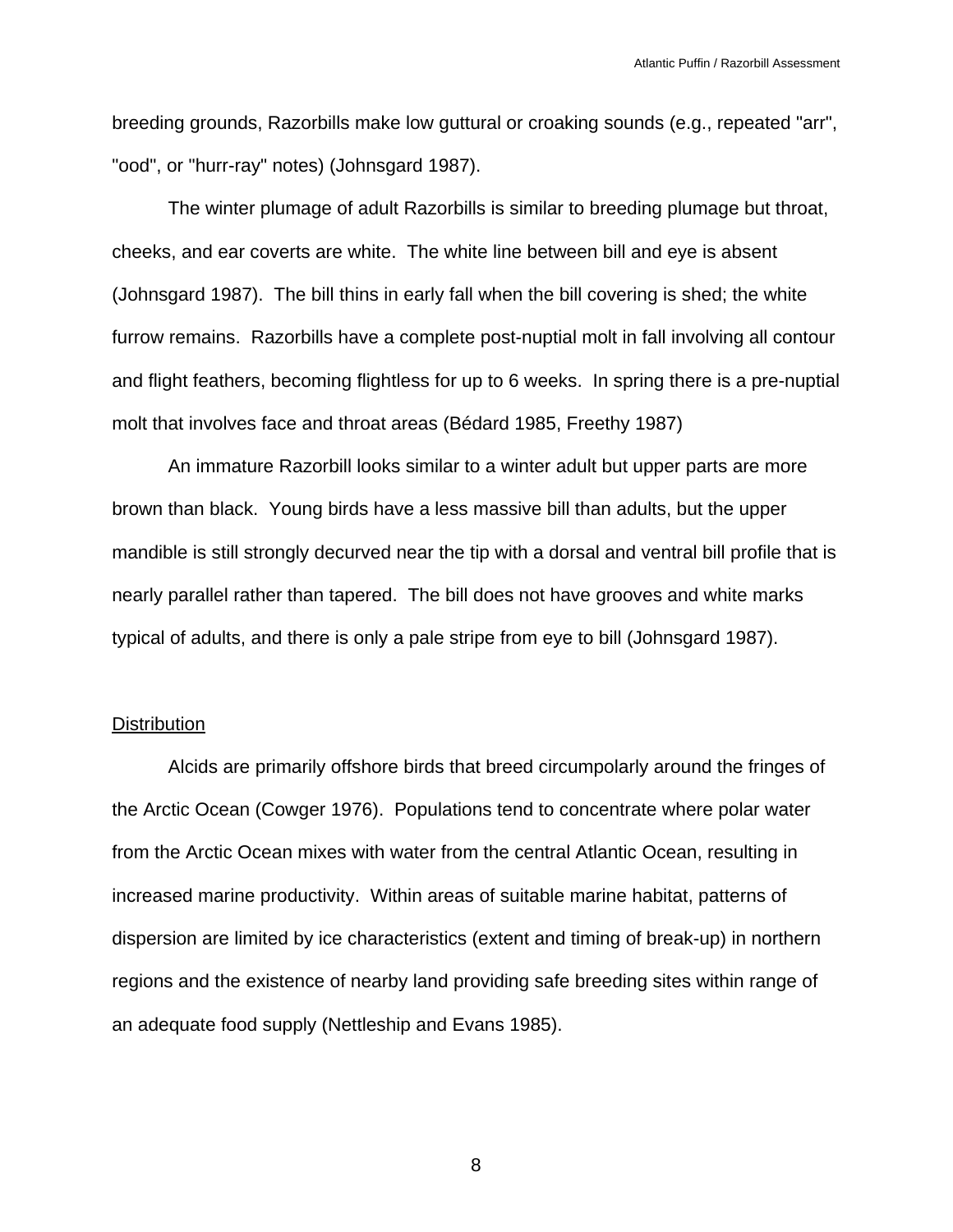*Atlantic Puffin*--The Atlantic Puffin breeds in the Palearctic from Greenland and Iceland east through Scandinavia to Nvaya Zemlya and the coast of northern Russia, south to the British Isles, northern Europe, and southern Scandinavia. In the Nearctic, the Atlantic Puffin breeds from Labrador south to southeastern Quebec (Gaspé Peninsula), Newfoundland, southern New Brunswick, Nova Scotia, and Maine (AOU 1983, Brown 1985, Johnsgard 1987). The world population center is in Iceland, where 51% of the breeding pairs nest. The majority of the Atlantic Puffin population in North America breed on a small number of islands along the coasts of southeast Newfoundland (74% of North American breeding pairs) and Labrador. Less than 1% of the North American population breeds from Nova Scotia to Maine (Nettleship and Evans 1985).

 During winter, Atlantic Puffins are widely dispersed offshore. In western Atlantic waters, puffins winter from the ice line south to Massachusetts (casually to southern N.J.). On the European side of the Atlantic Ocean, birds winter south to the Azores, Canary Islands, and western Mediterranean (Nettleship and Evans 1985, Johnsgard 1987). Little is known of the distribution of Atlantic Puffins during winter as they are rarely observed during this period (Brown 1985).

*Razorbill*--The breeding distribution of Razorbills extends in the east from Iceland to the British Isles, northwest France, Denmark, Scandinavia, and northern Russia, and in the west from western Greenland south to the extreme southeastern Baffin Island, coast of Labrador, the north shore of the Gulf of St. Lawrence, eastern Newfoundland, and south to southern New Brunswick, Nova Scotia, and eastern Maine (AOU 1983, Nettleship and Evans 1985). At least 70% of the world's Razorbill population breeds in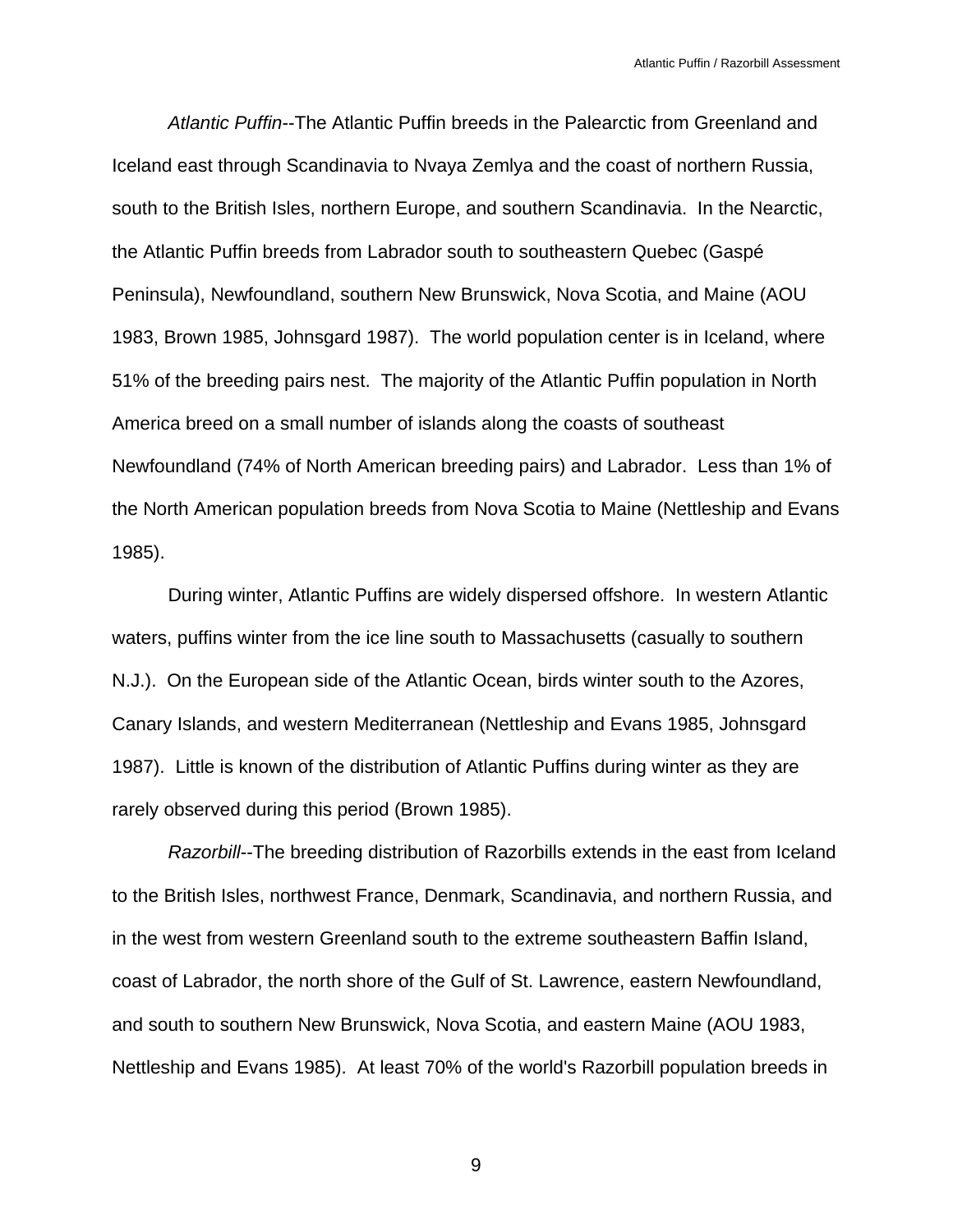Iceland with 20% in the British Isles. Only 2 -3% of the world population breeds in North America, primarily Labrador (68% of the North American population) (Nettleship and Evans 1985, Erskine 1992). While the Gulf of Maine supports approximately 2% of the North American breeding population of Razorbills (Folger 1986), these colonies constitute a major portion of the southern edge of the Razorbill range in the western Atlantic (Podolsky 1989).

 Razorbills remain at sea during the remainder of the year, usually in coastal waters (Lloyd and Perrins 1977). They winter mostly in northern boreal waters from southwestern Greenland south to Long Island, New York, (rarely N.J. and casually to Va. and S.C.), and from southern Norway and the Baltic to Azores, Portugal, and the western Mediterranean Sea (Nettleship and Evans 1985, Johnsgard 1987).

#### Migration

 Migration routes of Atlantic Puffins off eastern North America are not well documented. After the breeding season, puffins are commonly found in the Labrador Sea, off southeastern Labrador. Migration away from breeding areas is nearly complete by October. Breeding birds and young from Greenland move south, probably following the Labrador Current to Labrador and Newfoundland with some dispersal eastward to the open Atlantic Ocean (Johnsgard 1987). Birds are reported to return to Maine breeding grounds during March-May (Palmer 1949, Cowger 1976).

 Razorbills on both sides of the Atlantic migrate south or southwest in fall. Labrador and Greenland birds move to Newfoundland and farther south. Birds in the Barents and White Seas migrate to Skagerrak. Irish Sea birds go south to Biscay and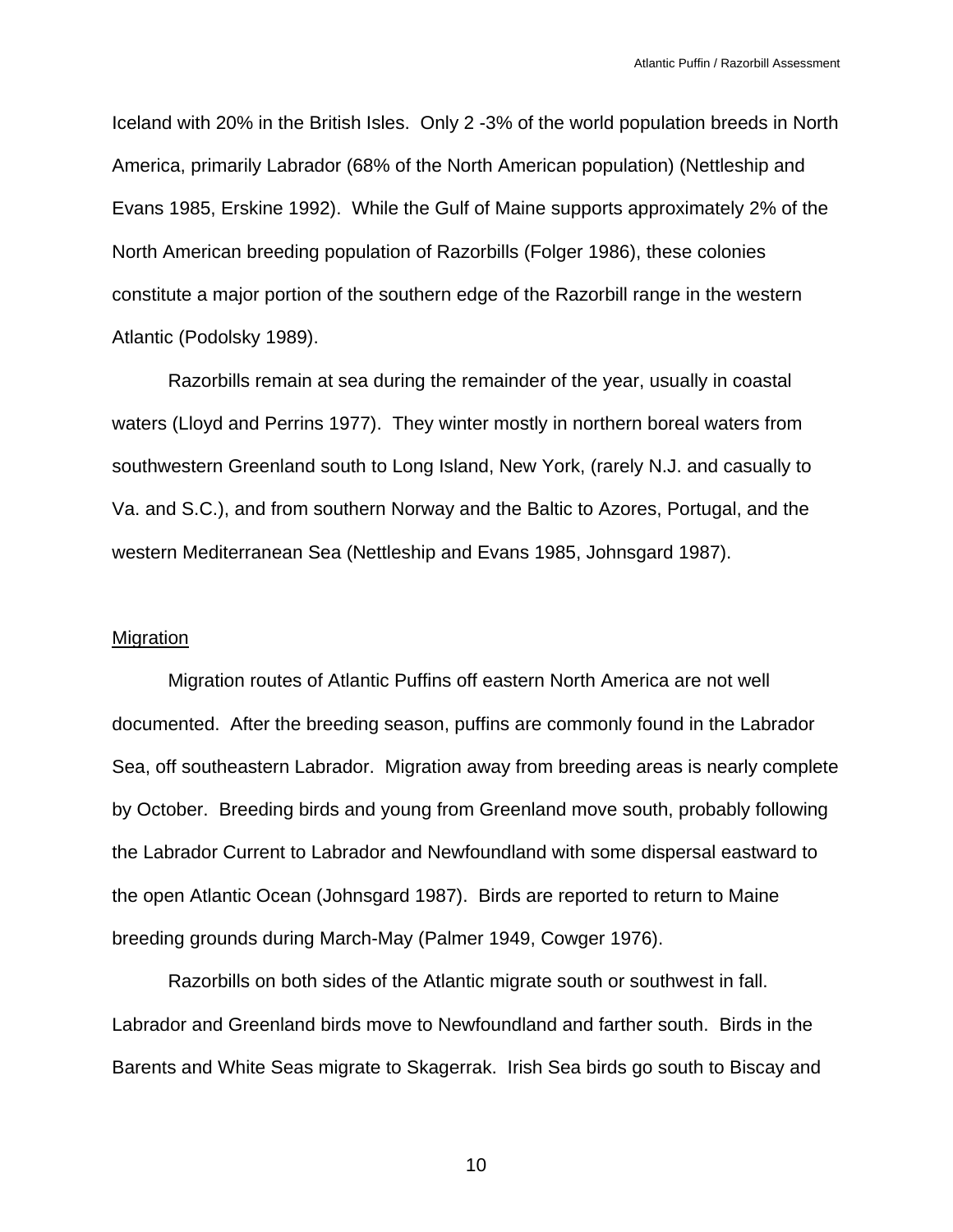the western Mediterranean. From northern Britain, Razorbills initially move to southwest Norway and the North Sea, but later younger birds move down to Biscay (Brown 1985). Palmer (1949) reported fall migrations of Razorbills beginning by mid-September in Maine, with a migratory movement composed largely of juveniles extending from late October into December. Razorbills begin moving towards Maine breeding grounds in February and early March.

## Feeding

*Atlantic Puffin*--Puffins search for food by dipping their heads into water and diving below the surface (Freethy 1987). Foraging puffins apparently exploit schools of fish versus individuals. Within a beak load, most fish are the same species and similar in size, suggesting birds stay with a school of fish until they have collected a full load (Bradstreet and Brown 1985).

 Fish are held in the beak with a powerful grip. Backward-pointing serrations on the beak, a muscular grooved tongue, and upper and lower mandibles that come together in a parallel fashion create an equal pressure along the length of the bill, gripping fish in place. By clamping fish to the roof of their beak with their tongue, puffins are able to open their bill and continue feeding (Boag and Alexander 1986). There is no loss in feeding efficiency when the bill sheath is molted (Freethy 1987).

 During the breeding season, adults often forage close to colonies, within 2-10 km (Bradstreet and Brown 1985, Freethy 1987). However, puffins have been reported foraging up to 50-56 km away from a breeding colony (Bradstreet and Brown 1985,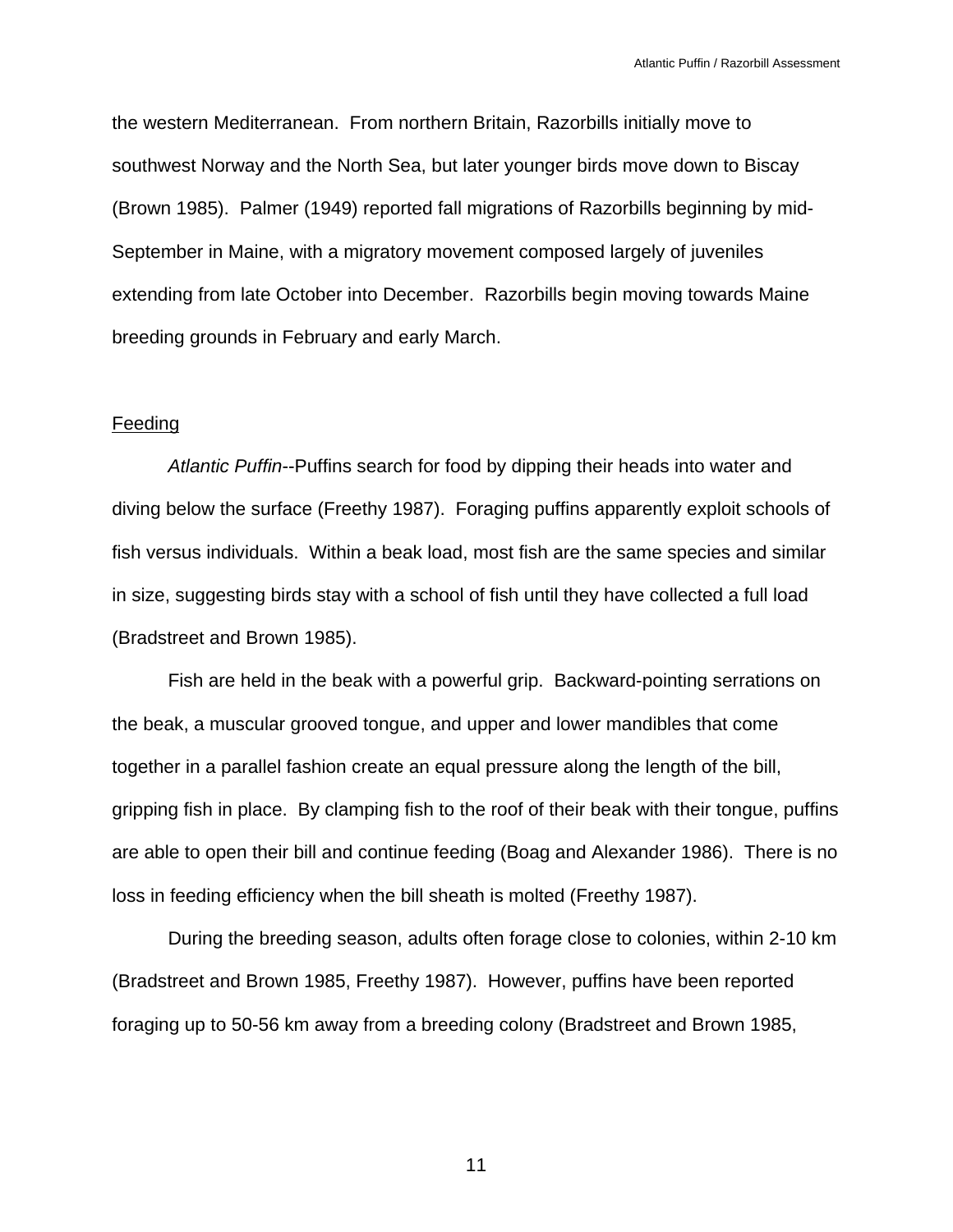Kress 1989). Puffins usually dive to depths of 6-10 m, with dive times normally ranging 20-30 sec (Bradstreet and Brown 1985).

 The diet of Atlantic Puffins consists primarily of fish. Common species in the diet during the breeding season include sandlance (*Ammodytes* spp.), sprat (*Sprattus sprattus*), capelin (*Mallotus villosus*), herring (*Clupea harengus*), sardine (*Sardinops* sp.), haddock (*Melanogrammus aeglefinus*), and various forms of cod (*Pollachius*, *Gadus*, *Merlangius*, *Ciliata*, *Gaidropsarus*) (Harris 1984, Johnsgard 1987). Polychaete annelids and crustaceans make up a lesser portion of the diet (Johnsgard 1987), with the importance of invertebrates varying geographically and seasonally (Bradstreet and Brown 1985).

 Fluctuations in the availability of prey populations creates considerable variation in chick diets, within and between years in a given colony and between neighboring colonies during the same season. In northern Norway, *Ammodytes* and *Pollachius* were most frequently fed to young early in the season, while *Clupea* dominated chick diets late in summer (Myrberget 1962). In the low arctic off Newfoundland, capelin was the principal food brought to nestlings in the late 1960s; in 1981 these fish were scarce, and adults were primarily feeding small cods (Gadidae) to chicks (Bradstreet and Brown 1985). Atlantic herring is a principle summer food of puffins in Maine (Kress 1983, 1985). However, in the late summer of 1986 through 1987, hake dominated diets of a small sample of chicks at Matinicus Rock, replacing Atlantic herring as a major food source (Kress 1987).

 Atlantic Puffins breeding at low latitudes do not feed young at night. There is a diurnal feeding pattern with highest delivery rates in early morning and a smaller peak in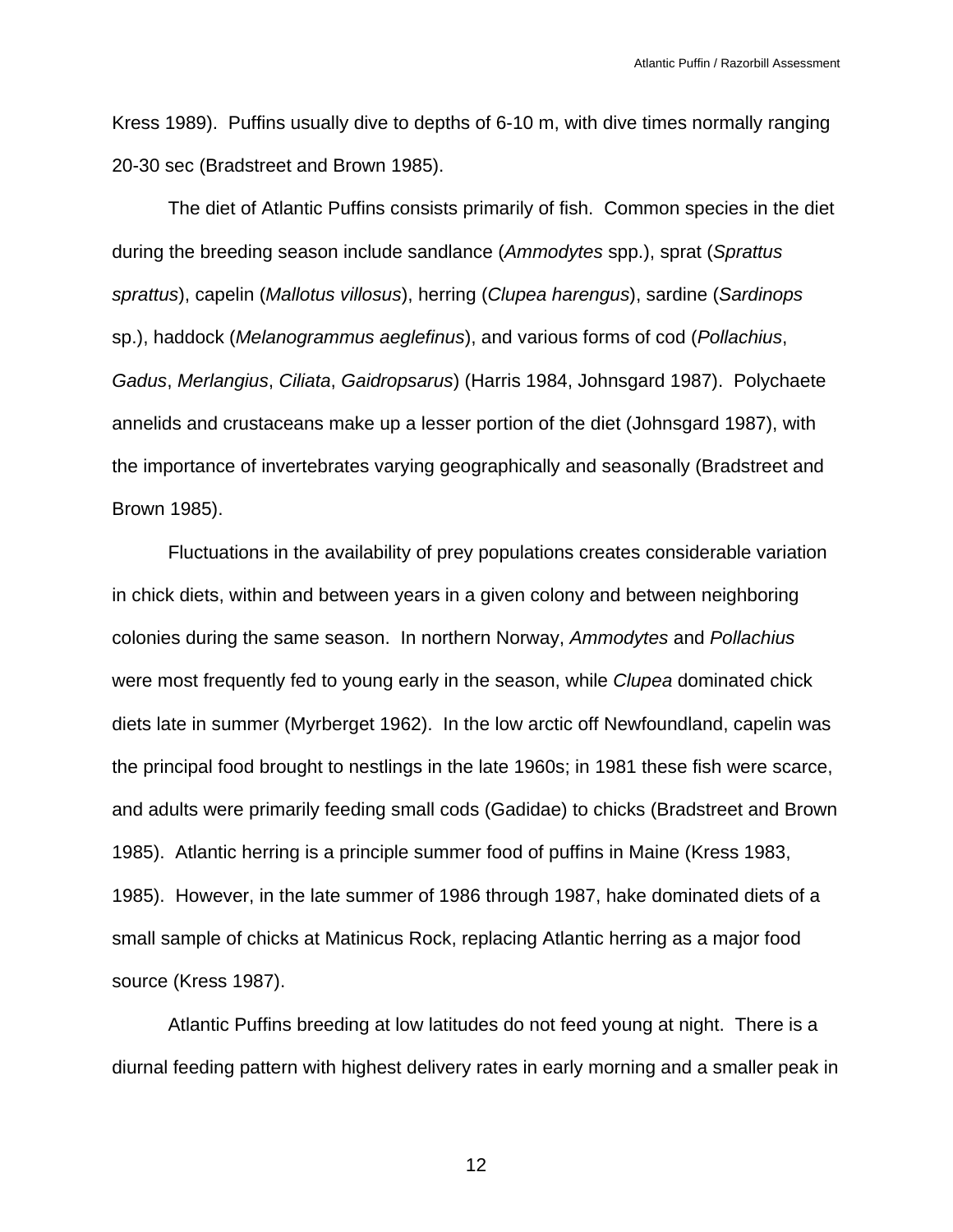early evening. On Great Island, Newfoundland, the bimodal provisioning pattern has a well defined peak at 0500-0900 hrs, with a less well-defined peak at 1600-2000 hrs (Bradstreet and Brown 1985).

 Puffins typically carry 5-12 small fish per bill load; although they can carry over 20 fish depending on size (Bradstreet and Brown 1985, Freethy 1987, Johnsgard 1987). The frequency that parents feed chicks usually varies 3.8-15.7 trips/day. During the 6 weeks that young are in burrows, feeding frequency is greatest during the middle 2 weeks (period of maximum growth). Length of medium-sized prey preferred by puffins (e.g., relatively deep bodies: gadids and clupeids) is 70 mm, with a maximum length 120 mm. For prey with slender bodies (e.g., sandlance, blennies) length preferred by puffins range 76-145 mm, with a maximum of 207 mm (Bradstreet and Brown 1985).

*Razorbill*--Razorbills usually capture food by diving from the surface. While swimming, birds periodically dip their heads into the water to spot prey (Freethy 1987). During summer, foraging habitat is usually <20 km (normally 10 km) from the nesting colony (Bradstreet and Brown 1985, Freethy 1987). While diving in coastal waters, Razorbills prefer depths of 1.8-3.6 m for bottom foraging. However, dives range from horizontal to depths of 15 m, with deep pelagic dives occurring especially during winter. Diving times normally range 19-49 sec (Bradstreet and Brown 1985, Johnsgard 1987).

 The Razorbill diet consists mainly of fish (80-90% by volume), varying with availability of prey. Fish species prominent in summer diet include sandlance (*Ammodytes*), capelin (*Mallotus*), Atlantic herring (*Clupea harengus*), and Atlantic cod (*Gadus morhua*). Other fish species include sprats (*Sprattus sprattus*), sardines (*Sardina pilchardus*), sticklebacks (*Gasterosteus* spp.), and gobies (Gobiidae).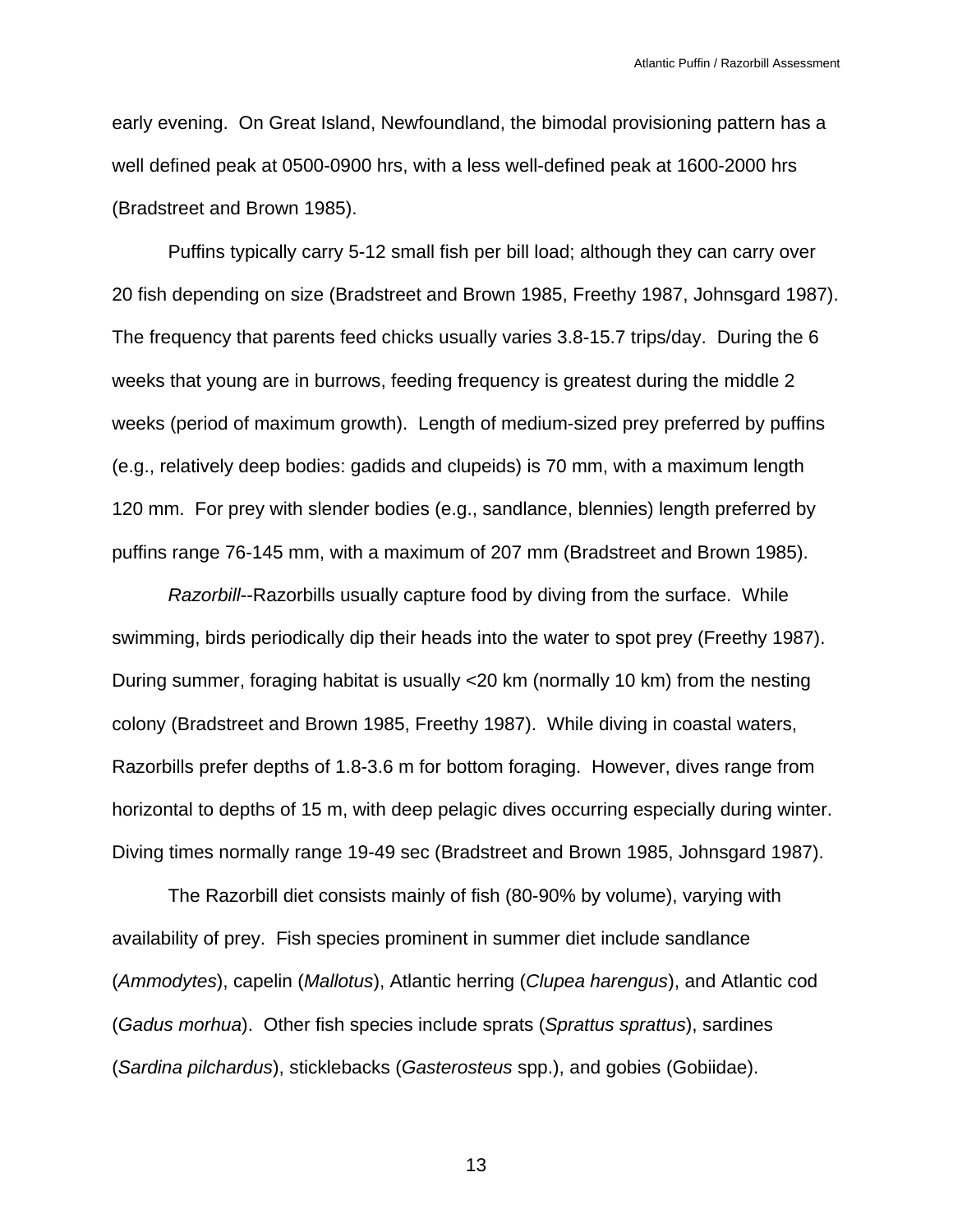Crustaceans, polychaetes, and mollusks constitute a minor portion of the Razorbill diet (Bradstreet and Brown 1985, Freethy 1987, Johnsgard 1987). Data are limited on winter food habits (Freethy 1987).

 The diet of chicks consists of fish, with species varying regionally. In West Greenland, chicks are fed capelin. The principal food elsewhere in the low Arctic, Gulf of St. Lawrence, White Sea, and Labrador is sandlance, with capelin of secondary importance; cod, eelpouts, and Atlantic herring also are taken (Bradstreet and Brown 1985). In Labrador, Bradstreet and Brown (1985) noted a change in adult diet after chicks hatched to fewer capelin and an increase in small sculpins (*Myxocephalus*) and euphausiids. Parents usually bring 1-6 fish/meal to their chick (occasionally up to 20 fish/meal). The number of fish brought per meal decreases as fish size increases (Bradstreet and Brown 1985). Feeding rate ranges 1-7 times/day (Johnsgard 1987). Feeding rate may be determined by local abundance of prey as well as by the age or appetite of chicks. Length of medium-sized prey preferred by Razorbills (e.g., relatively deep bodies: gadids and clupeids) is 70 mm, with maximum lengths 100-200 mm. For prey with slender bodies (e.g., sandlance, blennies) length preferred by Razorbills ranges 53-137 mm, with a maximum of 250 mm (Bradstreet and Brown 1985).

#### Breeding Biology

*Atlantic Puffin*--Atlantic Puffins first breed at 4-6 years old (Harris 1983, Johnsgard 1987). They are colonial nesters, often nesting in large colonies containing up to hundreds of thousands of pairs. At the periphery of the puffin's range, colonies are small (Harris and Birkhead 1985).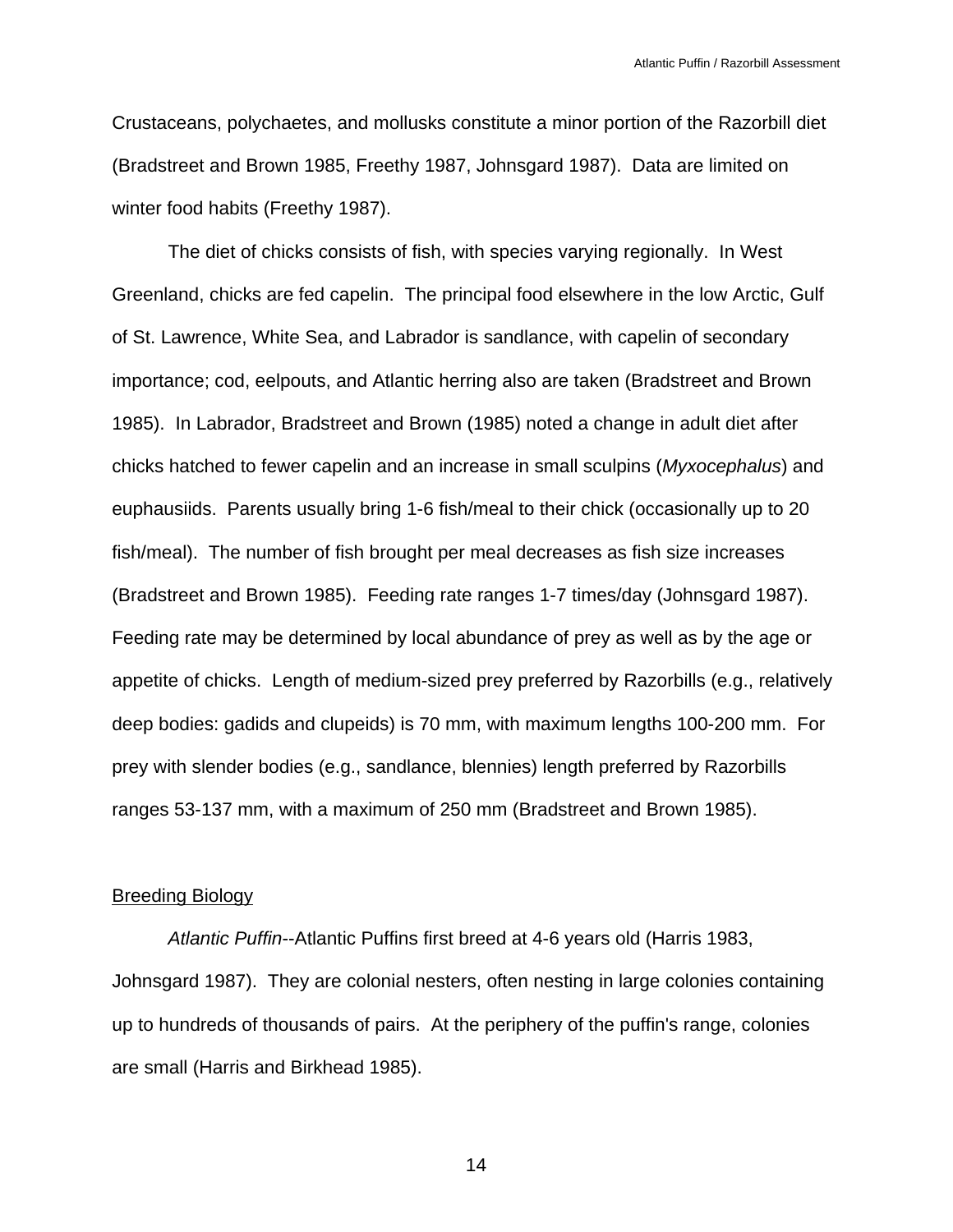Only sexually mature birds return to breeding colonies in early spring, immediately after the flightless period. Dates when birds return to colonies vary by location: late February in eastern Scotland; mid-March in Wales; early to mid-April in the rest of Scotland, Faeroes, Newfoundland, and other western Atlantic colonies; mid- to late April in Iceland; and May in most northern colonies (Harris 1984, Harris and Birkhead 1985). Puffins have returned to Eastern Egg Rock in Maine as early as 4 April (Kress and Nettleship 1988).

 The number of puffins present at the colony varies greatly within and between days. Peak attendance at colonies usually occurs in late afternoon and evening, with numbers increasing over several days to peak and then decline again. This cycle continues throughout the season, becoming more prominent as the number of young birds coming to the colony increases (Harris 1984, Harris and Birkhead 1985). Immature puffins begin returning to colonies in late May or early June. The annual maximum number of puffins present at breeding colonies occurs at about the time young are fledged (Nettleship 1972, Harris 1984).

 Puffins exhibit a high degree of nest-site tenacity (77%); birds return to the same island, colony, and often to the same burrow over successive years (Nettleship 1972). Even though puffins do not pair for life, there is a strong mate fidelity. Ashcroft (1979) reported only 8% of breeding pairs changed mates in consecutive years, exclusive of cases when 1 bird died. On Eastern Egg Rock, pairs spent an average of 4.7 years together (Kress 1990). Obtaining a new mate or changing burrows does not appear to measurably affect breeding success (Johnsgard 1987). Courtship involves aquatic and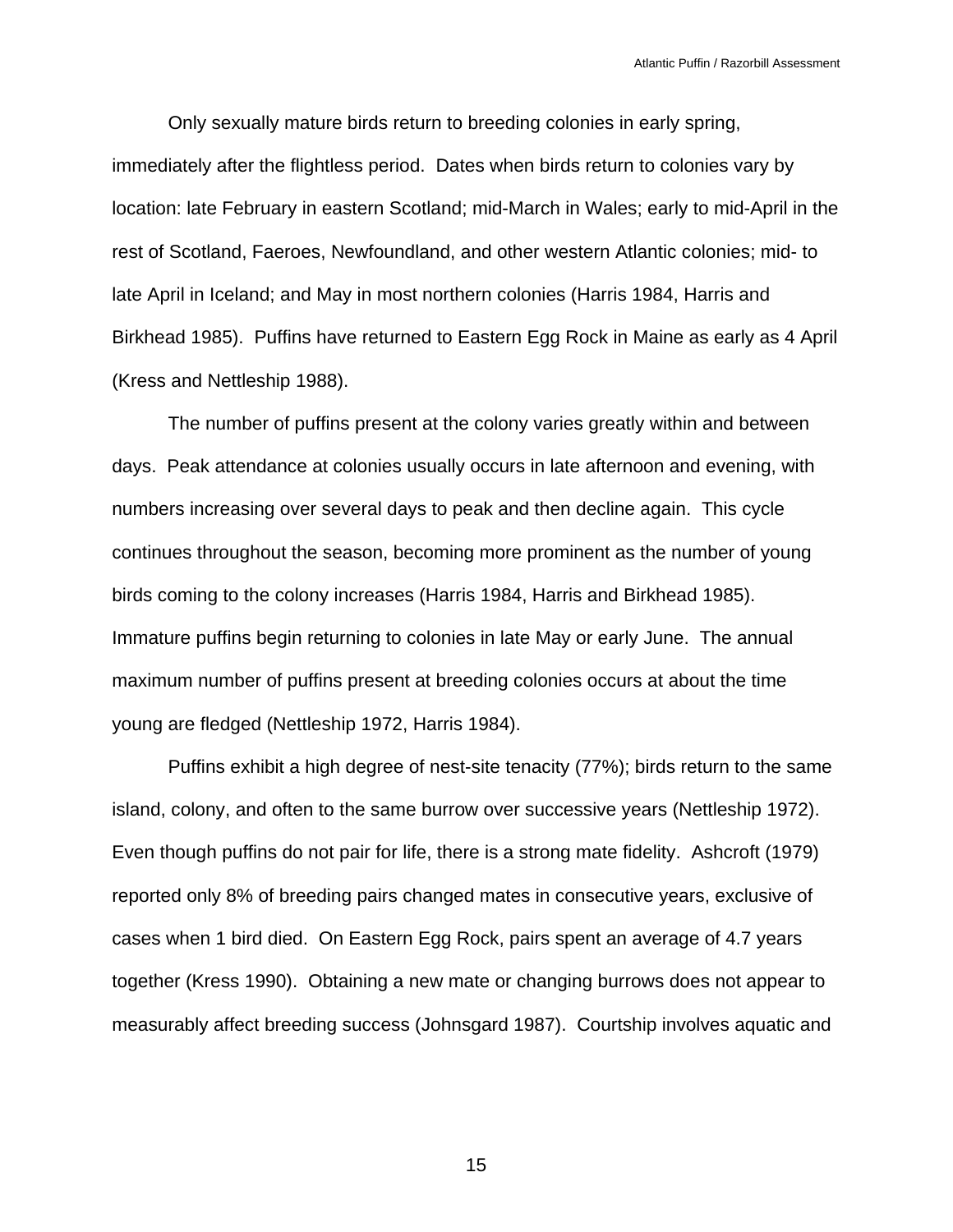terrestrial displays to strengthen the pair bond, including billing, head nodding, and bowing (Freethy 1987, Johnsgard 1987).

 Atlantic Puffins are the only Atlantic alcid that actively prepares a nest (Cowger 1976). They nest almost exclusively in burrows excavated in turf-covered, steep slopes and level tops of rocky, coastal maritime islets. At high latitudes where burrowing is prevented by permafrost, birds are restricted to using rock crevices and interstices in talus slopes (Nettleship 1972).

 Burrows are excavated by loosening the soil and stones with the bill, and kicking it out of the tunnel with the feet. Nest burrows are usually 70-100 cm long (ranging from 20 cm to many meters). The tunnel ends in a slightly enlarged nest chamber (Harris and Birkhead 1985). Both sexes dig and repair nesting burrows (Johnsgard 1987). Burrows usually are simple, single tunnels. However, burrows may divide or in dense colonies connect, forming an extensive catacomb. Yet, each nesting pair uses and defends one entrance (Cowger 1976, Harris and Birkhead 1985). The nesting chamber is usually lined with grass, feathers, seaweed, and other materials; sometimes the egg is incubated on bare earth or rock (Harris and Birkhead 1985). New burrows are usually dug later in the breeding season, presumably by subadult birds or by those that lost or abandoned earlier burrows (Johnsgard 1987).

 Puffins are highly social, and distribution of burrows within colonies tends to be strongly aggregated with respect to particular habitat features. Densities are greater on steep slopes (>30<sup>o</sup>) close to the cliff edge than on level habitat (<15<sup>o</sup>) away from the cliff edge. Soil depth needs to be suitable for burrowing. Tunnels constructed on level ground run parallel to the surface and burrows usually meet, often resulting in collapse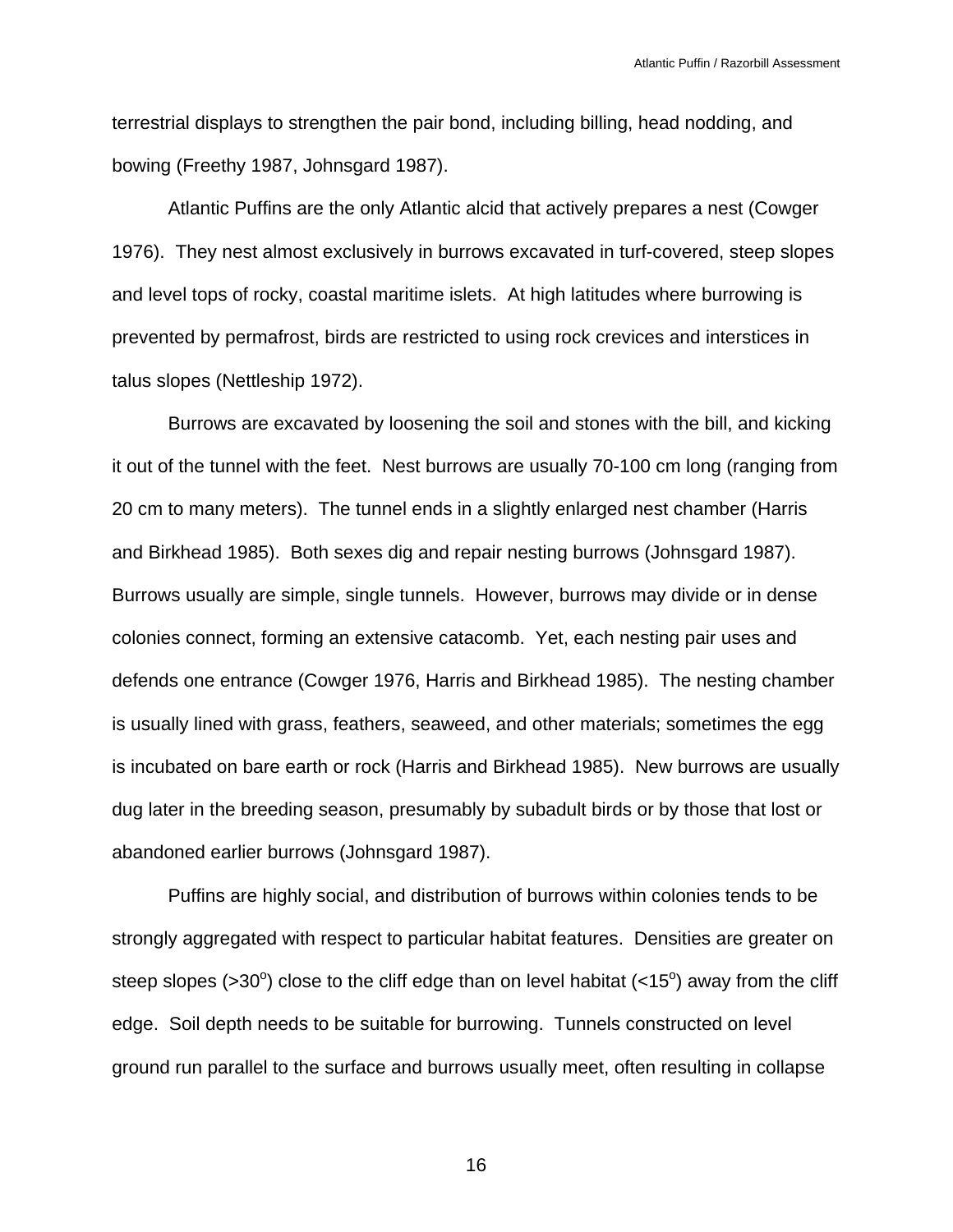of burrowed ground (Nettleship 1972, Harris and Birkhead 1985). Breeding densities in Iceland averaged 0.66 burrows/m<sup>2</sup>; maximum densities ranged 1.7 burrows/m<sup>2</sup> in Great Britain and 2.72 burrows/ $m^2$  in Iceland (Johnsgard 1987).

 Nonbreeding rate among adults may be high in areas of the puffin's range. Up to 20-30% of colony adults may be without a nesting burrow (Ashcroft 1979, Harris 1983, Boag and Alexander 1986). Some puffins may not breed even though they have a nest site. Ashcroft (1979) reported 6-16% of pairs with burrows did not lay eggs.

 Continuous occupancy of burrows (correlated with the start of egg laying) does not begin until several weeks after puffins arrive at breeding areas. Puffins exhibit territorial behavior around the burrow, defending against intruders by threat (physical presence, head flicking, bill gaping) and physical combat (fighting with beak and claws) (Nettleship 1972, Johnsgard 1987).

 Puffins are the only Atlantic auk that mate on water, close to breeding colonies (Cowger 1976). There are large geographic differences in laying dates throughout the puffin's range. Late snow may prevent some northern birds from getting to their burrows; even when they do, burrows are often plugged with ice (Harris and Birkhead 1985). In Newfoundland, eggs are laid from the second week of May to late June, with a strong peak during the first half of the period (Nettleship 1972). Knight (1908) and Bent (1919) reported laying dates for Maine ranging late June through July. However, Kress and Nettleship (1988) reported eggs laid as early as 23 April on Eastern Egg Rock. Young birds breeding for the first time tend to lay eggs later than experienced breeders (Johnsgard 1987). Transplant experiments in the Gulf of Maine suggest timing of the breeding cycle (e.g., egg laying, hatching) is in response to proximate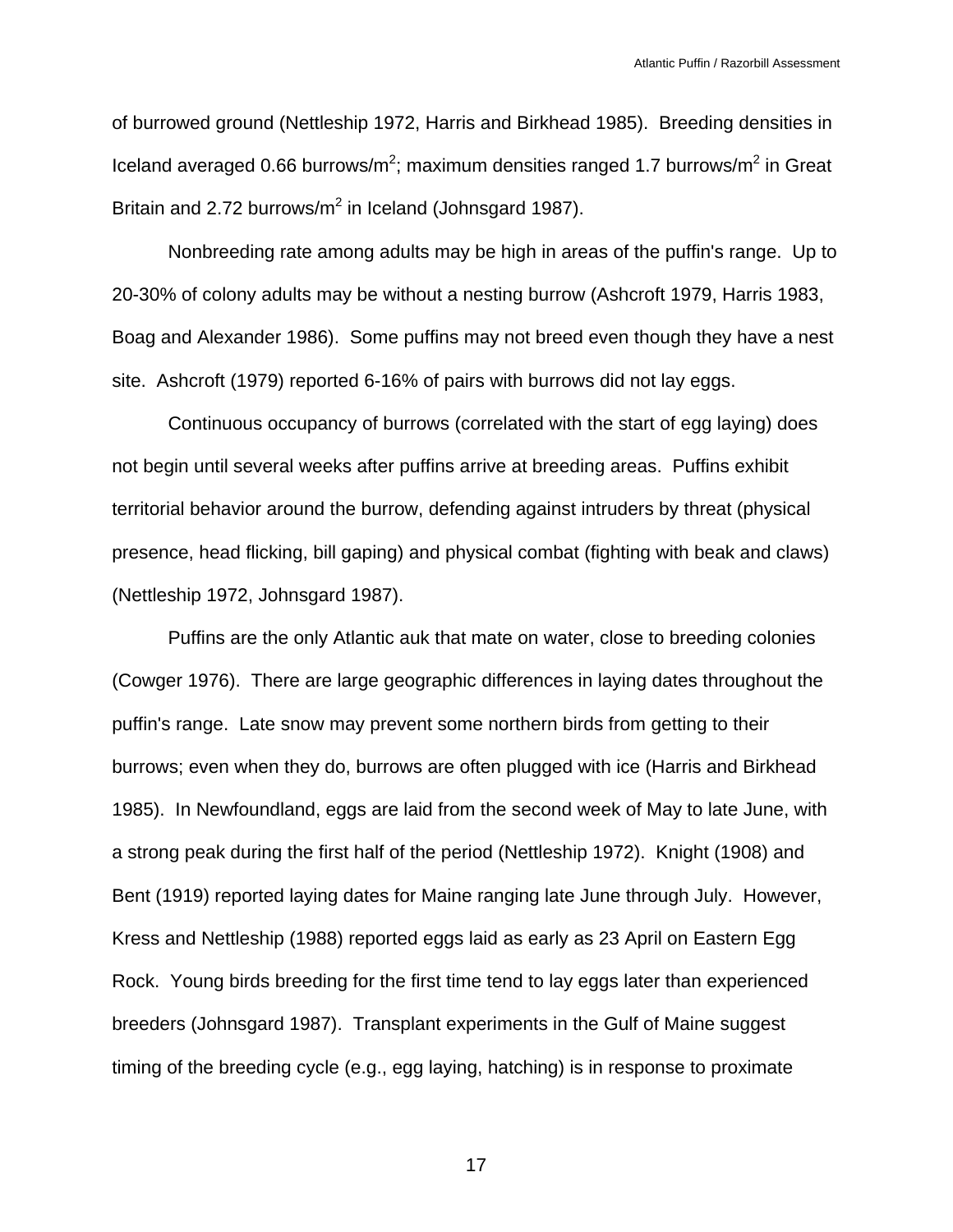conditions (e.g., water temperature and food availability) rather than genetically determined (Kress and Nettleship 1988).

 Puffins lay 1 white egg, often having faint lilac markings that soon fade (Harris 1984, Johnsgard 1987). Eggs laid earlier in the season tend to be heavier. Success rates are greater for heavier eggs than lighter ones (Freethy 1987). Replacement eggs are laid only when the first egg is lost early during incubation; 4-14% of pairs losing their first egg lay a replacement (Johnsgard 1987). The interval between egg loss and replacement ranges 13-23 days (Harris and Birkhead 1985).

 Incubation starts immediately after the egg is laid. Both sexes share in brooding; shifts occur at least once a day, mostly during night. Incubation period ranges 40-45 days (Myrberget 1962, Harris and Birkhead 1985, Johnsgard 1987).

 Hatching begins as early as 7-10 June in Maine (Kress 1982*a*, Kress and Nettleship 1988). Kress and Nettleship (1988) reported a median hatch date for pairs previously breeding together of 15 June on Eastern Egg Rock; median hatch date was 6 days later for pairs breeding together for the first time. Peak hatching occurs during the last week of June and first week of July in Newfoundland (Nettleship 1972). Chicks hatching from eggs early in the season survive better, have shorter fledging periods, and fledge at higher body weights than those hatching later (Harris and Birkhead 1985).

 Hatching success ranges 63-89% (Ashcroft 1979, Harris and Birkhead 1985, Johnsgard 1987). Newly hatched chicks are semi-precocial and have an average weight of 48 g (approx 9.4% of adult weight) (Johnsgard 1987). Chicks are brooded continuously for the first 6-7 days, until they initially are able to thermoregulate (Harris and Birkhead 1985, Johnsgard 1987). Both parents feed their chick, mostly in early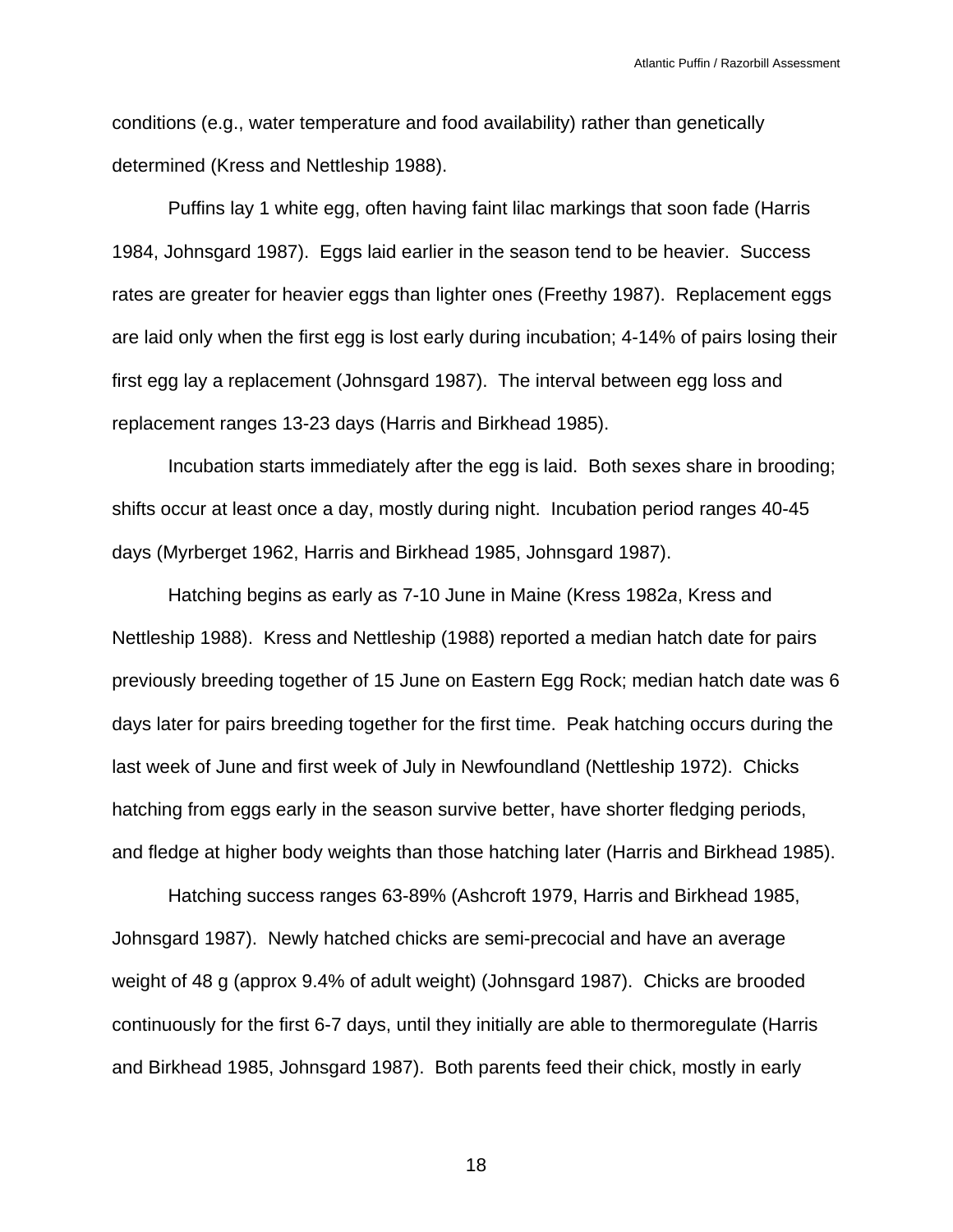mornings and afternoons (Myrberget 1962). Within the burrows, chicks move around, avoiding the vicinity of the burrow entrance until at least 4-weeks-old. There is a welldefined latrine area just outside the nesting chamber. By concentrating excrement in one location, chicks stay clean and avoid the dangers of predators (e.g., gulls) at the burrow entrance. After 4 weeks, the chick usually changes the latrine location closer to the burrow entrance (Kress 1982*a*).

 Young gain weight steadily until 33-34 days old, reaching a peak weight of 70- 80% of adult weight. Weight remains nearly constant until chicks are 41-42 days old. Chicks then voluntarily restrict food intake (Myrberget 1962, Harris 1984), even though they are normally fed up to fledging (Harris and Birkhead 1985). Chicks lose weight prior to fledging, weighing about 59% of adult weight (283 g) when fledged (Johnsgard 1987). There are marked differences in growth rates of chicks at different colonies. Growth is related to species and amount of food delivered to chicks. Chicks grow better and fledge at greater weights when fed oil-rich species (e.g., sandlance and sprats) (Harris and Birkhead 1985).

 During 1-2 days before fledging, young often make brief visits outside the burrow entrance. Most young fledge after dark (with lower predation risk) and are far from land by first light the following day (Cowger 1976, Harris and Birkhead 1985). At fledging, young puffins can fly and are independent of parents (Harris and Birkhead 1985). Variation in fledging period probably reflects quantity and quality of food available and fed to developing chicks (Harris and Birkhead 1985, Johnsgard 1987). Normally, chicks fledge at 38-44 days old (Harris 1984). However, in good conditions, chicks fledge at 38-41 days old; under poor feeding conditions, fledging may be prolonged to 74 days or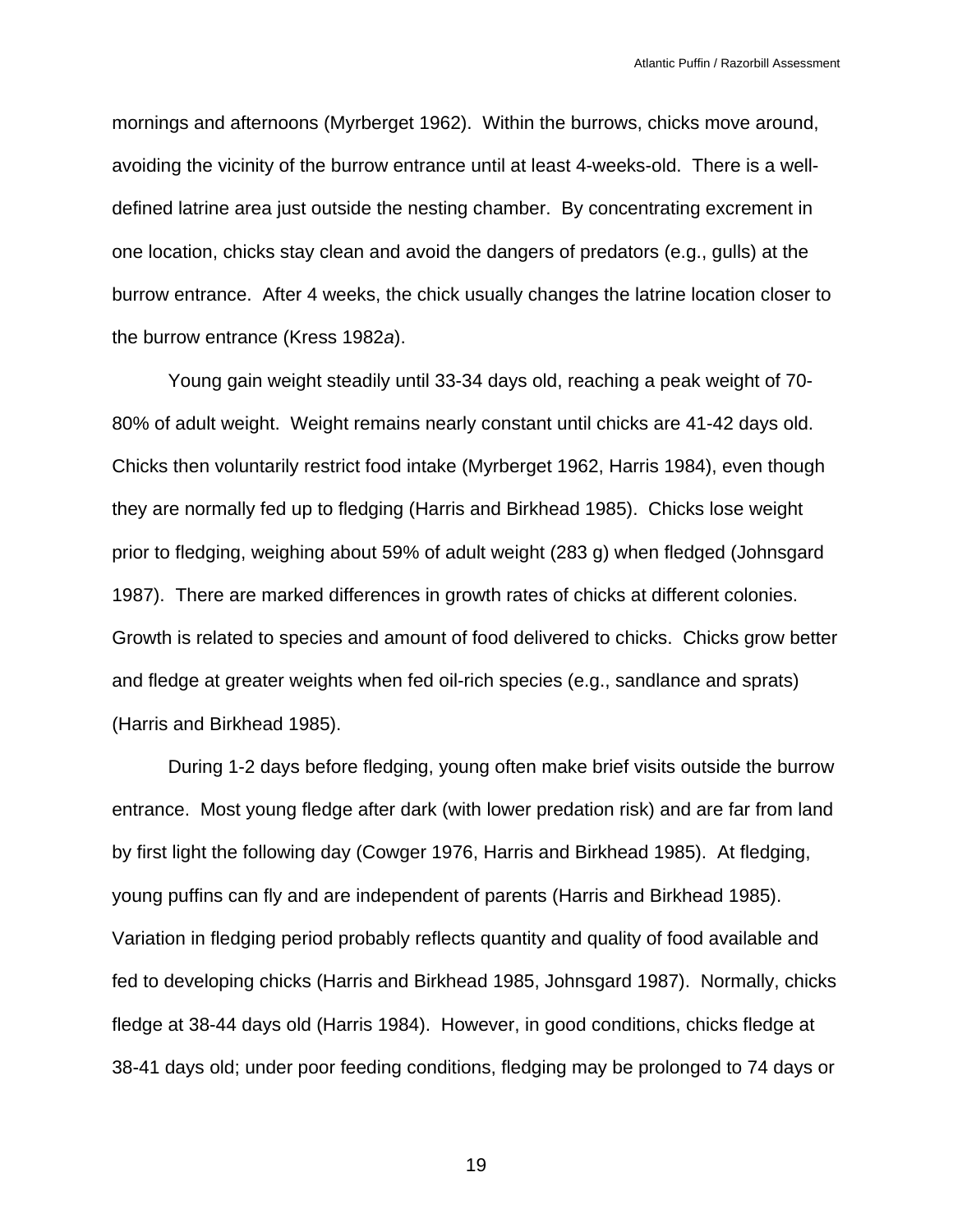longer (Harris and Birkhead 1985). In Newfoundland, fledging begins in early August, continuing through the end of September. Except for the latest breeders, breeding and nonbreeding puffins depart colonies in late August (Nettleship 1972). Most adults leave breeding colonies in Maine by mid-August (Kress and Nettleship 1988).

 Fledging success is typically 70% (Johnsgard 1987), with the number of young fledged per pair ranging 0.28-0.93 (Harris and Birkhead 1985). On Eastern Egg Rock, Kress (1985) reported 80% of the nests produced chicks; 89% of the pairs breeding together at least once previously fledged chicks, while only 67% of inexperienced pairs fledged young. Pairs nesting earlier in the breeding season are more successful fledging young than pairs nesting later (Kress and Nettleship 1988). Predation and harassment (e.g., by gulls) can have an influence on breeding success. In Newfoundland, breeding success from pairs nesting on steep slopes  $($ >30 $^{\circ}$ ) was nearly twice as great as success of pairs nesting in level habitat  $(<15^{\circ})$ . Nettleship (1972) hypothesized that these differences resulted from differing amounts of interference by gulls in the 2 habitats.

 After leaving the nesting burrow, young puffins spend the first 2-3 years of life at sea (Freethy 1987, Kress 1990). Immature puffins may then begin visiting colonies in the vicinity of their natal island with 2-year-olds arriving during the chick rearing period, 3-year-olds during the egg laying stage, and 4-year-old nonbreeders arriving at the start of the season (Harris and Birkhead 1985). Puffins may begin prospecting for nesting burrows at 3-4 years of age (Kress 1982*a*). Inter-colony movements decrease as birds become established in a breeding colony (Kress and Nettleship 1988).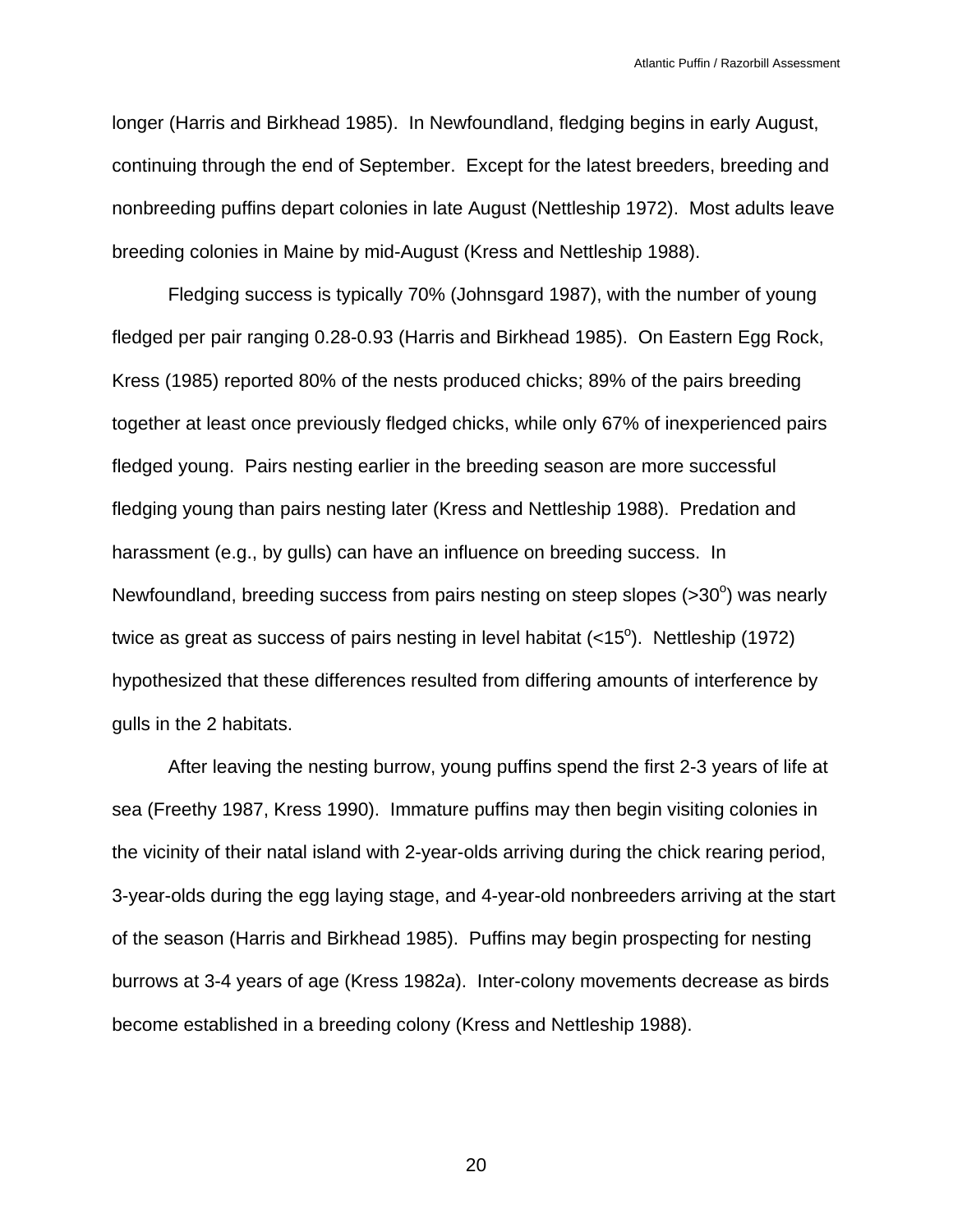*Razorbill*--Razorbills only come to land to breed. Most birds first breed at 4-5 years of age; although a few breed as early as 3 years and some delay breeding until 6 years (Lloyd and Perrins 1977, Johnsgard 1987).

 The period of colony attendance prior to egg-laying is a regular feature of Razorbill breeding biology. The duration of this period is related to environmental factors (e.g., water temperature, ice-cover). In boreal regions, Razorbills begin returning to breeding sites in late February and early March, about 3 months before egg-laying begins. At higher latitudes, most birds arrive in late April or early May, only about 1 month before egg-laying. The patterns of colony attendance prior to laying have been recorded only in boreal regions. Birds alternate approximately 3 days at the colony with a 3-4 day absence, roosting at sea. Birds arrive at the colony at first light, often spending most time displaying in groups offshore. This alternating pattern of attendance and absence at the colony is influenced by weather conditions; strong winds and heavy seas result in reduced numbers at the colony and a disrupted cycle of attendance (Harris and Birkhead 1985).

 Razorbills have a well-developed nest site-tenacity. Even though some immature birds may visit other colonies, most Razorbills return to natal colonies to breed. However, some permanent emigration from the colony occurs, likely prior to reproductive maturity. Once birds begin to breed, Razorbill pairs rarely move their breeding site, often returning to same the nest site in consecutive years (Lloyd and Perrins 1977, Harris and Birkhead 1985).

 The Razorbill mating system is seasonally renewed monogamy. Mate-fidelity is strong, with pairs breeding together for several years. Lloyd (1979) reported 72% of the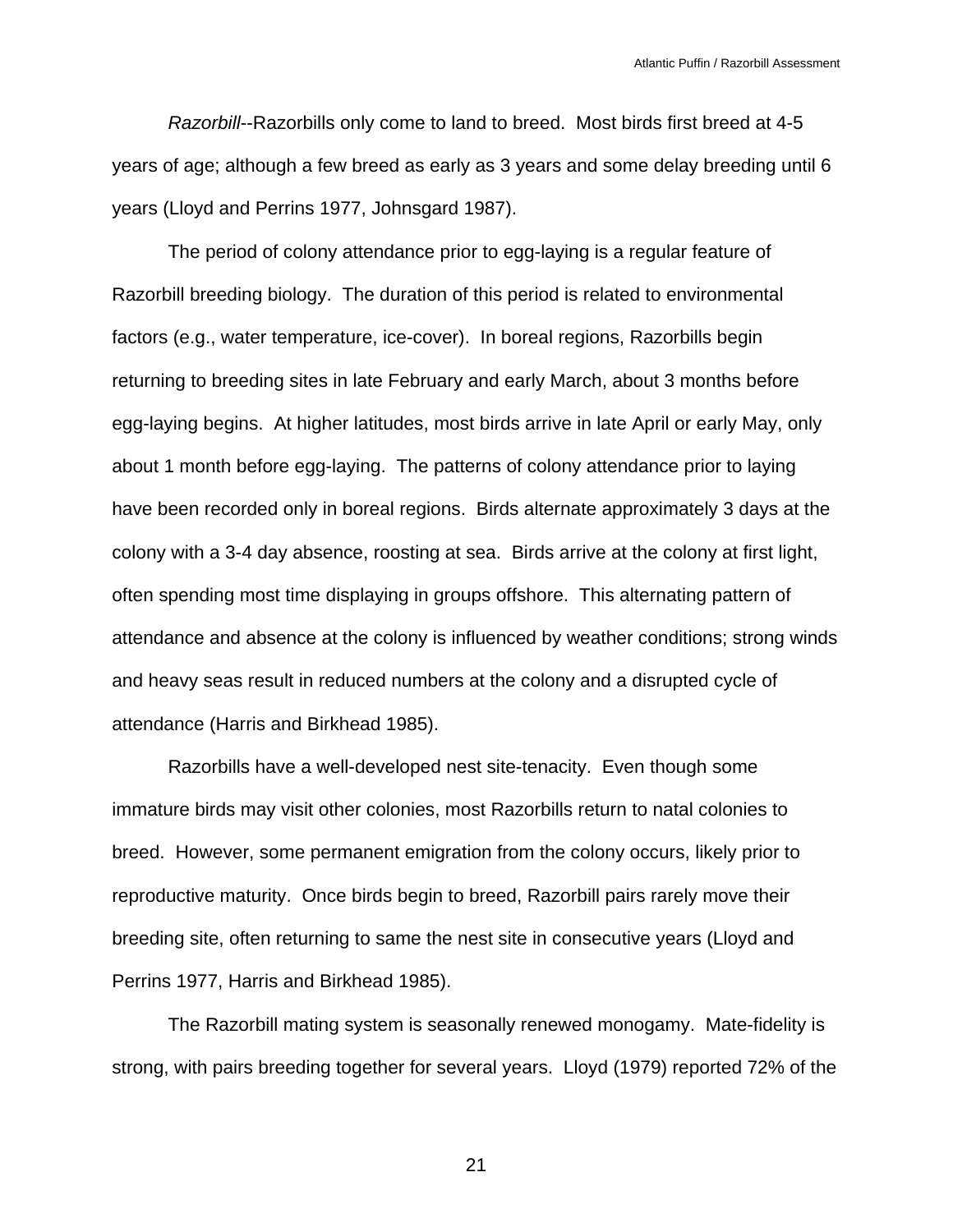birds retained the same mate for at least 2 years. Over 95% of mate changes occur after the death of a partner (Harris and Birkhead 1985). Paired birds spend much time in mutual billing and preening behaviors. Mating occurs on land, around loafing areas or nest sites (Freethy 1987, Johnsgard 1987). A small but variable proportion of adult Razorbills do not breed every year (Lloyd and Perrins 1977).

 Razorbills are a colonial nesting species, with colony size reflecting relative availability of suitable food resources and abundance of nesting sites. Razorbills are flexible in nest site requirements; depending on availability, ledges, crevices, or cavities are used. However, highly favored nesting sites include boulder fields and deep rock fissures with associated debris. Nesting density ranges 0.25-4.00 pairs/m<sup>2</sup> surface area (Johnsgard 1987). Razorbill sites generally are better protected than open ledges used by murres and are more rocky and crevice-like than burrows preferred by puffins (Johnsgard 1987). The single egg is typically laid directly on bare rock. Birds may collect small stones, dried droppings, lichen, stems, or other bits of vegetation from the immediate vicinity of the breeding site and place it where the egg is laid. Incubating birds also collect material within reach and place it under the egg (Harris and Birkhead 1985). These nesting materials aid in preventing the egg from rolling about (Johnsgard 1987).

 Most Razorbills lay eggs within a 4-5 week period during May-June (Bent 1919, Chapdelaine and Laporte 1982, Harris and Birkhead 1985). Egg laying begins earliest in more southerly parts of the range, being more closely related to sea-surface temperature than latitude (Harris and Birkhead 1985). Exceptionally cold and stormy weather can disrupt colony attendance patterns and appears to be main cause of delay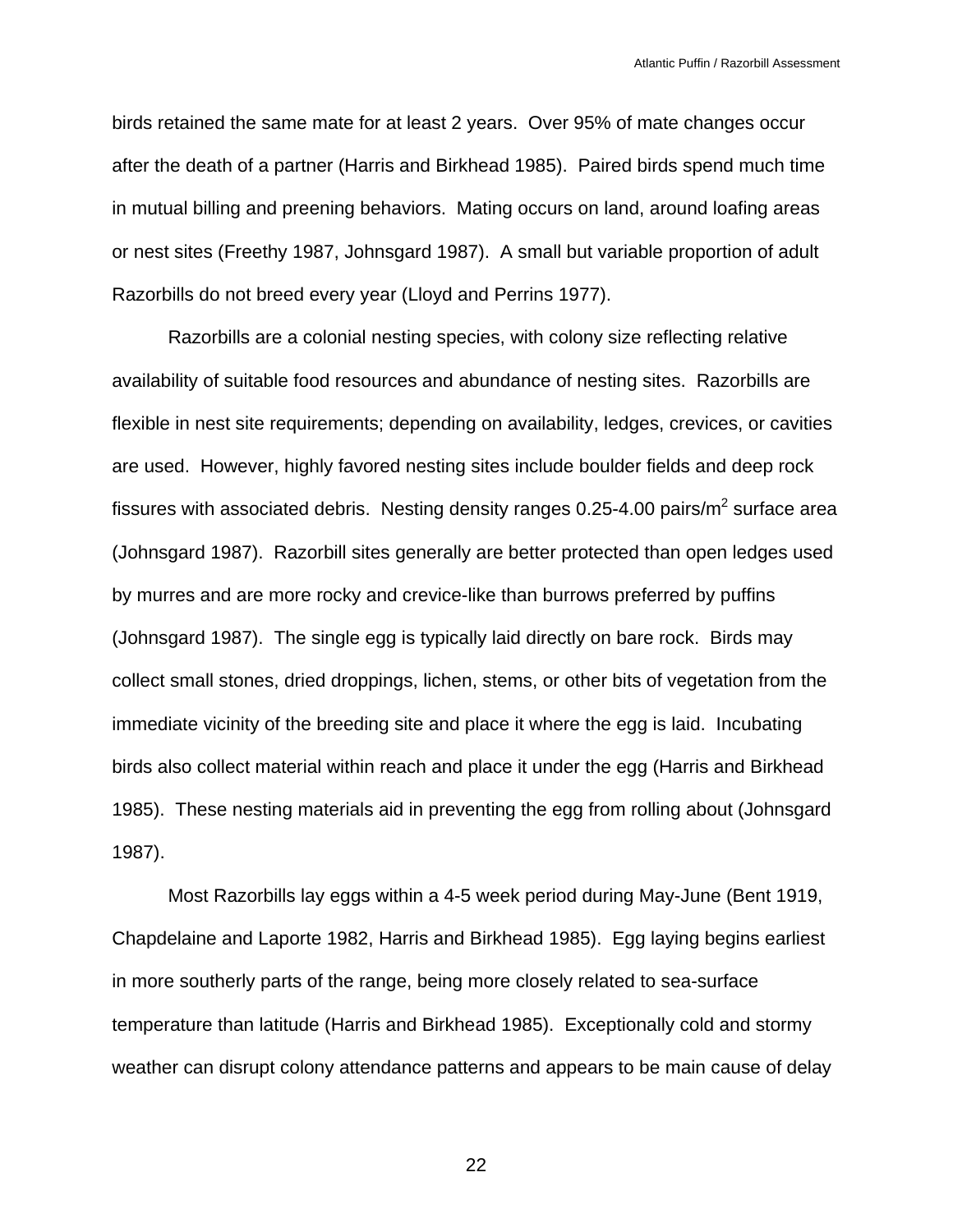in laying. Young birds (first 3-4 years of breeding) tend to lay later in the season than older birds (Lloyd 1979).

 The egg is white, cream, buff, or very pale blue with reddish brown to black markings (lightly to heavily blotched) (Harris and Birkhead 1985). It is elliptical ovate in shape, rotating in a tight circle if dislodged from the nest (Cowger 1976, Harris and Birkhead 1985). The eggs weigh about 12.5-14% of adult weight, with egg size tending to increase with female age (Harris and Birkhead 1985, Johnsgard 1987).

 Lloyd (1979) determined 30% of eggs laid were lost, primarily due to predation by Herring Gulls and Jackdaws. Most losses occurred during the first 10 days after laying. Only eggs laid and lost early in the nesting season were replaced; 25-35% of lost eggs were replaced, with a mean interval of 14 days (ranging 12-18 days) between loss and replacement (Lloyd 1979, Johnsgard 1987). The speed of birds returning to nest sites following disturbance is critical in determining whether eggs or chicks are lost; generally more experienced breeders are among the first to return to nest sites (Lloyd 1979).

 The mean incubation period ranges 35-37 days. Both sexes share in incubation, beginning immediately after the egg is laid (Lloyd 1979, Harris and Birkhead 1985).

 Hatching success ranges 53-88% (Chapdelaine and Laporte 1982, Harris and Birkhead 1985, Johnsgard 1987). Inexperienced birds tend to lose eggs more readily than older birds. Adults that lay early in the season, lose the egg, and replace it tend to be more productive than birds laying later in the season (i.e., mainly young, inexperienced birds) (Lloyd 1979). Additionally, Lloyd (1979) determined nearly 63% of chick losses occurred during the first 5 days, mainly attributable to parental behavior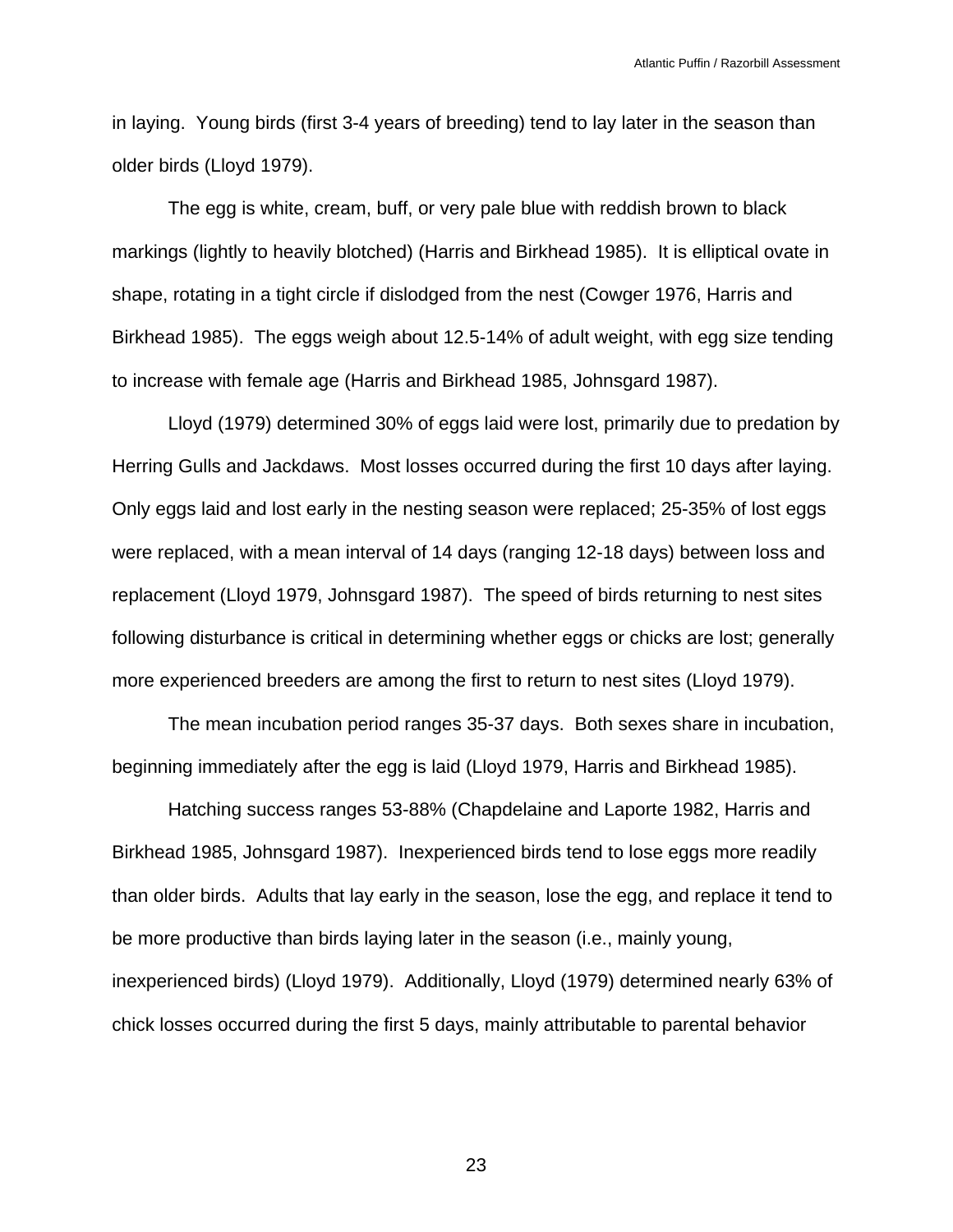(indicating that inexperienced birds were more inclined to lose chicks). Egg size may also be critical to a chick's survival during the first week of life.

 Razorbill chicks are semi-precocial. At hatching, chicks weigh 9-10% of adult body weight (about 60 g); hatching weight is positively correlated with egg size (Harris and Birkhead 1985). During the first few days, chicks are closely brooded, becoming completely homeothermic at about 9-10 days. Once chicks are able to thermoregulate, young in enclosed sites are occasionally left unattended by parents. Chicks on open ledges are always guarded by one parent (Harris and Birkhead 1985).

 Chicks increase weight steadily to 14-days-old, with average daily weight increases of 8.3  $\pm$  3.1 (s.d.) g (Lloyd 1979). Weight increases more slowly up to day of fledging, with chicks attaining weights of 140-180 g (20-30% adult weight) (Harris and Birkhead 1985, Johnsgard 1987). At about 10 days old, chicks start acquiring juvenile plumage, consisting of well-developed primary coverts and a dense coat of body feathers. Feathers on the ventral region are particularly dense, providing waterproofing and thermal insulation. Primary coverts are used during the chick's flight to sea, and for propulsion underwater once the fledglings are at sea. Primaries and secondaries do not start to emerge until after young have left the colony (Harris and Birkhead 1985). At 17- 18 days of age, young Razorbills leave the nesting colony. Fledging success is high, usually ranging 82-97% of hatched young (Lloyd 1979, Harris and Birkhead 1985, Johnsgard 1987). Failure to fledge is mainly due to the breakdown in behavior between parent and young, rather than to predation. Breeding success varies 46-85% of breeding pairs fledging young, with lower success for inexperienced, young breeders that tend to lay later in the season (with less probability of replacing a lost egg) and for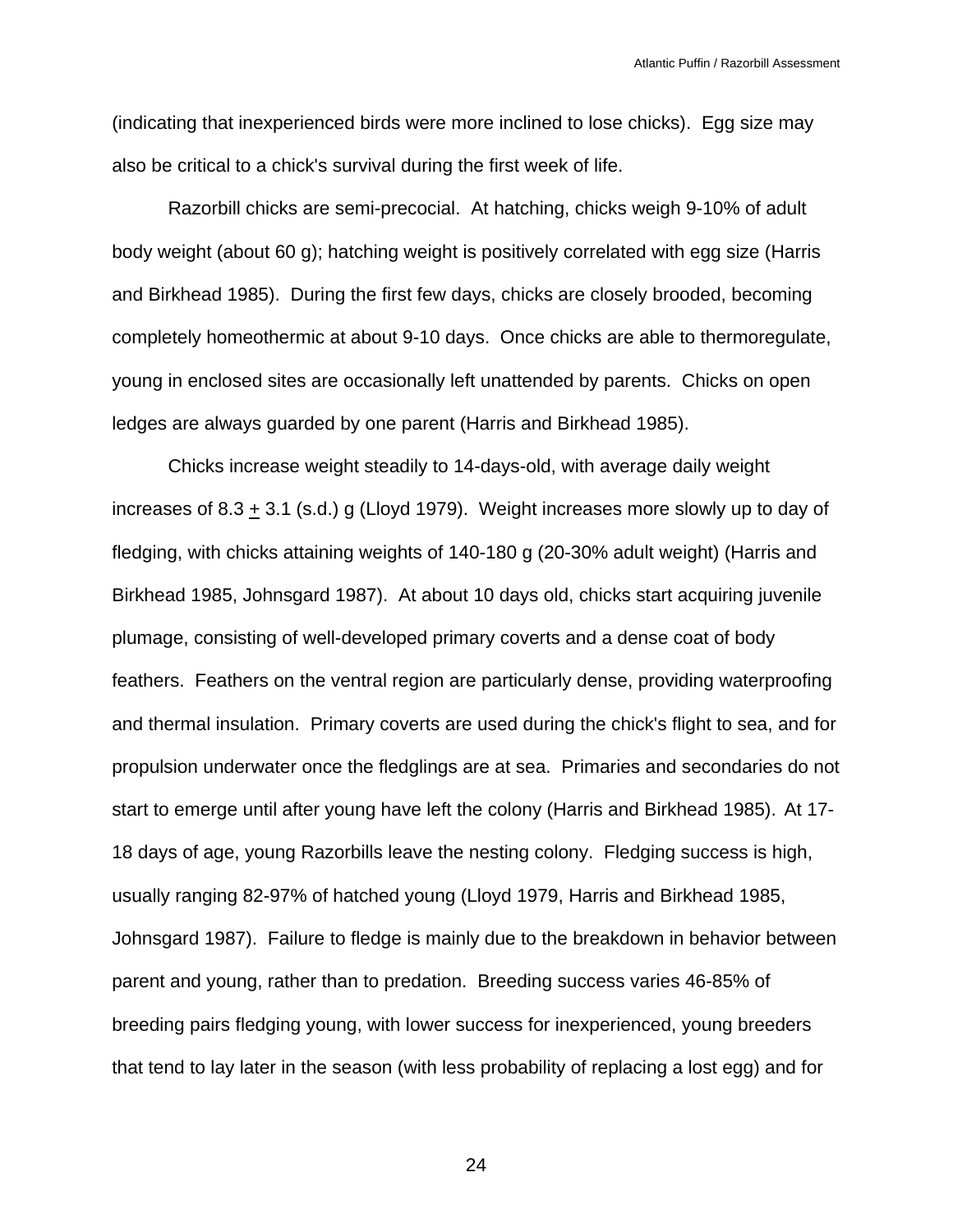pairs nesting on ledges versus burrow sites (Lloyd 1979, Chapdelaine and Laporte 1982, Harris and Birkhead 1985, Johnsgard 1987). Lloyd and Perrins (1977) estimated that 100 breeding pairs might be expected to fledge 71 chicks.

 Young depart from breeding colonies when only partly grown and still flightless. In boreal regions, departure occurs during the 1- to 3-hour period at dusk; at higher latitudes with continuous day, young depart when light intensity is lowest. Young either jump from nesting ledges or scramble over boulders to the sea. Young Razorbills are always accompanied by one parent, typically the male, that continues to care for the chick for several weeks (Harris and Birkhead 1985).

 Few young Razorbills return to breeding colonies before 3-4 years old. Prior to sexual maturity, Razorbills are seen prospecting at active colonies, with the youngest immature birds (occasionally some at 2 years old) returning to the colony latest in the nesting season and staying the shortest amount of time. Older immature birds return to nesting colonies progressively earlier each year, remaining at the colony for increasing lengths of time (Lloyd and Perrins 1977, Podolsky 1989).

#### Survival and Longevity

 Harris (1983) estimated 38% of Atlantic Puffins survive to 4-years-old (when some breed) and 30% survive to 5-years-old (when most birds breed for the first time), with a range of 22-54% of young puffins reaching age of first breeding and returning to the colony. Adult Puffins have a mean annual survival rate of 95% (ranging 88.8- 98.4%) (Ashcroft 1979; Harris 1983, 1984; Hudson 1985; Johnsgard 1987). Average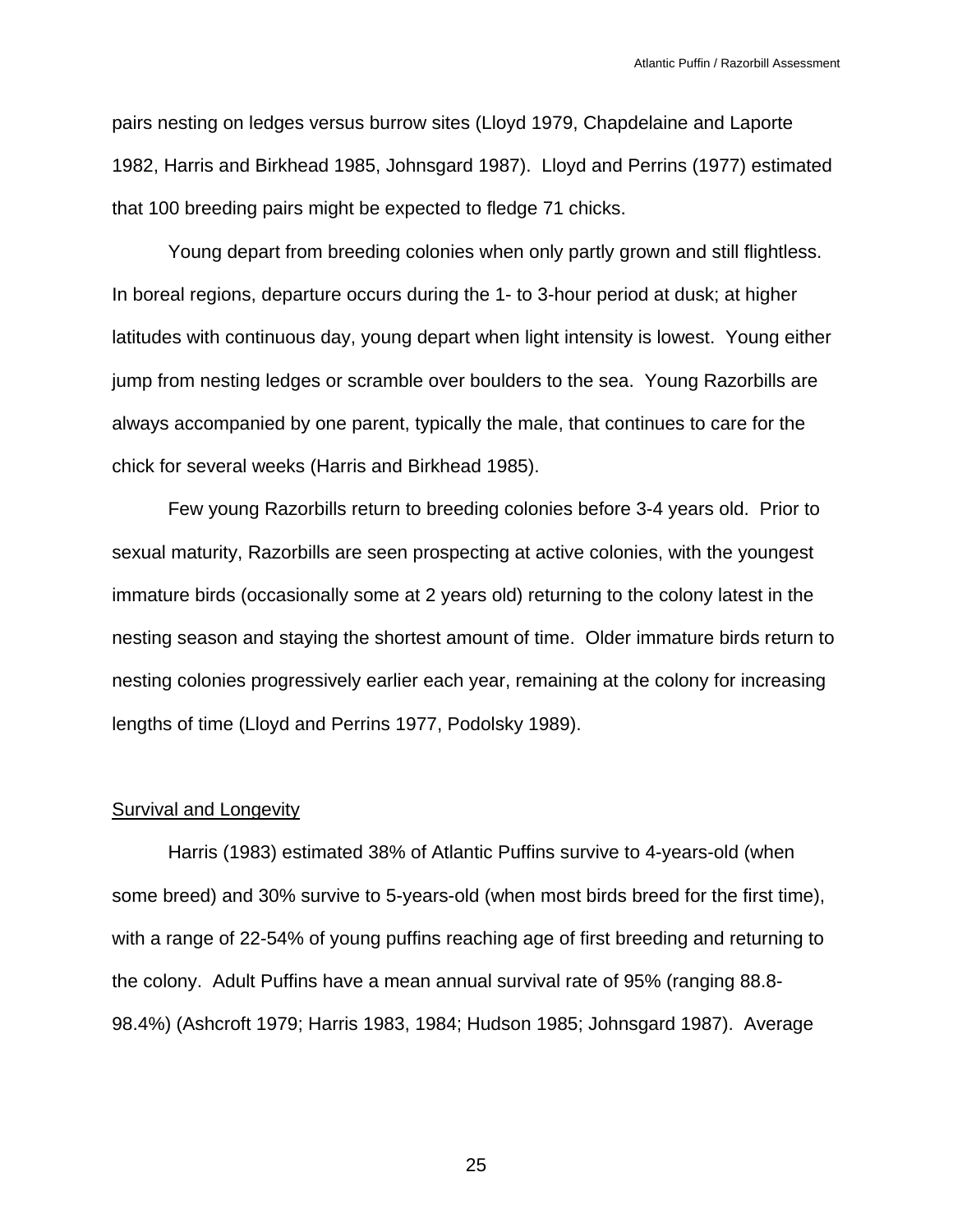longevity for Atlantic Puffins is 25 years (Harris 1984); maximum longevity may reach 34 years (Kress 1988).

 Mortality rates are fairly high for young Razorbills between fledging and attaining adult mortality rates. There may be a 55% mortality rate for the first year, with 25% annual mortality to 4 years of age (Johnsgard 1987). Only about 13-18% of young Razorbills survive to breeding age (Lloyd and Perrins 1977, Lloyd 1979). Annual adult survival rate generally is 89 -92%, but may range 81-96% in some years (Lloyd and Perrins 1977, Lloyd 1979, Hudson 1985, Johnsgard 1987). Known maximum longevity for Razorbills is 25 years (Johnsgard 1987), although it may exceed 30 years (Freethy 1987).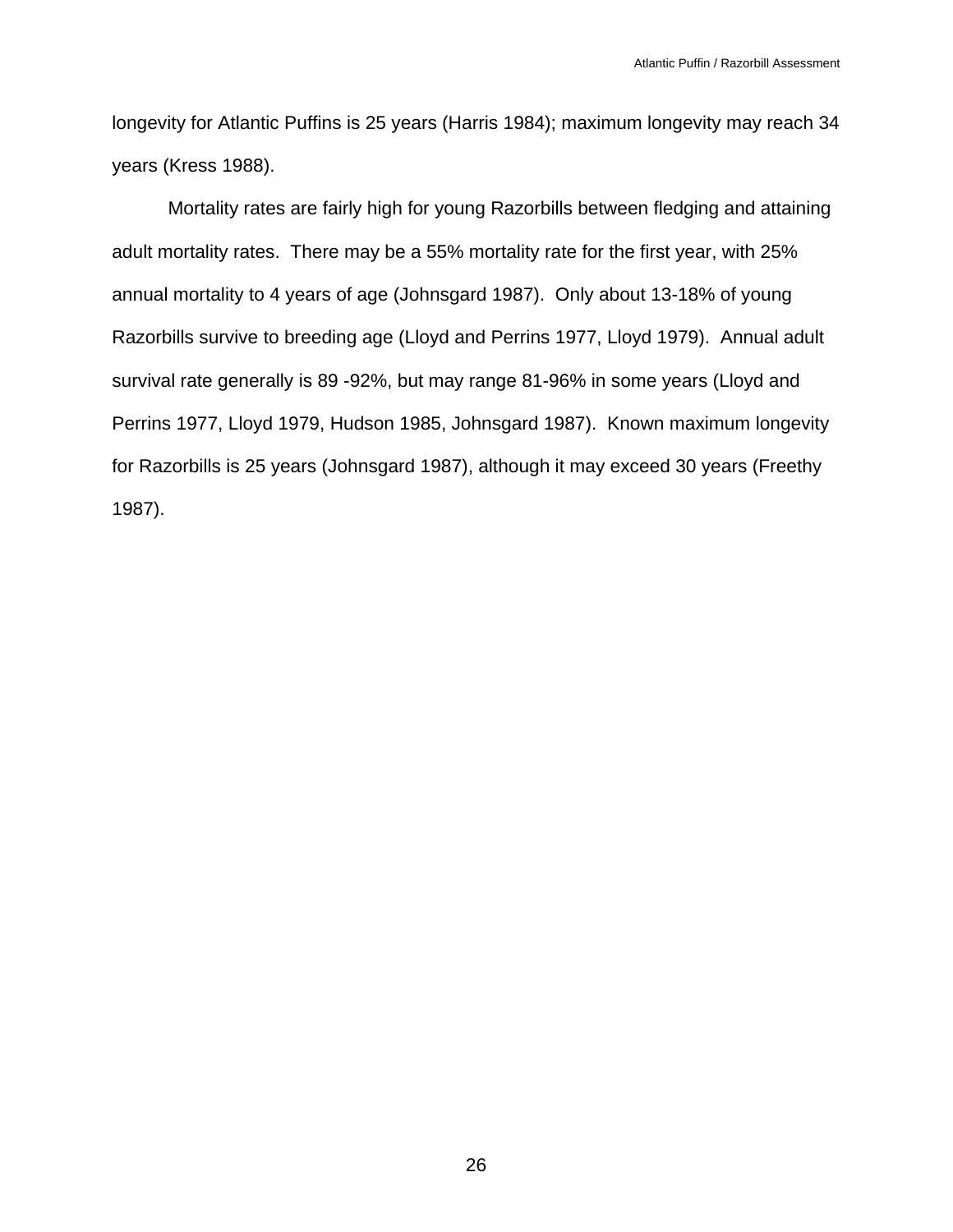## **MANAGEMENT**

## Regulatory Authority

 Seabirds are protected by both federal and state legislation. The Migratory Bird Treaty Act of 1918, a federal statute, provides protection from illegal take and harassment. Two federal laws provide some protection for seabird habitat. Section 404 of the federal Clean Water Act of 1977, administered jointly by the Army Corps of Engineers (permit authority) and the Environmental Protection Agency, prohibits projects that violate water quality standards or involve toxic discharges; mitigation of unavoidable impacts is required. The Coastal Zone Management Act of 1972 establishes federal assistance to coastal states for coastal resource protection programs (Senner and Howe 1984).

 In Maine, seabird nesting islands or habitats of endangered and threatened wildlife may be designated as Significant Wildlife Habitat under the Natural Resources Protection Act (NRPA) of 1988, with regulatory oversight by the Maine Department of Environmental Protection. This legislation recognizes Significant Wildlife Habitat as a state natural resource to be protected. The Maine Department of Inland Fisheries and Wildlife (MDIFW) is responsible for defining and mapping these habitats for protection under this law. In unorganized townships, the Maine Land Use Regulation Commission (LURC) provides protection (Fish and Wildlife Protection Subdistrict: P-FW; Resource Plan: P-RP) to seabird nesting islands considered essential to maintaining specific seabird species (e.g., Atlantic Puffin, Razorbill). Additionally, Maine's Comprehensive Growth Management Act (1988) mandates MDIFW to provide information on habitats of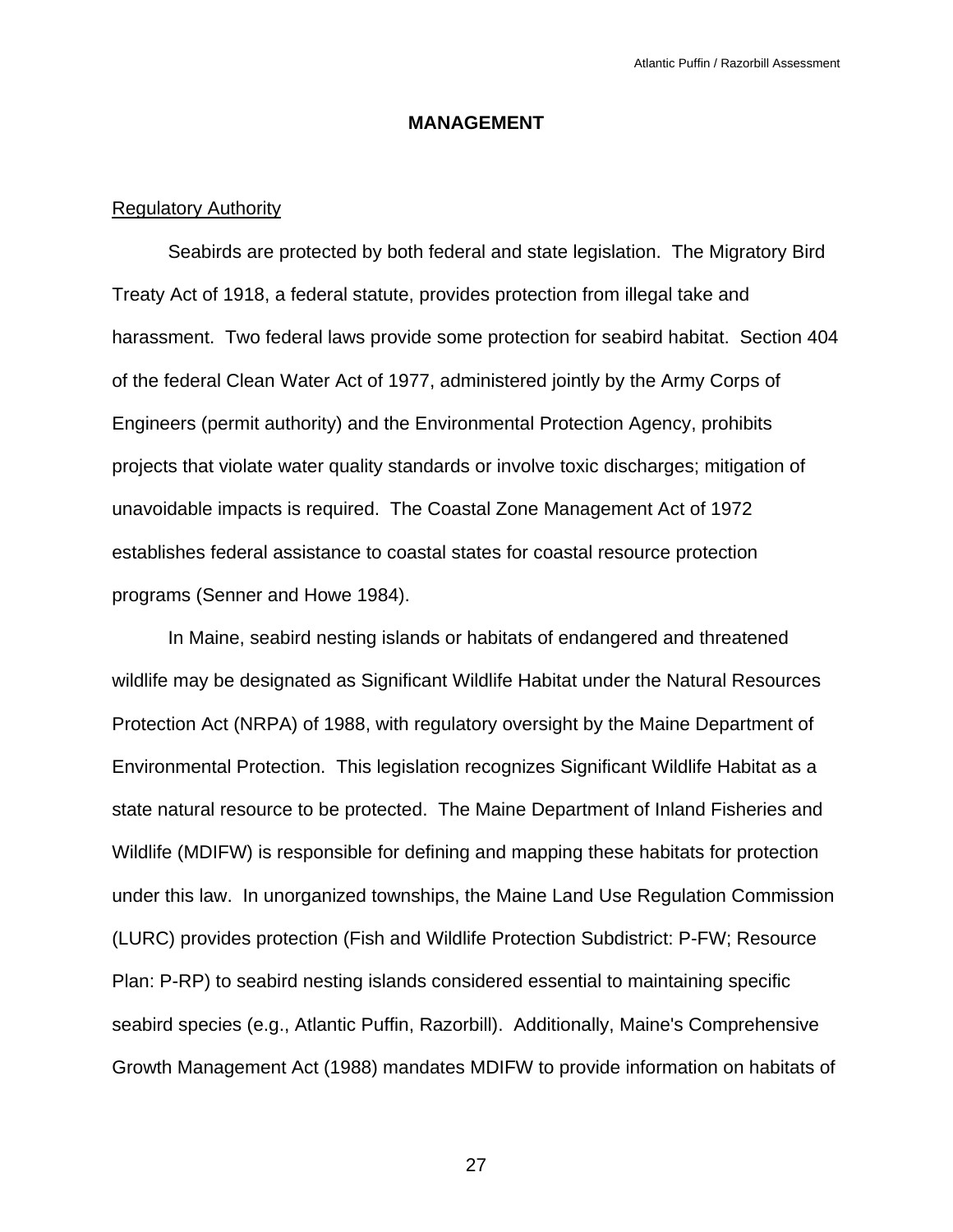rare species to the Department of Economic and Community Development for towns to use for comprehensive planning purposes.

 The Atlantic Puffin and Razorbill are classified as Threatened species by MDIFW. Maine's Endangered Species Act of 1975 protects Endangered and Threatened wildlife species from take or harassment. A 1988 Amendment to the Act enables the Commissioner of Inland Fisheries and Wildlife to designate "Essential Habitat", critical for conserving Endangered and Threatened species, and to promulgate and enforce guidelines to protect these species.

#### Past Goals and Objectives

 The Maine Department of Inland Fisheries and Wildlife has not established specific goals and objectives for Atlantic Puffin and Razorbill management. The broad goal to maintain current abundance and distribution of coastal wildlife was adopted in the Coast of Maine Wildlife Management Area plan and is generally applied to Maine's seabird resource (Woodward and Hutchinson 1986, Woodward et al. 1991). The Seabird Nesting Island Management System (Allen 1994) lists general goals and objectives for island-nesting seabird management, covering species currently lacking assessments (e.g., Atlantic Puffin, Razorbill):

 Management goal: Maintain or enhance the long-term presence, diversity, and viability of seabirds nesting on the coast of Maine.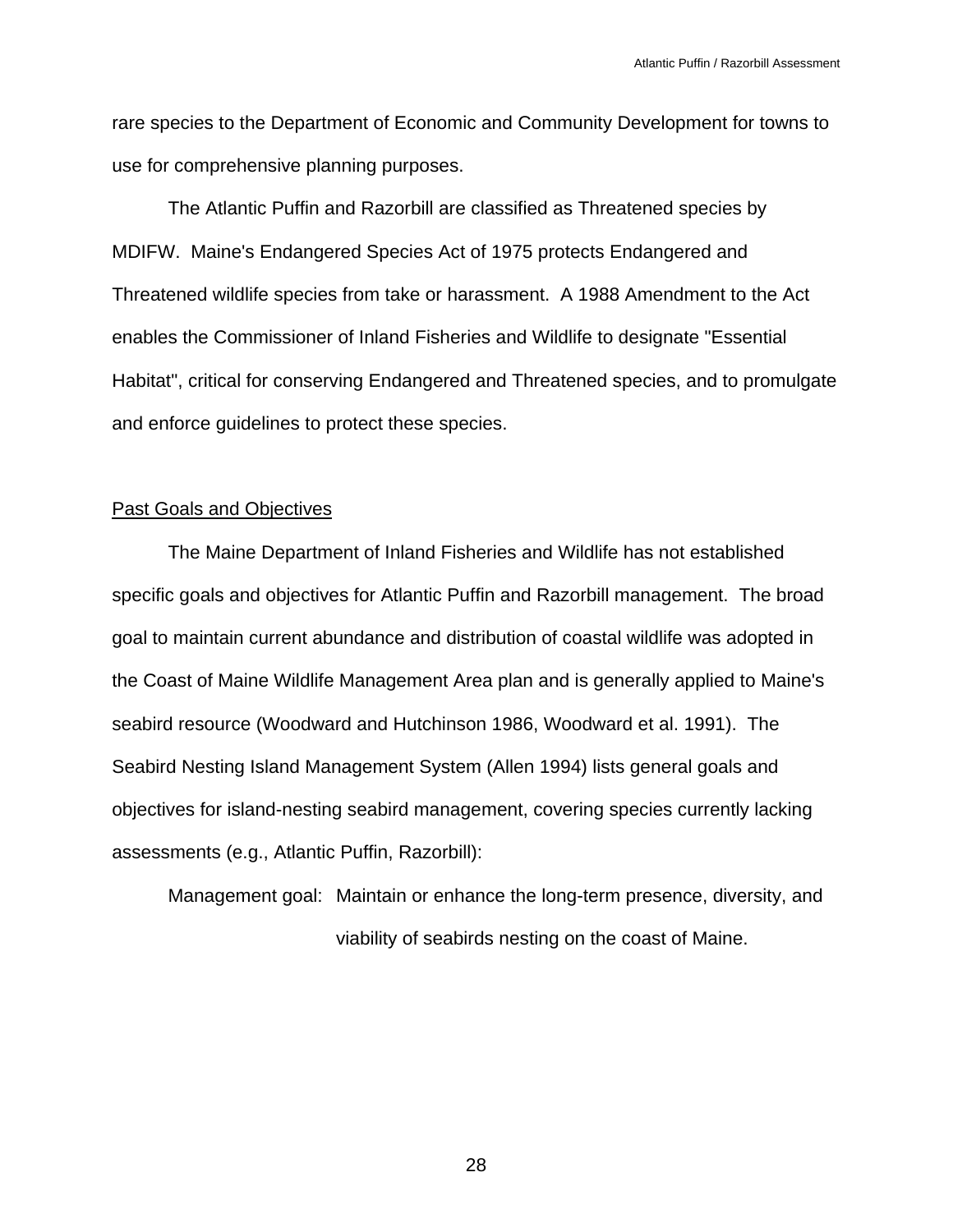Management objectives:

- 1. Maintain seabird nesting habitat on all coastal nesting islands (containing 1 or more nesting pairs of seabirds since 1976) through 2000.
- 2. Develop specific population goals and objectives for priority species by 2000.

## Past and Current Management

 To date, a strategic management plan and management system have not been drafted by MDIFW for either the Atlantic Puffin or Razorbill. Management of these alcids in Maine consists primarily of population monitoring, nesting island protection, and re-establishment of colonies (i.e., Atlantic Puffin) at former breeding sites.

 In 1976-77, the U.S. Fish and Wildlife Service (USFWS) surveyed coastal waterbird colonies in Maine (Erwin and Korschgen 1979). Maine seabird nesting islands continue to be periodically reinventoried (most recently in 1999) by MDIFW with support from USFWS and private conservation agencies. These data are maintained in MDIFW's Coastal Island Database.

 Federal, state, and private conservation agencies (e.g., The Nature Conservancy, National Audubon Society, and Maine Audubon Society) have been instrumental in acquiring and managing seabird nesting islands in Maine. In 1976, the Maine Critical Areas Program recommended registering known nestings areas of Razorbills and puffins (in addition to islands with large colonies of Black Guillemots [>100 pairs]); 14 areas on 13 islands were registered during 1976-1982 (Cowger 1976). Seabird nesting islands have been identified and protected as Significant Wildlife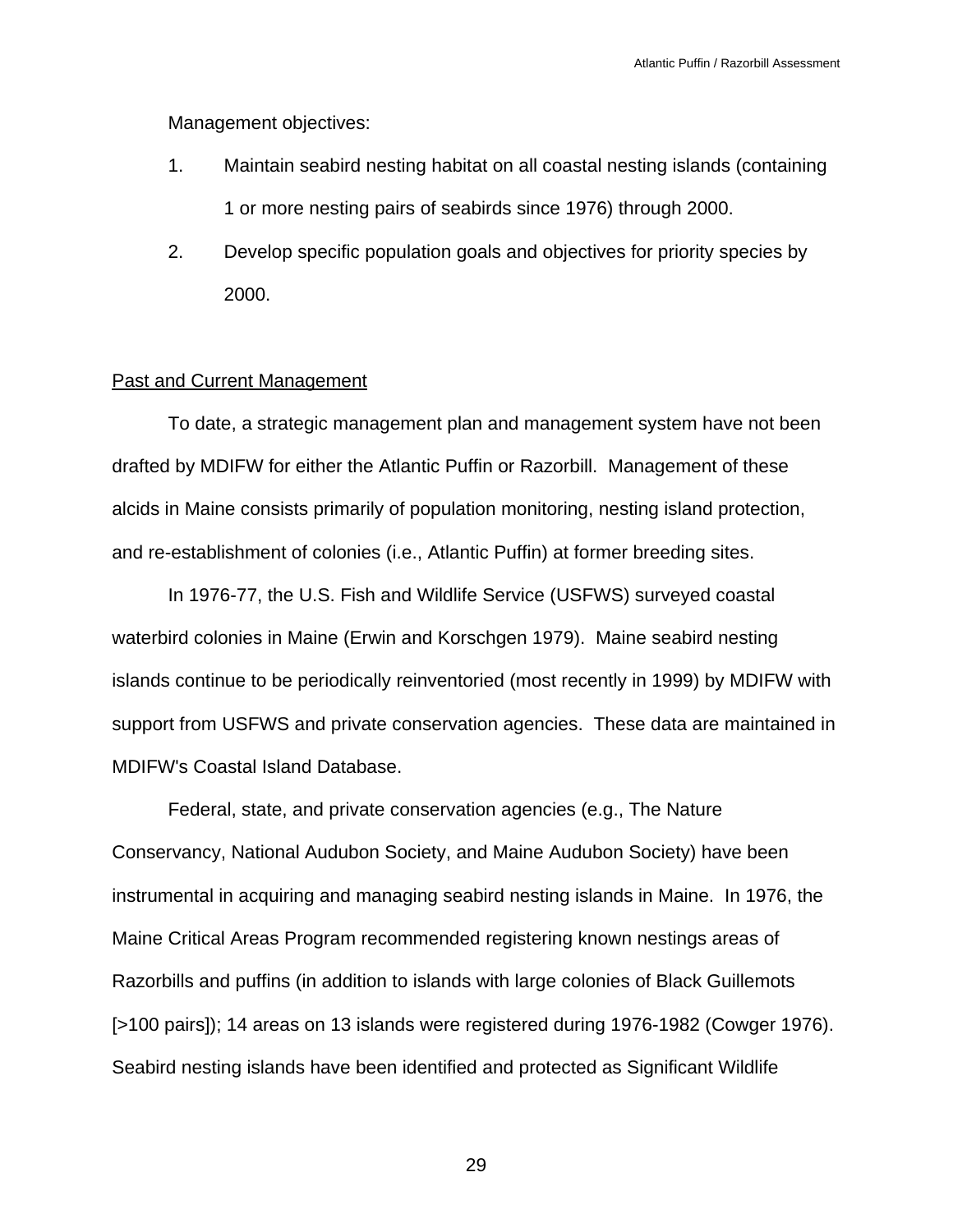Habitat (NRPA) and P-FW or P-RP zones (LURC). Nearly 175 seabird nesting islands within the Coast of Maine Wildlife Management Area, owned or managed by MDIFW, are closed annually to trespassing from 15 April to 31 August, depending on species nesting there.

 During the last 2 decades, puffin breeding populations have been restored to 3 former nesting islands in Maine using translocation, attraction techniques, and gull control programs, through National Audubon Society-Canadian Wildlife Service cooperative programs (with assistance by USFWS and MDIFW). Between 1973-81, Atlantic Puffin nestlings were transplanted from natal burrows on Great Island, Newfoundland to Eastern Egg Rock. During 1974-77, gull populations (Herring Gulls, Great Black-backed Gulls) were controlled by killing adults and destroying nests to aid recolonization programs for terns and puffins. Less intense gull control efforts have continued until 1995 (MDIFW files). Since 1981, a small breeding population has recolonized Eastern Egg Rock (Nettleship and Evans 1985).

 In 1984, a puffin restoration project began on Seal Island National Wildlife Refuge. Between 1984-1989, 950 nestlings were translocated from Great Island, Newfoundland (Kress 1992); gull control began in 1984 (Kress 1985) and has continued until 1998 (MDIFW files). Since 1992, Atlantic Puffins have been nesting again on Seal Island (Kress 1994).

 In an attempt to lure prospecting birds to investigate potential nest sites, attraction techniques (e.g., decoys, tape recordings of puffin calls) have been used on Western Egg Rock and Wooden Ball Island (Kress 1982*b*, Kress 1984). Gull control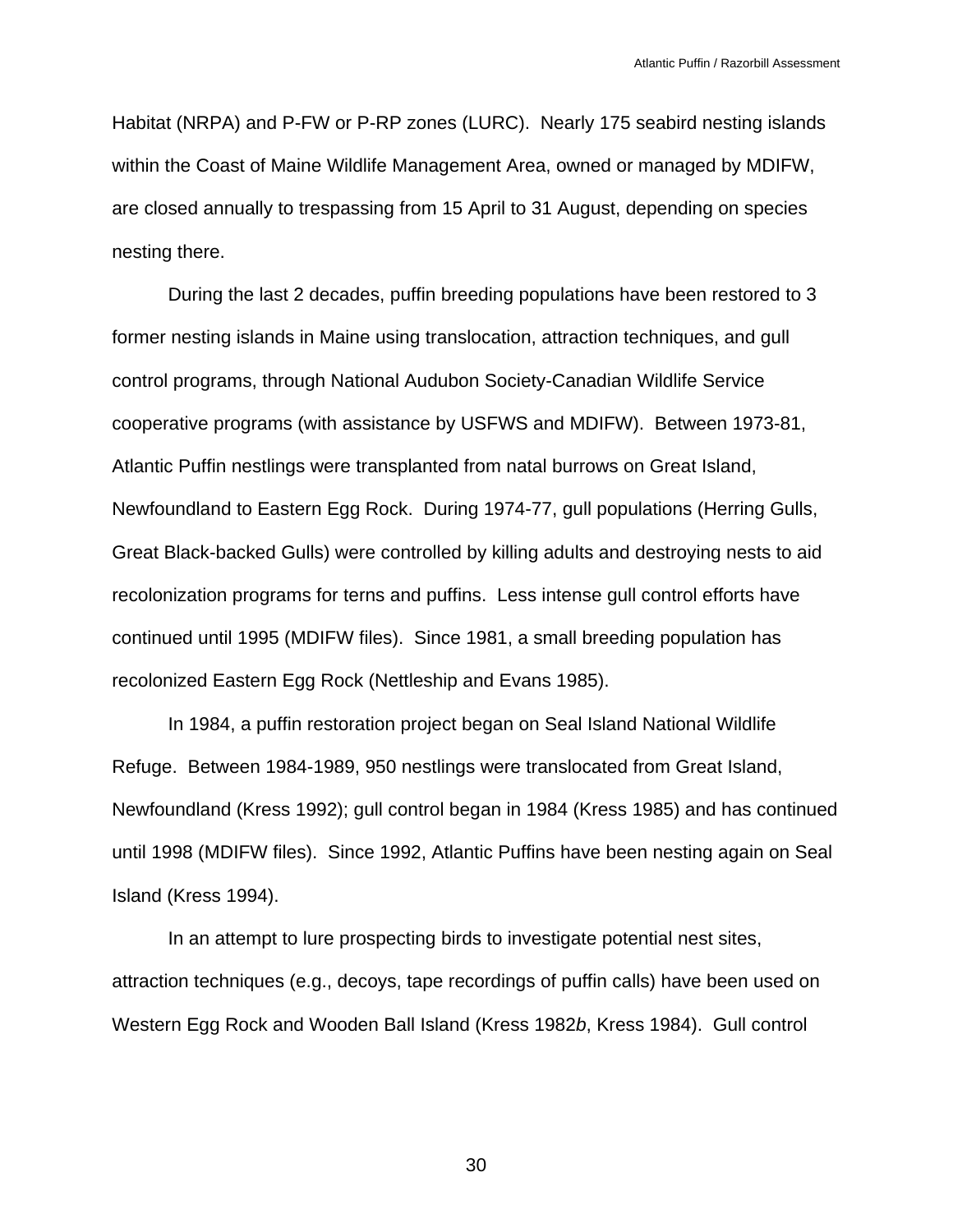programs have occurred on Petit Manan Island National Wildlife Refuge(1984, 1992-97) and Matinicus Rock (1991-93) (MDIFW files).

 In 1994, an attraction program for Razorbills began on Seal Island National Wildlife Refuge using life-sized decoys and recordings of Razorbill growling sounds. Razorbills have been observed loafing ashore and exploring under boulders on the island for nest sites (Kress 1994).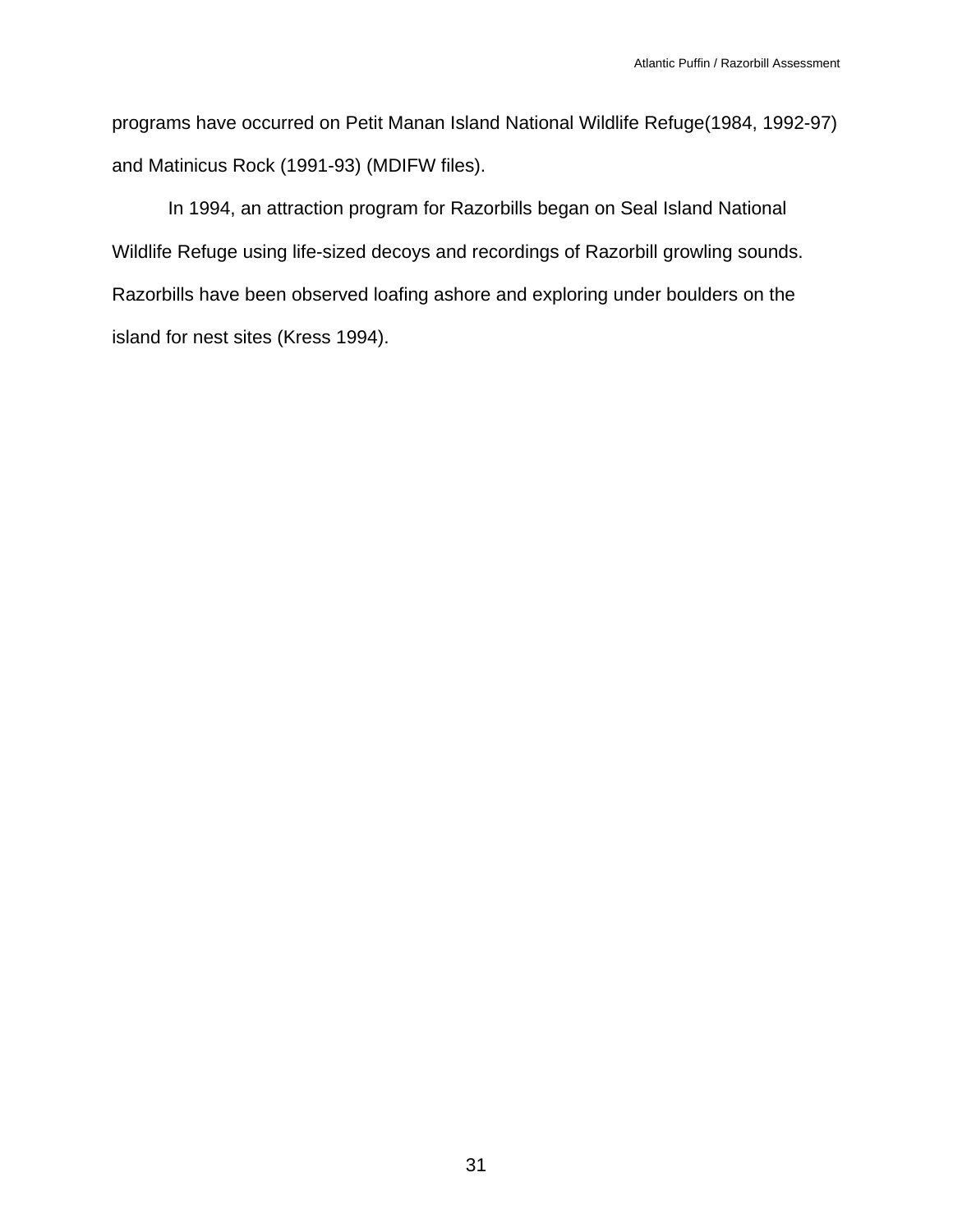#### **HABITAT ASSESSMENT**

 Puffins and Razorbills nest on some of Maine's most remote and inaccessible offshore islands. Typically, nesting islands are low-lying, rocky, and treeless, with patches of vegetation (Cowger 1976). The presence of alcids on Maine's coast is due to the oceanography of the region. The cold waters from the Labrador Current and strong tides in the Bay of Fundy cause an upwelling of cold, nutrient-rich water. These factors create an unusually cold climate for the latitude coupled with an abundant food supply, enabling several seabird species with an affinity for cold water to extend their breeding ranges southwards into the Gulf of Maine (Cowger 1976, Folger 1986).

 Atlantic Puffin breeding habitat encompasses rocky, coastal areas of the North Atlantic from temperate to arctic seas that have August surface temperatures ranging 0- 17° C (Johnsgard 1987). Puffins typically nest in burrows excavated in turf-covered maritime slopes and level tops of rocky islets. At high latitudes, puffins are restricted to rock crevices in cliffs and interstices in talus slopes due to permafrost (Nettleship 1972). In Maine, puffins also breed in crevices under boulders (Nettleship and Evans 1985, Kress and Nettleship 1988). Where crevice-nesting puffins and Razorbills occur in the same habitat, Razorbills occupy larger holes while puffins tend to nest deep in smaller ones (Spendelow et al. 1988). Nettleship (1972) noted that puffins preferred nesting on steep slopes ( $>$ 30 $^{\circ}$ ) (versus gradual) near cliff edges with landing sites near burrows, which may reduce harassment and predation by gulls. Even though puffins will nest in association with Herring Gulls, they tend to avoid areas used by Great Black-backed Gulls (Pierotti 1983).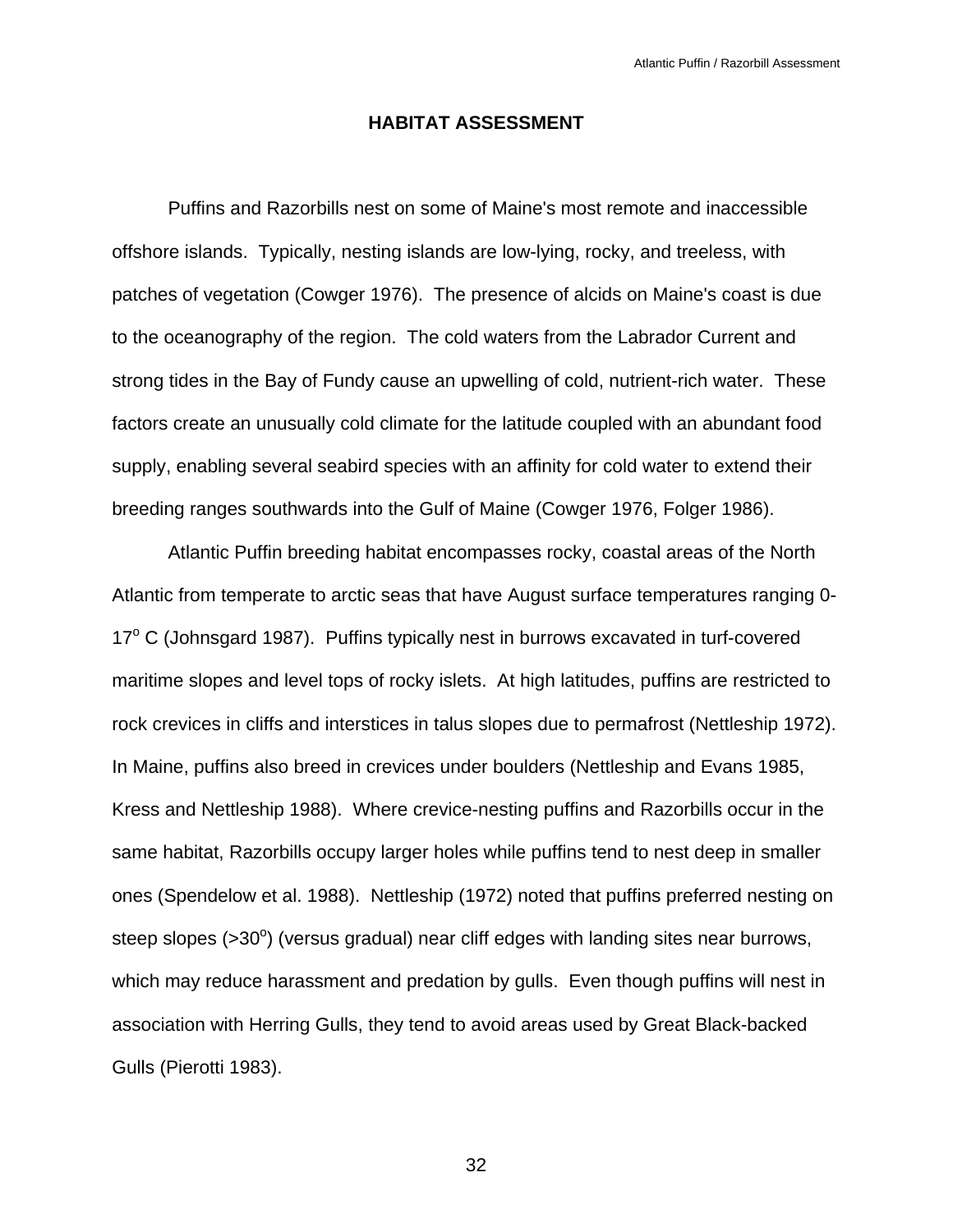On some islands where there is a high density of nesting puffins, the burrowing activities of puffins can have a detrimental effect to the nesting habitat. Extensive burrowing can undermine the thin top layer of soil above the bed rock, leading to burrow collapse. Winter winds blowing over nestings holes can increase erosion problems (Boag and Alexander 1986, Freethy 1987).

 Outside of the breeding season, puffins are pelagic, spending most of the winter along pack ice areas of North Atlantic away from coastlines (Johnsgard 1987).

 Razorbills breed along coastlines of temperate and subarctic seas, where August surface temperatures range 4-15 $^{\circ}$ C (Johnsgard 1987). Razorbills use a variety of nest sites: rock crevices, boulder fields, burrows, and infrequently cliff ledges. Nesting sites are usually at least partially enclosed (Harris and Birkhead 1985, Spendelow et al. 1988, Podolsky 1989). Breeding habitats are very similar to Common Murres; the 2 species often share breeding colonies. During the nonbreeding season, Razorbills are pelagic, wintering mainly in cold temperate, offshore waters similar to areas used by Murres (Johnsgard 1987).

#### Past Habitat

 Historically, puffins were recorded nesting on at least 7 of Maine's coastal islands (Table 1, Fig. 3). Western Egg Rock historically was the southern limit for puffins breeding in North America. A reduction in Maine populations by overharvest was noted in 1833 when J. J. Audubon visited the region (Nettleship and Evans 1985). However, in the early 1880s populations were further reduced as a result of excessive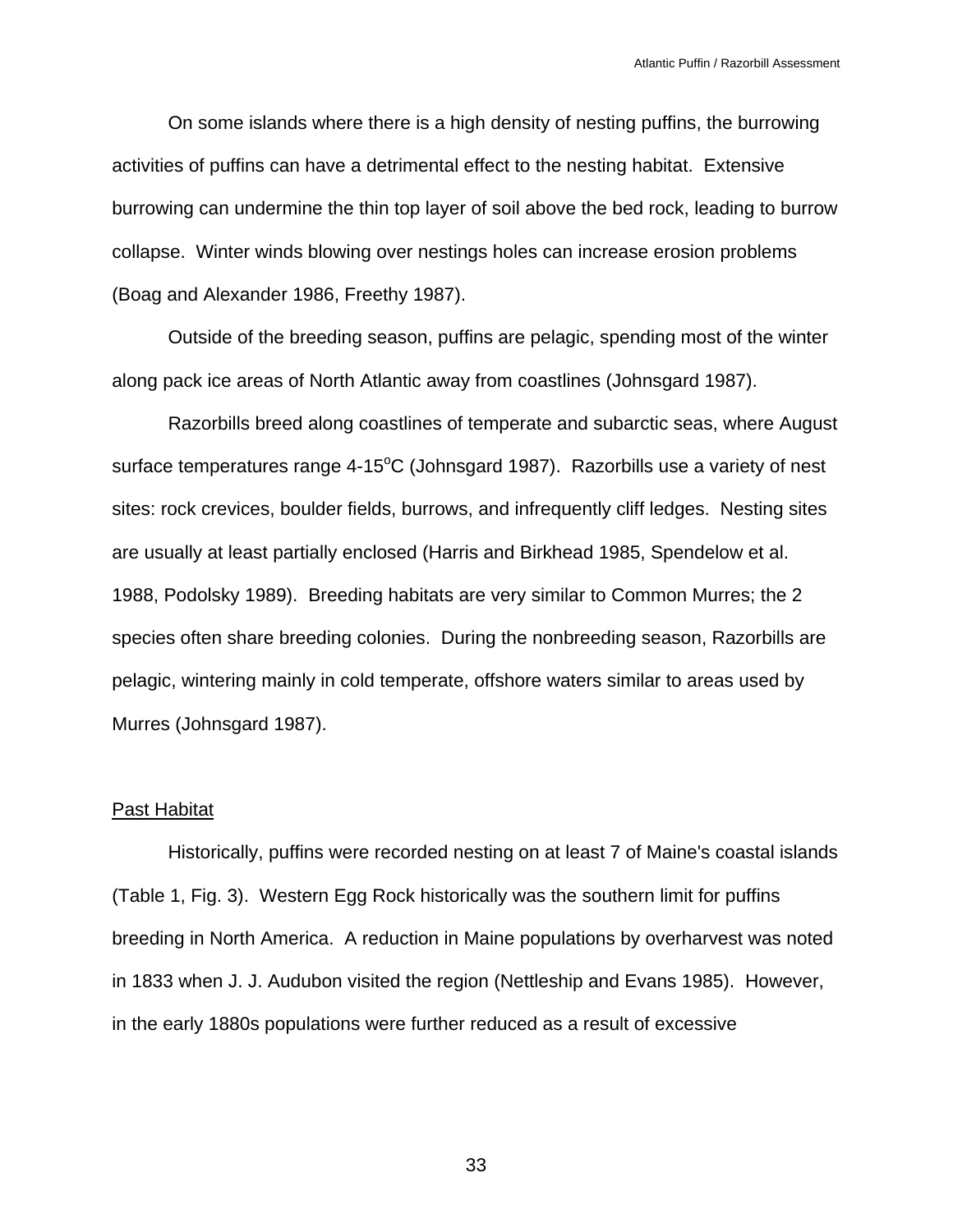## Table 1. Historical records of Atlantic Puffins along the Maine coast, prior to 1976. Number represents nesting pair (np) or individual bird count (ibc).

| Island<br>Reg.# | <b>Island Name</b>    |                                                                       | Atlantic Puffin observations by decades |                      |                                                                            |                       |                                              |                                             |                            |                                                       |                                            |                         |                    |                        |  |  |  |
|-----------------|-----------------------|-----------------------------------------------------------------------|-----------------------------------------|----------------------|----------------------------------------------------------------------------|-----------------------|----------------------------------------------|---------------------------------------------|----------------------------|-------------------------------------------------------|--------------------------------------------|-------------------------|--------------------|------------------------|--|--|--|
|                 |                       | < 1860                                                                | 1860s                                   | 1870s                | 1880s                                                                      | 1890s                 | 1900s                                        | 1910s                                       | 1920s                      | 1930s                                                 | 1940s                                      | 1950s                   | 1960s              | 1970s                  |  |  |  |
| 65-201          | Western Egg Rk        | nesting-<br>abundant <sup>a</sup>                                     |                                         | numerous             | reduced <sup>a</sup><br>1885:5-6 np <sup>a</sup><br>1887:none <sup>a</sup> |                       | no nesting <sup>a</sup>                      |                                             |                            |                                                       |                                            |                         |                    |                        |  |  |  |
| 63-860          | Eastern Egg Rk        | nesting-<br>abundant <sup>a</sup>                                     |                                         | numerous             | reduced <sup>a</sup><br>1887:noneb,c                                       |                       | no nesting <sup>a</sup>                      |                                             |                            |                                                       |                                            |                         |                    |                        |  |  |  |
| 63-655          | Large Green I         | nesting-<br>abundant <sup>a</sup>                                     |                                         |                      |                                                                            |                       | none <sup>d</sup>                            |                                             |                            |                                                       |                                            |                         |                    |                        |  |  |  |
| 63-940          | <b>Matinicus Rock</b> | nesting <sup>e</sup>                                                  | none <sup>a</sup>                       | none <sup>a</sup>    | present <sup>a,f</sup>                                                     | $3-5$ np <sup>a</sup> | 1-4 $np^{a,g,h}$<br>1-6 ibc <sup>a,f,i</sup> | 2-3 prs, not<br>known<br>breed <sup>a</sup> | present <sup>a</sup>       | $9-100$ ibc <sup>a</sup><br>$\sim$ 40 np <sup>a</sup> | $~1$ 70 ibc,<br>nesting <sup>a</sup>       | 75-140 ibc <sup>t</sup> | 120-150<br>$ibc^t$ | $170$ ibc <sup>t</sup> |  |  |  |
| 63-923          | Seal I                | historical<br>breeding <sup>a</sup><br>1850s:<br>reduced <sup>a</sup> |                                         |                      | 1886:<br>25-30 $np^a$<br>1887:none <sup>a</sup>                            |                       |                                              |                                             |                            |                                                       |                                            |                         |                    |                        |  |  |  |
| 59-119          | Mt. Desert I          | historical<br>breeding <sup>a</sup>                                   |                                         |                      |                                                                            |                       | none <sup>d</sup>                            |                                             |                            |                                                       |                                            |                         |                    |                        |  |  |  |
| 79-933          | Petit Manan I         |                                                                       |                                         |                      |                                                                            |                       | none <sup>d</sup>                            |                                             |                            |                                                       |                                            |                         |                    |                        |  |  |  |
| 79-367          | Machias Seal I        |                                                                       |                                         | nesting <sup>a</sup> | $60$ ibc <sup>a</sup>                                                      |                       | nesting<br>300 $\bar{b}c^{a,g}$              | $300$ ibc $a$                               | $>200-450$<br>ibc, nesting | 400-700 np <sup>a</sup><br>600-1,000ibc               | $\sim$ 700 np <sup>a</sup><br>650-1,000ibc |                         |                    | 750-900 npt,j          |  |  |  |

 $a$ (Palmer 1949).

b<sup>b</sup>(Nettleship and Evans 1985).

 $\textdegree$  (Kress and Nettleship 1988).

 $d$ (Kress 1982a).

<sup>e</sup>(Kress 1979).

 $f(Drury 1973)$ .

 $\sqrt[9]{8}$ Knight 1908).

 $h$ (Bent 1919).

 $^{\mathrm{i}}$ (Norton 1907).

 $j$ (Harris 1984).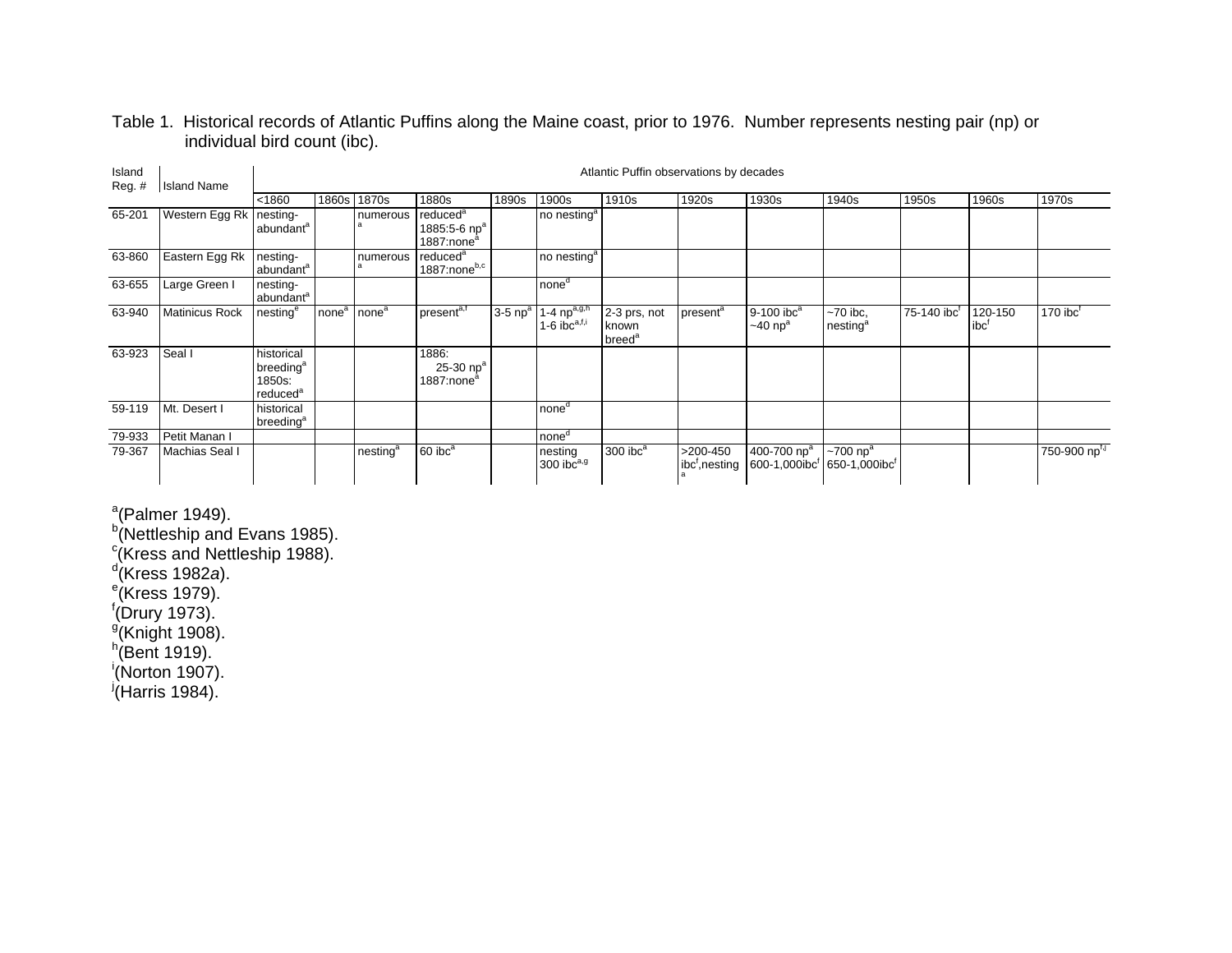

Figure 3. Location of current and historic nesting islands for Atlantic Puffin along Maine's coast, by Island Registry Number. Islands with only historic nesting records (prior to 1977) are noted with asterisk.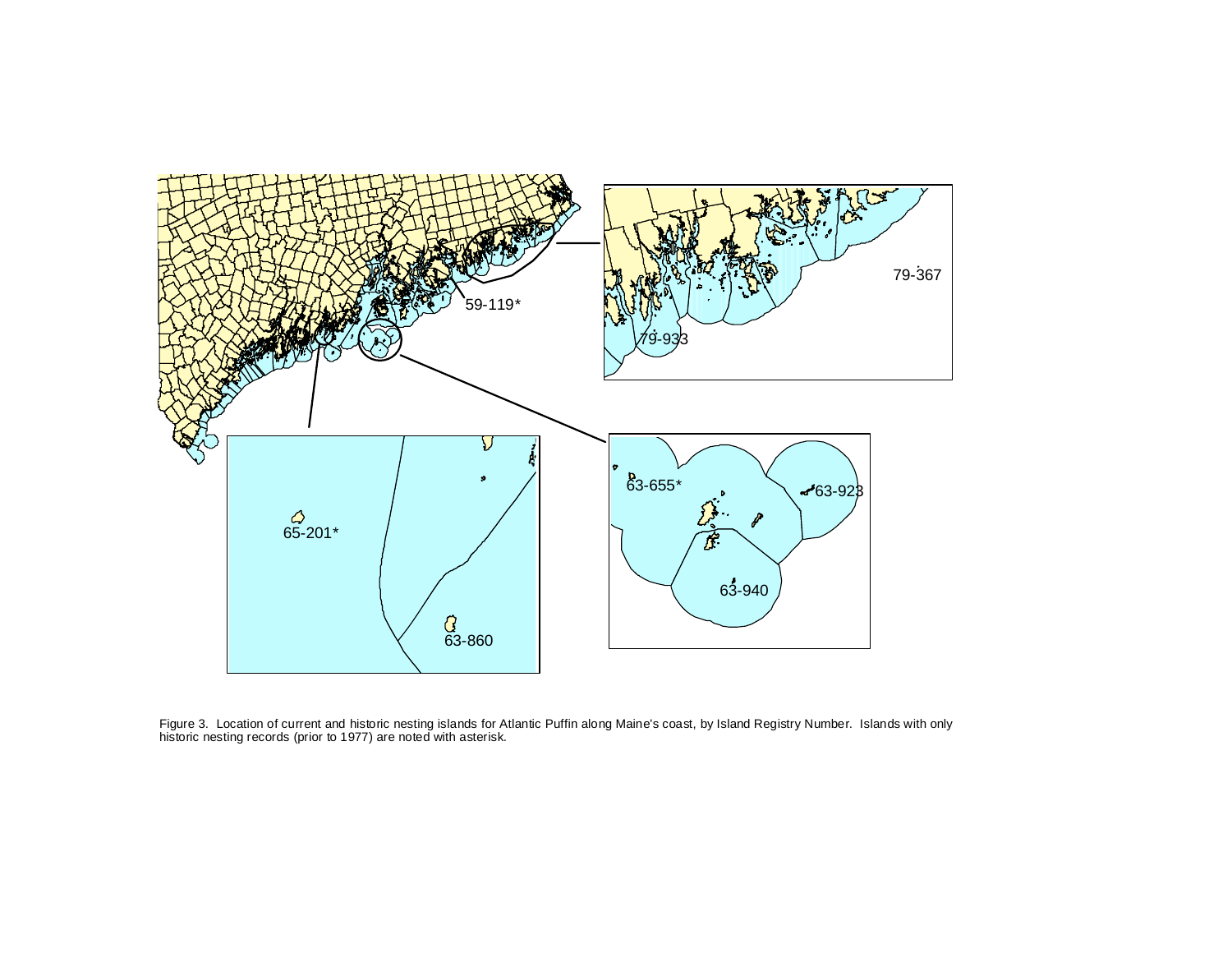egging, shooting, destruction of nesting habitat, and introduction of domestic animals (Nettleship and Evans 1985). Populations on 3 Maine islands (Western Egg Rock, Eastern Egg Rock, Seal Island) were extirpated in 1887, probably by milliners' agents (Palmer 1949, Nettleship and Evans 1985, Kress and Nettleship 1988). From the 1900s to 1970s, puffins were recorded nesting off the Maine coast only on Matinicus Rock and Machias Seal Island (Table 1).

 Historical records of Razorbills nesting in Maine are sparse (Table 2), with data lacking on size of former colonies (Podolsky 1989). Razorbills probably were eliminated from nesting islands in Maine in the mid-1800s (Folger 1986) as breeding grounds became more restricted through persecution and the advance of civilization (Bent 1919). During 1894-1923, Norton (1923 cited in Korschgen 1979) reported no Razorbills nesting in Maine. Early in the 1920s, Razorbills slowly reappeared in Maine (Drury 1973). Prior to the 1970s, nesting Razorbills have been scarce in Maine, with nesting occurring only on Matinicus Rock and Machias Seal Island (Korschgen 1979) (Table 2, Fig. 4).

#### Current Habitat

 Protection efforts in effect since the early 1900s have prevented further loss of nesting colonies of Atlantic Puffins and Razorbills along the coast of Maine. However, recolonization of former breeding sites has been very slow.

 In 1973 when the National Audubon Society's Project Puffin began, Matinicus Rock and Machias Seal Island were the only nesting islands for puffins in the Gulf of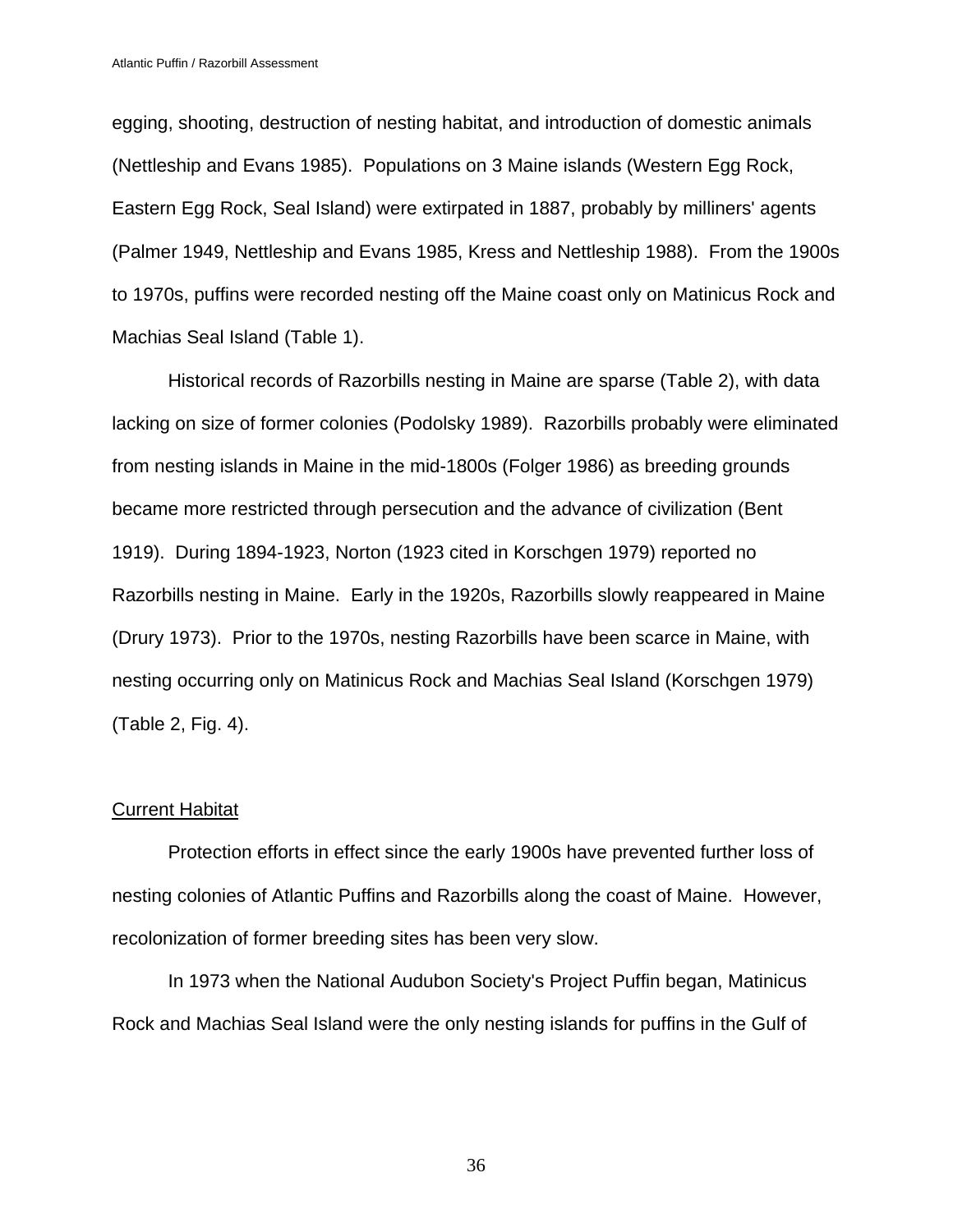## Table 2. Historical records of Razorbills along the Maine coast, prior to 1976. Number represents nesting pair (np) or individual bird count (ibc).

| Island<br>$Reg.$ # | <b>Island Name</b>       |                                                            | Razorbill observations by decades |                      |                                                                 |                         |                         |                                                               |                           |                                                                                             |                                                                                 |                                                                          |                                              |                                                       |  |  |  |
|--------------------|--------------------------|------------------------------------------------------------|-----------------------------------|----------------------|-----------------------------------------------------------------|-------------------------|-------------------------|---------------------------------------------------------------|---------------------------|---------------------------------------------------------------------------------------------|---------------------------------------------------------------------------------|--------------------------------------------------------------------------|----------------------------------------------|-------------------------------------------------------|--|--|--|
|                    |                          | < 1860                                                     | 1860s                             | 1870s                | 1880s                                                           | 1890s                   | 1900s                   | 1910s                                                         | 1920s                     | 1930s                                                                                       | 1940s                                                                           | 1950s                                                                    | 1960s                                        | 1970s                                                 |  |  |  |
| 65-201             | Western Egg<br><b>Rk</b> |                                                            |                                   |                      | 1 pr, not known   no nesting <sup>a</sup><br>breed <sup>a</sup> |                         | no nesting <sup>a</sup> | no nesting <sup>a</sup>                                       | no nesting $\overline{a}$ |                                                                                             |                                                                                 |                                                                          |                                              |                                                       |  |  |  |
| 63-860             | Eastern Egg<br><b>Rk</b> |                                                            |                                   |                      | present <sup>b</sup>                                            | no nesting <sup>a</sup> | no nesting <sup>a</sup> | no nesting <sup>a</sup>                                       | no nesting <sup>a</sup>   |                                                                                             |                                                                                 |                                                                          |                                              |                                                       |  |  |  |
| 63-654             | Little Green I           |                                                            |                                   |                      | < 1880s:1<br>pr.no known<br>breeding <sup>a</sup>               | no nesting <sup>a</sup> | no nesting <sup>a</sup> | no nesting <sup>a</sup>                                       | no nesting <sup>a</sup>   |                                                                                             |                                                                                 |                                                                          |                                              |                                                       |  |  |  |
| 63-585             | Metinic Green I          |                                                            |                                   |                      | nesting <sup>a</sup>                                            | no nesting <sup>a</sup> | no nesting <sup>a</sup> | no nesting <sup>a</sup>                                       | no nesting <sup>a</sup>   |                                                                                             |                                                                                 |                                                                          |                                              |                                                       |  |  |  |
| 63-940             | <b>Matinicus Rock</b>    |                                                            |                                   |                      |                                                                 | no nesting <sup>a</sup> | no nesting <sup>a</sup> | no nesting <sup>a</sup>                                       | no nesting <sup>a</sup>   |                                                                                             | possibly 1<br>pr <sup>a</sup>                                                   | $8$ ibc $b$                                                              | $8-21$ ibc <sup>b</sup><br>5 np <sup>c</sup> | $5-9$ np <sup>c</sup><br>10 ibc <sup>b</sup>          |  |  |  |
| 63-923             | Seal I                   | historical nesting <sup>a</sup><br>1800s:none <sup>d</sup> |                                   |                      |                                                                 | no nesting <sup>a</sup> | no nesting <sup>a</sup> | no nesting <sup>a</sup>                                       | no nesting <sup>a</sup>   |                                                                                             |                                                                                 |                                                                          |                                              |                                                       |  |  |  |
| 59-270<br>$-313$   | Cranberry Is             | < 1858:<br>possible nesting <sup>e</sup>                   |                                   |                      |                                                                 | no nesting <sup>a</sup> | no nesting <sup>a</sup> | no nesting <sup>a</sup>                                       | no nesting <sup>a</sup>   |                                                                                             |                                                                                 |                                                                          |                                              |                                                       |  |  |  |
| 79-676             | Freeman Rock             |                                                            |                                   |                      |                                                                 | no nesting <sup>a</sup> | no nesting <sup>a</sup> | no nesting <sup>a</sup>                                       | no nesting <sup>a</sup>   |                                                                                             |                                                                                 |                                                                          |                                              |                                                       |  |  |  |
| 79-313             | Old Man (E)              |                                                            |                                   |                      |                                                                 | no nesting <sup>a</sup> | no nesting <sup>a</sup> | no nesting <sup>a</sup>                                       | no nesting <sup>a</sup>   |                                                                                             |                                                                                 |                                                                          |                                              | 40 $ibc^b$ ,<br>nesting not<br>confirmed <sup>c</sup> |  |  |  |
| 79-367             | Machias Seal I           | 1830s:nesting <sup>a</sup>                                 |                                   | nesting <sup>a</sup> | 1 $pr^{\alpha}$                                                 | no nesting <sup>a</sup> | no nesting <sup>a</sup> | no nesting <sup>a</sup> , no nesting <sup>a</sup><br>1 $ibca$ |                           | $\leq$ 25 prs <sup>a</sup> ,<br>no nesting libc <sup>b,d</sup> ,<br>reported <sup>a,d</sup> | 8-200<br>20-100<br>pr <sup>a,d</sup> ,<br>no nesting<br>reported <sup>a,b</sup> | $\leq 15$<br>prs <sup>b,d</sup> , no<br>nesting<br>reported <sup>b</sup> |                                              | 50-74<br>prs <sup>b,d</sup> , not<br>nesting          |  |  |  |

 $a$ (Palmer 1949).  $b$ (Drury 1973). <sup>c</sup>(Korschgen 1979). <sup>d</sup>(Folger 1986). <sup>e</sup>(Knight 1908).  $f$ (Cowger 1976).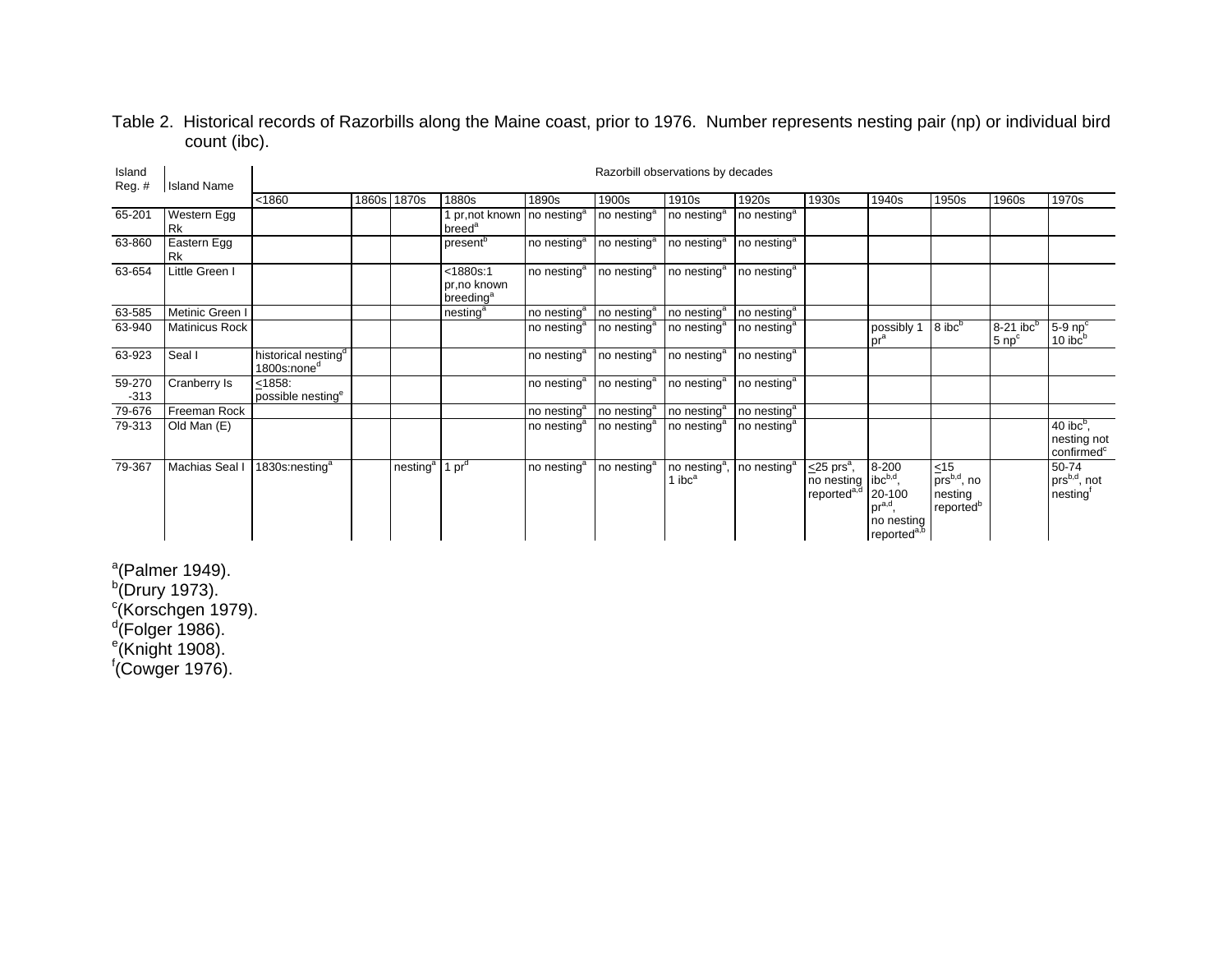

Figure 4. Location of current and historic nesting islands for Razorbill along Maine's coast, by Island Registry Number. Islands with only historic nesting records (prior to 1977) are noted with asterisk.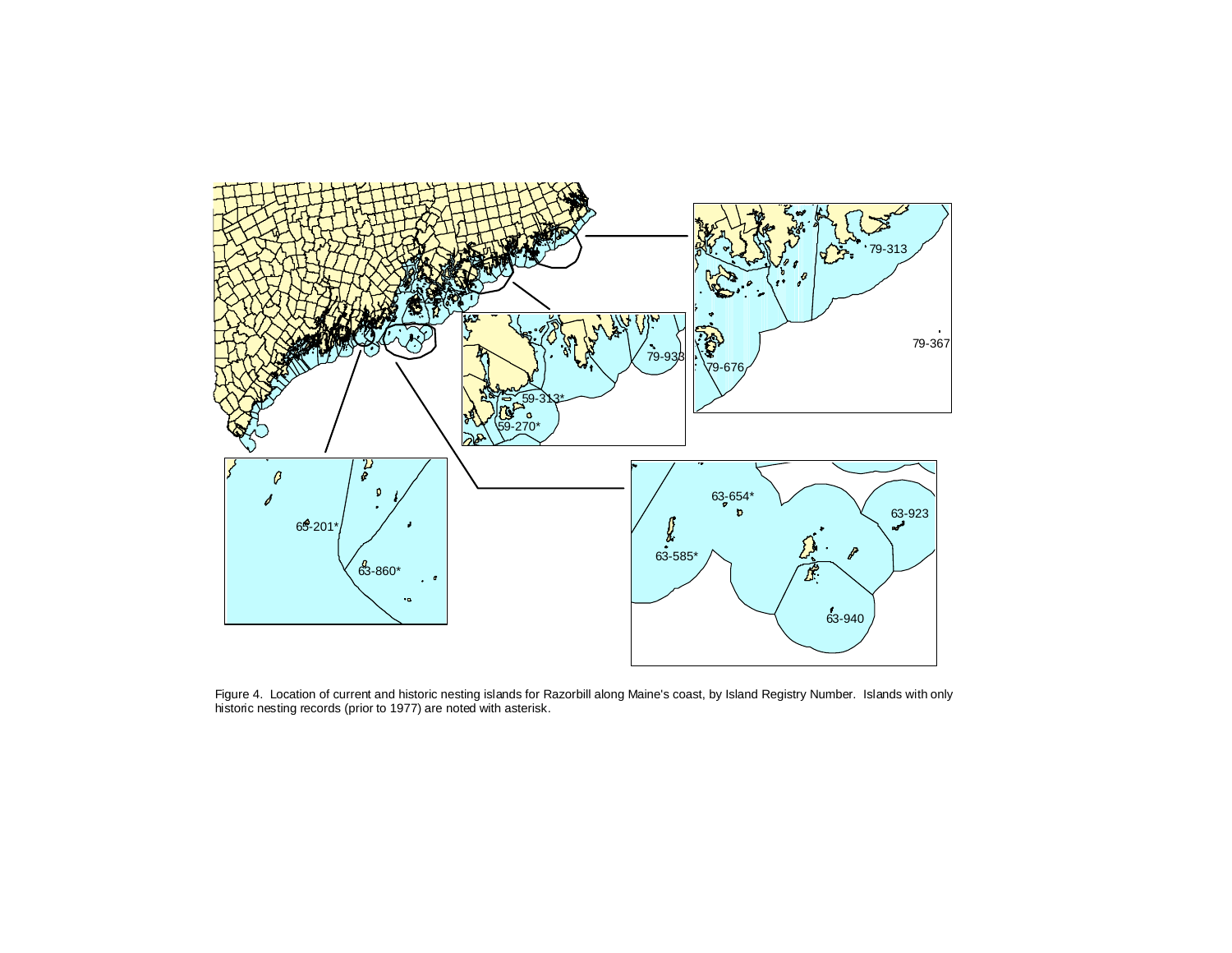Maine (Table 1). With the use of reintroduction, attraction, and gull control techniques, puffins currently are breeding on 5 islands in the Gulf of Maine (Eastern Egg Rock, Matinicus Rock, Seal Island, Petit Manan Island, and Machias Seal Island) (Table 3, Fig. 3).

 Within the Gulf of Maine, only 7 islands were ever listed as supporting breeding colonies of Razorbills (Folger 1986) (Tables 2, 4). Presently, Razorbills are restricted to 6 colonies off the coast of Maine: Matinicus Rock, Seal Island, Freeman Rock, Old Man Island (E), Petit Manan, and Machias Seal Island (Table 4, Fig. 4). Although Razorbills are occasionally sighted around other Maine islands during the summer (occasionally landing) (i.e., Jordan's Delight, No Man's Land, Pulpit Rock, Little Spoon Island, and Wooden Ball Island [Maine Dep. Inland Fish. and Wildl. files] ), no other permanent populations are known to have been established.

 Conservation ownership of alcid nesting islands aids in protecting this important habitat. All of the current nesting islands for Atlantic Puffins (5) and Razorbills (6) off the coast of Maine are owned or under management authority of a conservation agency (federal: USFWS, Canadian Wildlife Service; state: MDIFW; private: National Audubon Society) (Tables 3,4). Currently, 2 islands are under LURC zoning (P-FW), and 4 islands are zoned as Significant Wildlife Habitat under NRPA 1988 (Tables 3, 4).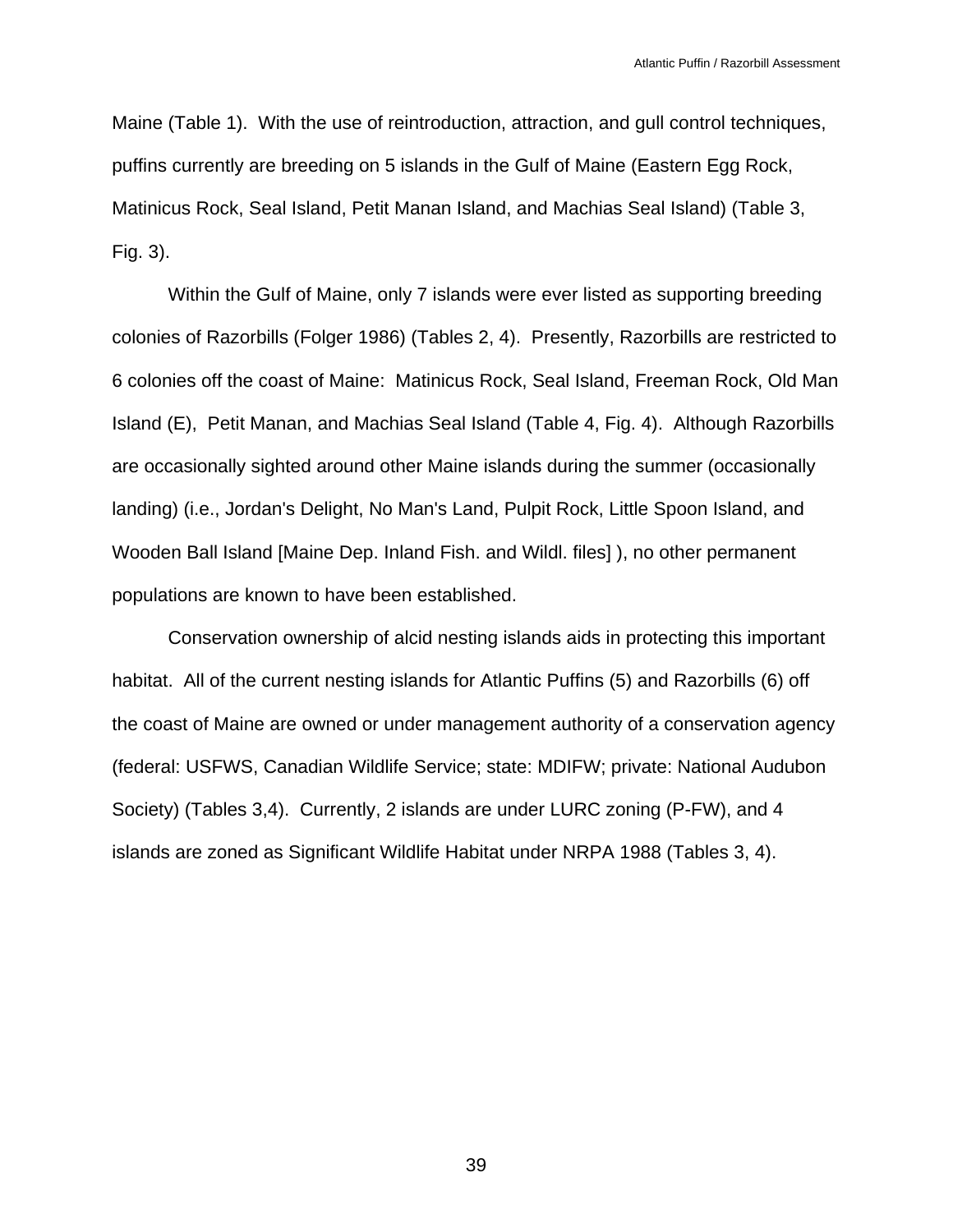Table 3. Breeding population estimates of Atlantic Puffins in Maine, since 1976. Number in parenthesis represents known nesting pairs that successfully fledged young. Individual bird counts indicated by ibc.

| Island<br>$Reg.$ # | <b>Island Name</b>              | Critical<br>Areas<br>Registry<br>1976-<br>1982 | Significant<br><b>Wildlife Area</b><br>(SWH) or<br>currently under Ownership <sup>a</sup><br>LURC zoning<br>$(P-FW,P-RP)$ |                |                |                       |      |      |      |              |                |                   | Estimates of nesting pairs by year |              |                |                  |            |               |                 |
|--------------------|---------------------------------|------------------------------------------------|---------------------------------------------------------------------------------------------------------------------------|----------------|----------------|-----------------------|------|------|------|--------------|----------------|-------------------|------------------------------------|--------------|----------------|------------------|------------|---------------|-----------------|
|                    |                                 |                                                |                                                                                                                           |                | 1976           | 1977                  | 1978 | 1979 | 1980 | 1981         | 1982           | 1983              | 1984                               | 1985         | 1986           | 1987             | 1988       | 1989          | 1990            |
| 65-201             | <b>Western Egg</b><br><b>Rk</b> |                                                | P-FW                                                                                                                      | NAS(L)         | 0 <sup>b</sup> |                       |      |      |      |              |                |                   |                                    |              |                |                  |            |               |                 |
| 63-860             | Eastern Egg<br><b>Rk</b>        |                                                | SWH                                                                                                                       | IFW*           | 0 <sup>b</sup> |                       |      |      |      | $15^{\circ}$ | 14<br>$(13)^d$ | 10 <sup>e</sup>   | $14^t$                             | 20           | 19<br>$(16)^9$ | 18<br>$(16)^{r}$ | 16<br>(16) | 14 $^{\rm e}$ | 15 <sup>e</sup> |
| 63-655             | Large Green I                   |                                                | P-FW                                                                                                                      | PRI(L)         | 0 <sub>p</sub> |                       |      |      |      |              |                |                   |                                    |              |                |                  |            |               |                 |
| 63-940             | Matinicus<br>Rock               | $\bullet$                                      | P-FW                                                                                                                      | FWS(L)         | $75^{\circ}$   | 125 <sup>m</sup>      |      |      |      | $75^\circ$   |                | ~275 <sup>n</sup> |                                    | $~100^\circ$ |                |                  |            |               |                 |
| 63-923             | Seal I                          |                                                | P-FW                                                                                                                      | FWS(L)         |                |                       |      |      |      |              |                |                   |                                    |              |                |                  |            |               |                 |
| 79-933             | <b>Petit Manan I</b>            |                                                | SWH                                                                                                                       | <b>FWS</b>     |                |                       |      |      |      |              |                |                   |                                    |              |                | $1(1)^{r}$       |            | ⊿e.           |                 |
| 79-367             | Machias Seal                    |                                                |                                                                                                                           | <b>FWS/CWS</b> |                | declined <sup>m</sup> |      |      |      | $-700^\circ$ |                |                   | 800-<br>$1,000^{\circ}$            |              |                | $-900h$          |            |               |                 |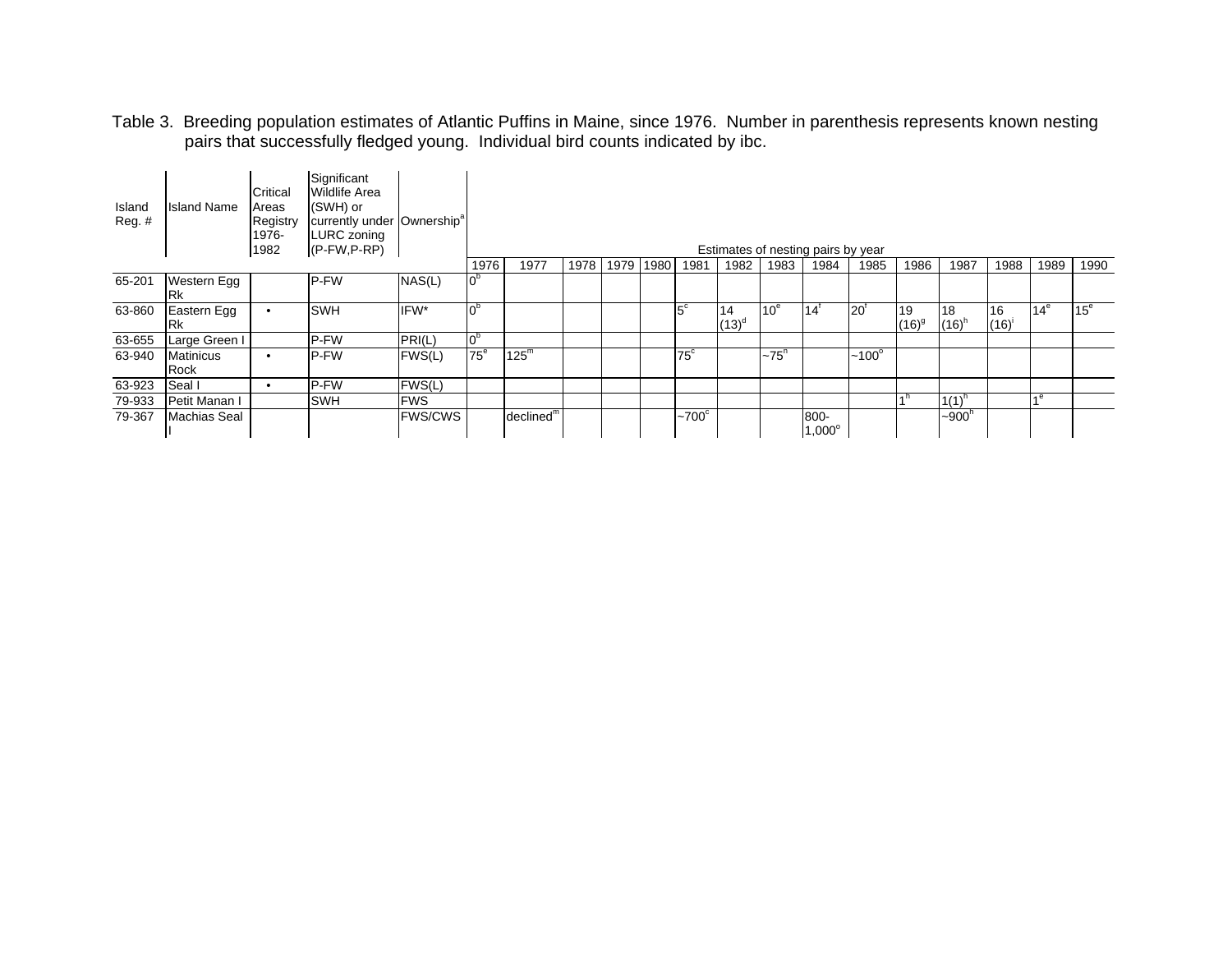#### Table 3. Continued.

| Island<br>$Reg.$ # | <b>Island Name</b>    | Critical<br>Areas<br>Registry<br>1976-<br>1982 | Significant<br>Wildlife Area<br>(SWH) or<br>currently under<br><b>LURC</b> zoning<br>$(P-FW,P-RP)$ | Ownership <sup>a</sup> |                     |                  |                |                 | Estimates of nesting pairs by year           |                  |                 |                  |                      |
|--------------------|-----------------------|------------------------------------------------|----------------------------------------------------------------------------------------------------|------------------------|---------------------|------------------|----------------|-----------------|----------------------------------------------|------------------|-----------------|------------------|----------------------|
|                    |                       |                                                |                                                                                                    |                        | 1991                | 1992             | 1993           | 1994            | 1995                                         | 1996             | 1997            | 1998             | 1999                 |
| 65-201             | Western Egg Rk        |                                                | P-FW                                                                                               | NAS(L)                 |                     |                  |                |                 |                                              |                  |                 |                  |                      |
| 63-860             | Eastern Egg Rk        | ٠                                              | <b>SWH</b>                                                                                         | IFW*                   | 16 <sup>1</sup>     | 16<br>$(15)^{k}$ |                | 15 <sup>1</sup> | 16<br>$(14)^e$                               | 19 <sup>e</sup>  | 20 <sup>e</sup> | $25^{\circ}$     | 33 <sup>e</sup>      |
| 63-655             | Large Green I         |                                                | P-FW                                                                                               | PRI(L)                 |                     |                  |                |                 |                                              |                  |                 |                  |                      |
| 63-940             | <b>Matinicus Rock</b> |                                                | P-FW                                                                                               | FWS(L)                 |                     | 101 <sup>k</sup> |                | $143^e$         | $136^\circ$                                  | 123 <sup>e</sup> | $144^\circ$     | 171 <sup>e</sup> | 176 <sup>e</sup>     |
| 63-923             | Seal I                | $\bullet$                                      | P-FW                                                                                               | FWS(L)                 | $0^{\circ}$         | $7(6)^k$         | 14             | 19 <sup>1</sup> | 26 <sup>e</sup>                              | 40 <sup>e</sup>  | 58 <sup>e</sup> | 78 <sup>e</sup>  | 115 <sup>e</sup>     |
| 79-933             | Petit Manan I         |                                                | <b>SWH</b>                                                                                         | <b>FWS</b>             | 3.<br>$56$ ibc $^e$ | g <sup>k</sup>   | 9 <sup>p</sup> | R <sup>e</sup>  | 15<br>(13)<br>60 <sub>ibc</sub> <sup>e</sup> | 10 <sup>e</sup>  | 10 <sup>e</sup> | 17 <sup>e</sup>  | $24^e$               |
| 79-367             | Machias Seal I        |                                                |                                                                                                    | <b>FWS/CWS</b>         |                     | $-900k$          |                |                 | $900 -$<br>$1,000^\circ$                     |                  |                 |                  | nesting <sup>e</sup> |

<sup>a</sup>Codes for Ownership of islands are as follows:

|  | <b>FWS</b>     | U.S. Fish and Wildlife Service                                                             |
|--|----------------|--------------------------------------------------------------------------------------------|
|  | FWS(L)         | FWS; in Land Use Regulation Commission (LURC) Jurisdiction (an unorganized town)           |
|  | <b>FWS/CWS</b> | <b>FWS/Canadian Wildlife Service</b>                                                       |
|  | IFW*           | Owned by Bureau of Public Lands, but Maine Department of Inland Fisheries and Wildlife has |
|  |                | management authority for the island                                                        |
|  | NAS(L)         | National Audubon Society; in LURC Jurisdiction                                             |
|  | PRI(L)         | Private; in LURC Jurisdiction                                                              |
|  |                |                                                                                            |

 $b$ (Cowger 1976).

 $^{\circ}$ (Kress 1981).

d(Kress 1982*a*).

<sup>e</sup>Maine Dep. Inland Fish. and Wildl. files.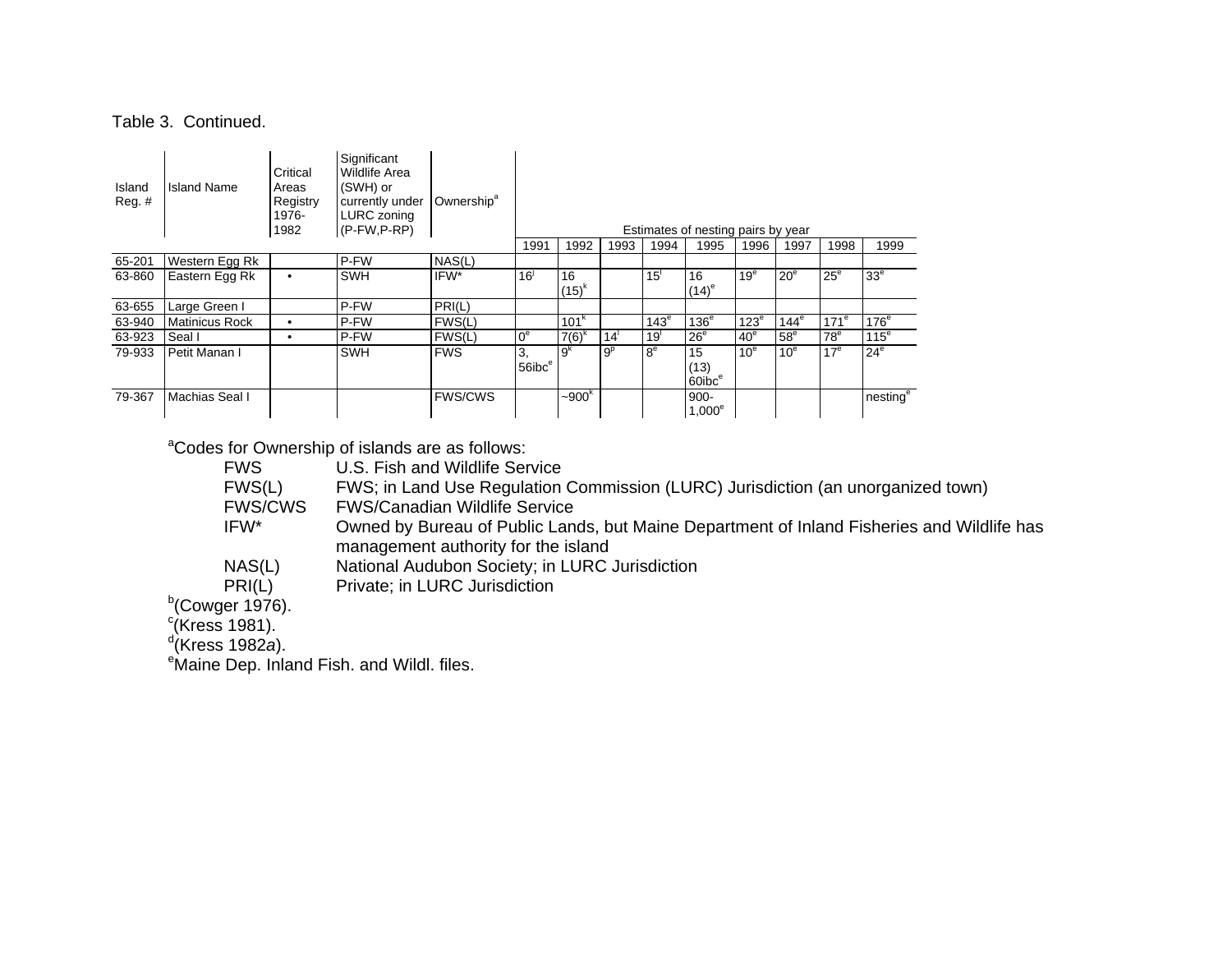Table 3. Continued.

f(Kress 1985). <sup>g</sup>(Kress 1986).  $h$ <sup>(</sup>Kress 1987). i(Kress 1988).  $j$ (Kress 1991).  $k$ <sup>k</sup>(Kress 1992).  $\sqrt{\text{Kress}}$  1994).  $m$ (Korschgen 1979).  $n$ (Kress 1983).  $\frac{\circ}{\cdot}$  (Kress and Nettleship 1988).  $p$ (Lock et al. 1994).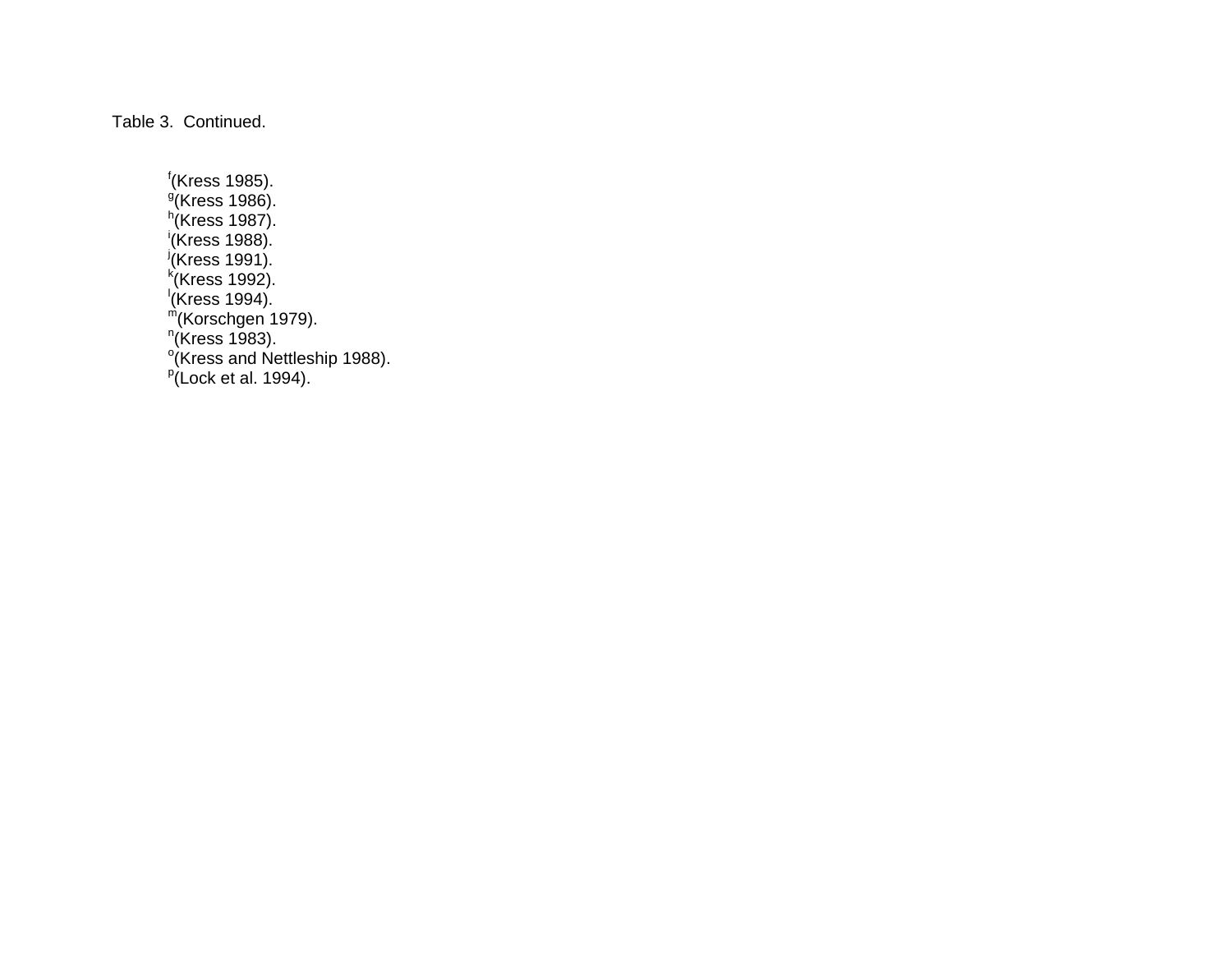## Table 4. Breeding population estimates of Razorbills in Maine since 1976.

| Island<br>Reg. # | <b>Island Name</b> | Critical<br>Areas<br>Registry | Significant<br><b>Wildlife Area</b><br>(SWH) or<br>currently<br>1976-1982 under LURC<br>zoning (P-<br>FW,P-RP) | Ownership <sup>a</sup>     |                                |                                 |           |      |                    |                        |                                                           |                    | Estimates of nesting pairs (np) or individual birds (ib) by year |                                                    |                                 |                     |      |      |
|------------------|--------------------|-------------------------------|----------------------------------------------------------------------------------------------------------------|----------------------------|--------------------------------|---------------------------------|-----------|------|--------------------|------------------------|-----------------------------------------------------------|--------------------|------------------------------------------------------------------|----------------------------------------------------|---------------------------------|---------------------|------|------|
|                  |                    |                               |                                                                                                                |                            | 1976                           | 1977                            | 1978 1979 | 1980 | 1981               | 1982                   | 1983                                                      | 1984               | 1985                                                             | 1986                                               | 1987                            | 1988                | 1989 | 1990 |
| 63-860           | Eastern Egg Rk     | $\bullet$                     | SWH                                                                                                            | IFW*                       |                                |                                 |           |      |                    |                        |                                                           |                    |                                                                  |                                                    |                                 |                     |      |      |
| 63-900           | No Man's Land      |                               | P-FW                                                                                                           | $\overline{\text{IFW}}(L)$ |                                |                                 |           |      |                    |                        |                                                           |                    |                                                                  |                                                    |                                 |                     |      |      |
| 63-940           | Matinicus Rock     | $\bullet$                     | P-FW                                                                                                           | FWS(L)                     | 12 $npb$                       | 15 $npc$                        |           |      |                    |                        | $-20$<br>np <sup>d</sup>                                  |                    | $35-$<br>$50np^e$                                                | 40 np;<br>$150$ ib <sup>f</sup>                    |                                 |                     |      |      |
| 63-917           | Wooden Ball I      | $\bullet$                     | P-FW                                                                                                           | PRI(L)                     |                                |                                 |           |      |                    |                        | attract<br>exp.,<br>present<br>no<br>nesting <sup>d</sup> |                    |                                                                  |                                                    |                                 |                     |      |      |
| 63-923           | Seal I             | $\bullet$                     | P-FW                                                                                                           | FWS(L)                     |                                |                                 |           |      |                    |                        |                                                           |                    |                                                                  |                                                    |                                 | 1 ib, no<br>nesting |      |      |
| 63-289           | Little Spoon I     |                               | SWH                                                                                                            | PRI/ANPE                   |                                |                                 |           |      |                    |                        |                                                           |                    |                                                                  |                                                    |                                 |                     |      |      |
| 79-933           | Petit Manan I      |                               | SWH                                                                                                            | <b>FWS</b>                 |                                |                                 |           |      |                    |                        |                                                           |                    |                                                                  |                                                    |                                 |                     |      |      |
| 79-676           | Freeman Rock       |                               | <b>SWH</b>                                                                                                     | IFW*                       | present                        |                                 |           |      | nesting            | $4$ ib <sup>b</sup>    | present <sup>e</sup> present <sup>e</sup>                 |                    | 2 np;<br>25ib <sup>e</sup>                                       | 2 np<br>(uncon-<br>firmed)<br>$40$ ib <sup>f</sup> | $3$ np;<br>$15$ ib <sup>b</sup> |                     |      |      |
| 79-576           | <b>Pulpit Rock</b> |                               | SWH                                                                                                            | IFW*                       |                                |                                 |           |      |                    |                        | 0 <sup>b</sup>                                            |                    |                                                                  |                                                    |                                 |                     |      |      |
| 79-313           | Old Man (E)        |                               | SWH                                                                                                            | <b>FWS</b>                 | $4np^t$ ;<br>50ib <sup>c</sup> | $10np^c$ ;<br>75ib <sup>b</sup> |           |      | $21$ ib $^{\circ}$ |                        | 90ib <sup>e</sup>                                         | $50$ ib $^{\circ}$ | $~10$ np<br>70ib <sup>e</sup>                                    | 26np;<br>140ib <sup>f</sup>                        |                                 |                     |      |      |
| 79-367           | Machias Seal I     |                               |                                                                                                                | <b>FWS/CWS</b>             | $76$ np $†$                    |                                 |           |      |                    | 105<br>np <sup>e</sup> | $75^{\circ}$                                              |                    | 110 <sup>e</sup>                                                 | $\overline{100}$ np;<br>$270$ ib                   |                                 |                     |      |      |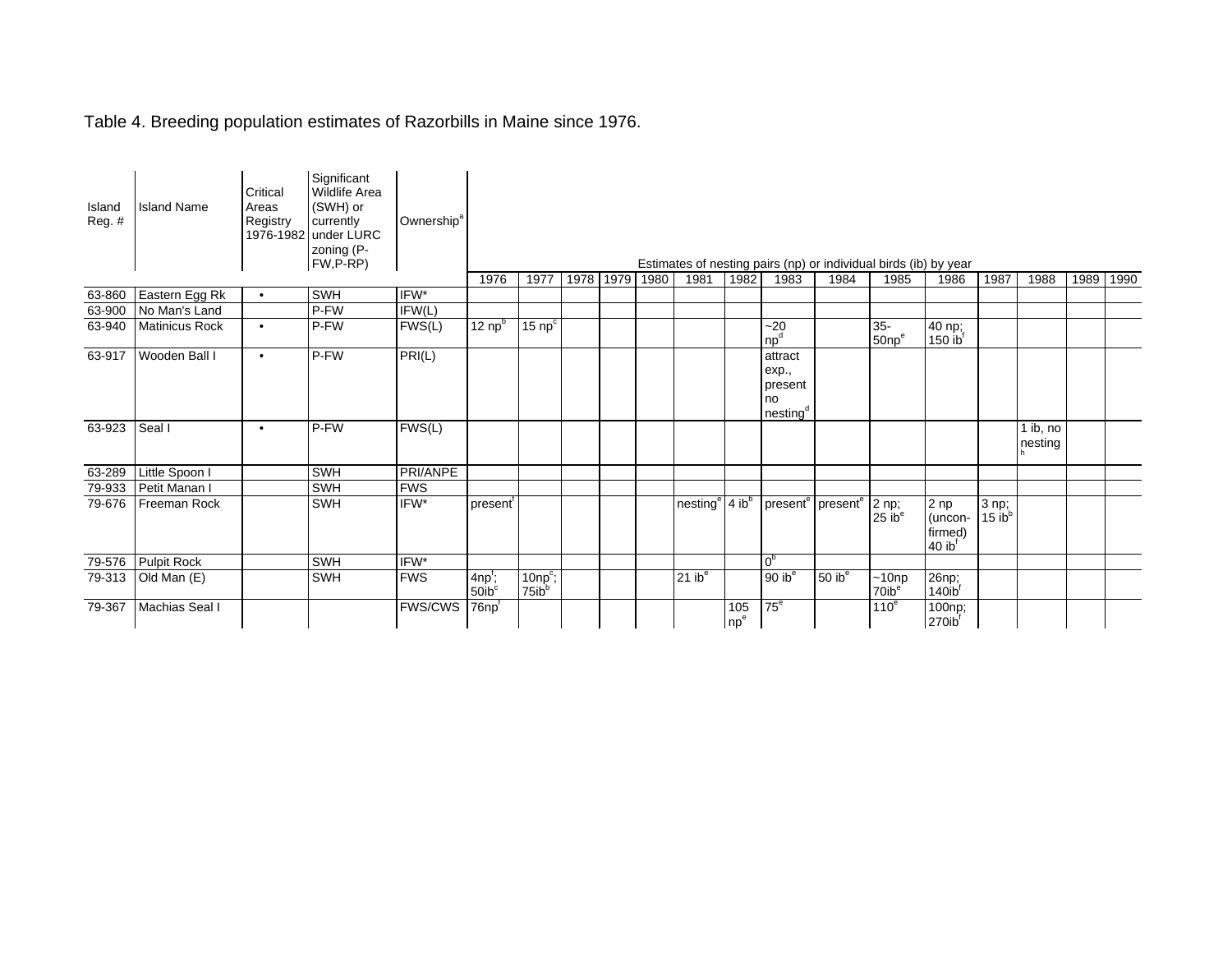## Table 4. Continued.

| Island<br>$Reg.$ # | <b>Island Name</b>       | Critical<br>Areas<br>Registry<br>1976-1982 | Significant<br><b>Wildlife Area</b><br>(SWH) or<br>currently<br>under LURC<br>zoning (P-<br>FW,P-RP) | Ownership <sup>a</sup> | Estimates of nesting pairs (np) or individual birds (ib) by year |                      |                 |                                             |                                 |             |                  |                   |                    |  |
|--------------------|--------------------------|--------------------------------------------|------------------------------------------------------------------------------------------------------|------------------------|------------------------------------------------------------------|----------------------|-----------------|---------------------------------------------|---------------------------------|-------------|------------------|-------------------|--------------------|--|
|                    |                          |                                            |                                                                                                      |                        | 1991                                                             | 1992                 | 1993            | 1994                                        | 1995                            | 1996        | 1997             | 1998              | 1999               |  |
| 63-860             | Eastern Egg<br><b>Rk</b> | $\bullet$                                  | <b>SWH</b>                                                                                           | IFW*                   |                                                                  |                      |                 |                                             | no nesting <sup>b</sup>         |             |                  |                   |                    |  |
| 63-900             | No Man's Land            |                                            | P-FW                                                                                                 | IFW(L)                 |                                                                  |                      |                 |                                             | 1 $ib^b$                        |             |                  |                   |                    |  |
| 63-940             | Matinicus Rock           | $\bullet$                                  | P-FW                                                                                                 | FWS(L)                 | 15 $np^b$                                                        | $27$ np <sup>b</sup> |                 | $52$ np $9$                                 | 47np;<br>$~120$ ib <sup>b</sup> | $59$ np $b$ | 80 <sub>np</sub> | 42np <sup>b</sup> | 68np <sup>b</sup>  |  |
| 63-917             | Wooden Ball I            | $\bullet$                                  | P-FW                                                                                                 | PRI(L)                 |                                                                  |                      |                 |                                             |                                 |             |                  |                   |                    |  |
| 63-923             | Seal I                   | $\bullet$                                  | P-FW                                                                                                 | FWS(L)                 |                                                                  |                      |                 | attract<br>exp., no<br>nesting <sup>9</sup> | no nesting <sup>b</sup>         |             |                  |                   | $1$ np $b$         |  |
| 63-289             | Little Spoon I           |                                            | <b>SWH</b>                                                                                           | PRI/ANPE               |                                                                  |                      |                 |                                             | $1$ ib <sup>b</sup>             |             |                  |                   |                    |  |
| 79-933             | Petit Manan I            |                                            | <b>SWH</b>                                                                                           | <b>FWS</b>             |                                                                  |                      |                 |                                             | no nesting <sup>b</sup>         | $1$ np $b$  |                  |                   |                    |  |
| 79-676             | Freeman Rock             |                                            | <b>SWH</b>                                                                                           | IFW*                   | $15 -$<br>25ib <sup>b</sup>                                      |                      | $10 \text{ np}$ | 50 $ib^b$                                   | 50 $ibb$                        |             |                  | $58$ ib $b$       | 50ib <sup>b</sup>  |  |
| 79-576             | <b>Pulpit Rock</b>       |                                            | <b>SWH</b>                                                                                           | IFW*                   |                                                                  |                      |                 |                                             |                                 |             |                  |                   | 20ib <sup>b</sup>  |  |
| 79-313             | Old Man (E)              |                                            | <b>SWH</b>                                                                                           | <b>FWS</b>             | $100 -$<br>140<br>ib <sup>b</sup>                                |                      |                 | $80$ ib $b$                                 |                                 |             |                  | $150$ ib $b$      | 160ib <sup>b</sup> |  |
| 79-367             | Machias Seal I           |                                            |                                                                                                      | <b>FWS/CWS</b>         |                                                                  | $100$ np $1$         |                 |                                             | $~150n\overline{p}^b$           |             |                  |                   | nestingb           |  |

<sup>a</sup>Codes for Ownership of islands are as follows:

FWS U.S. Fish and Wildlife Service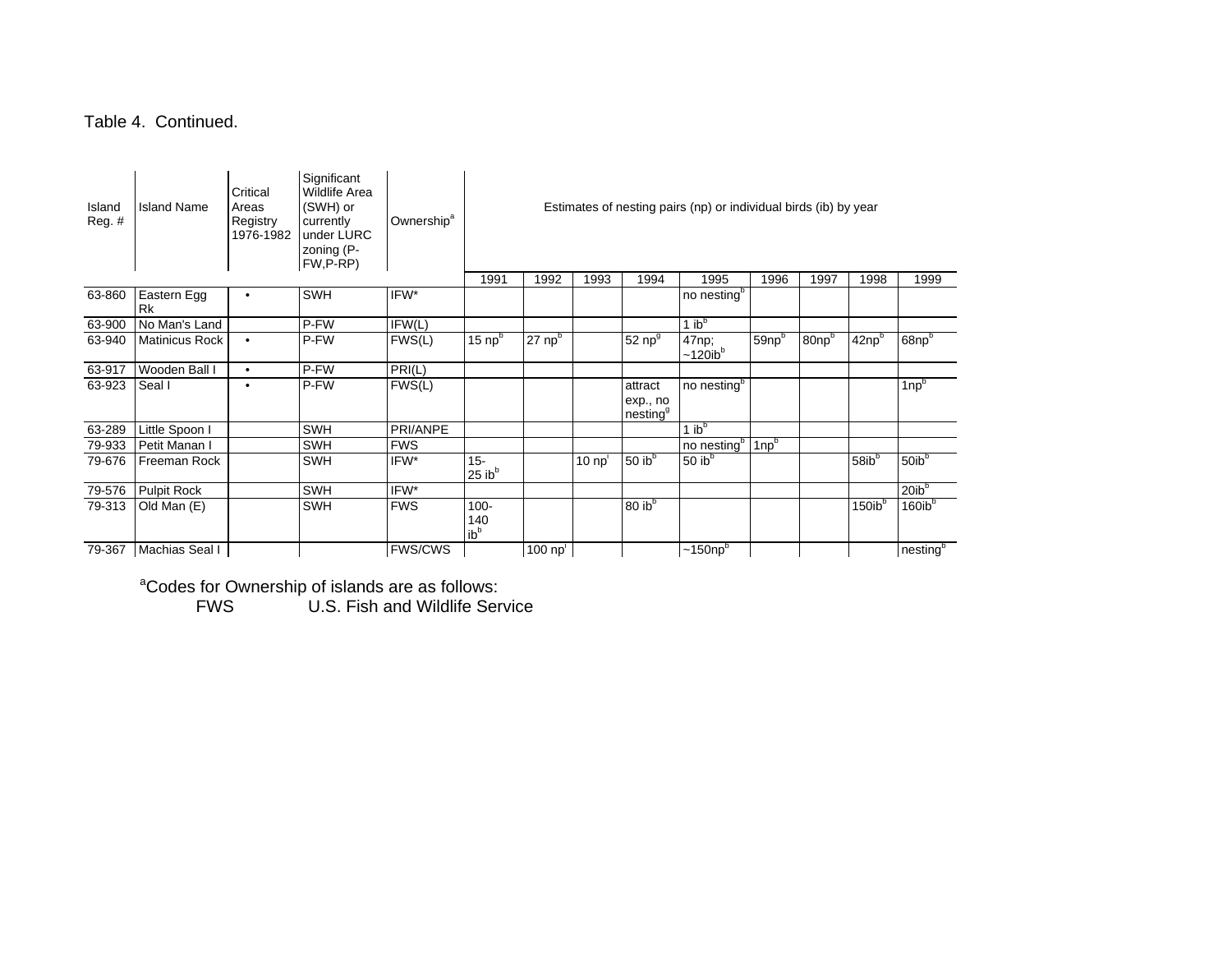Table 4. Continued.

|                               | FWS(L)                         | FWS; in Land Use Regulation Commission (LURC) Jurisdiction (an unorganized town)                      |
|-------------------------------|--------------------------------|-------------------------------------------------------------------------------------------------------|
|                               | <b>FWS/CWS</b>                 | <b>FWS/Canadian Wildlife Service</b>                                                                  |
|                               | IFW*                           | Owned by Bureau of Public Lands, but Maine Department of Inland Fisheries and Wildlife has management |
|                               |                                | authority for the island                                                                              |
|                               | IFW(L)                         | IFW; in LURC Jurisdiction (an unorganized town)                                                       |
|                               | PRI/ANPE                       | Privately owned with easement to Acadia National Park                                                 |
|                               | PRI(L)                         | Private; in LURC Jurisdiction                                                                         |
|                               |                                | <sup>b</sup> Maine Dep. Inland Fish. and Wildl. files                                                 |
|                               | <sup>c</sup> (Korschgen 1979). |                                                                                                       |
| $\mathrm{d}$ (Kress 1983).    |                                |                                                                                                       |
| $\degree$ (Folger 1986).      |                                |                                                                                                       |
| <sup>†</sup> (Podolsky 1989). |                                |                                                                                                       |
| $9$ (Kress 1994).             |                                |                                                                                                       |
| $n$ (Kress 1988).             |                                |                                                                                                       |
|                               | (Lock et al. 1994).            |                                                                                                       |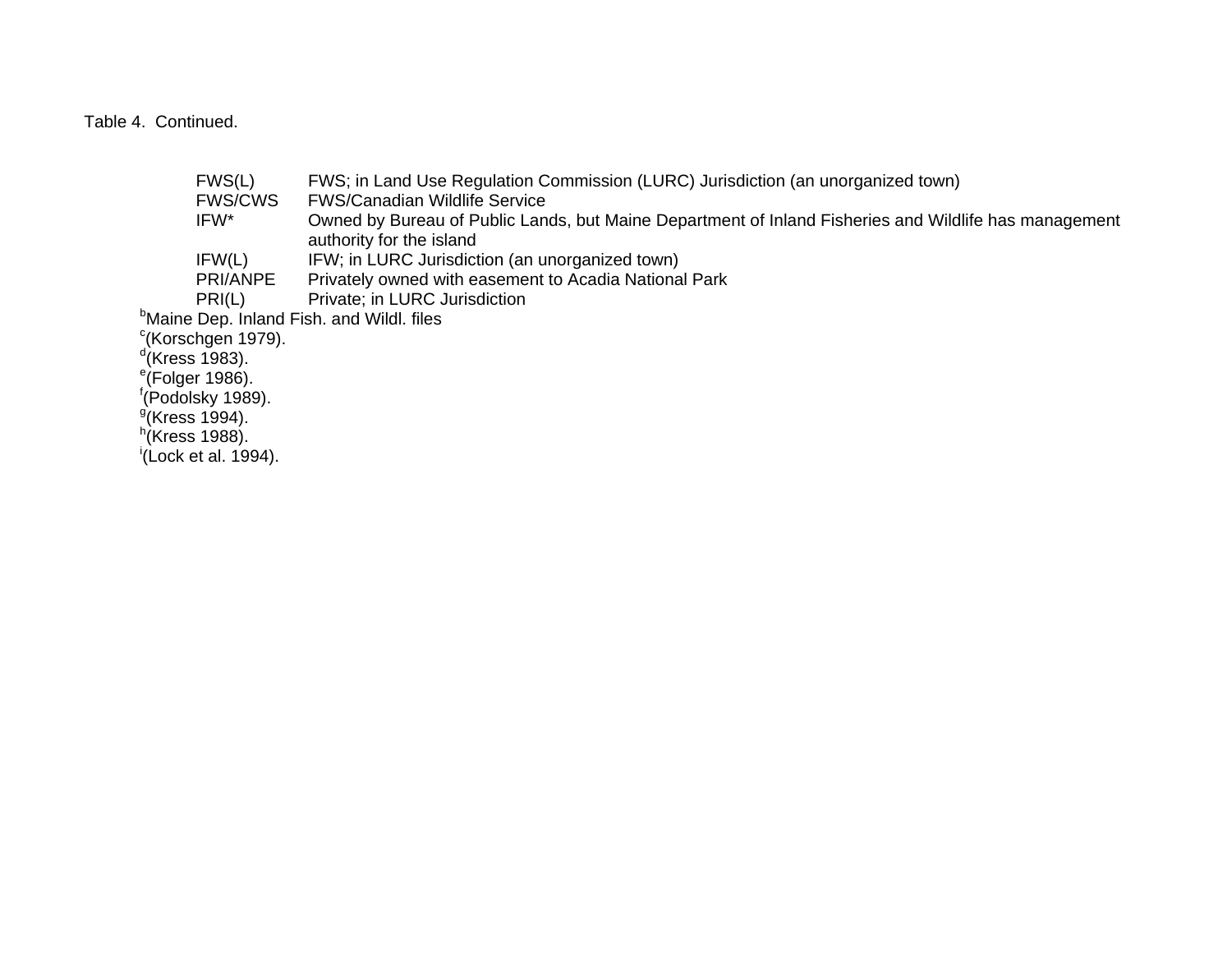## Habitat Projection

 The recolonization of historic nesting sites by Atlantic Puffins and Razorbills in the last 20 years along the coast of Maine (encompassing a total of 6 islands) is a critical step in helping to secure the future of these species in Maine. However, several of these nesting colonies are small (2 of 5 puffin colonies have <30 nesting pairs) or of unknown size (nesting pairs of Razorbills are difficult to survey). These small colonies may be especially vulnerable to reduction or eradication by a predator or human-related disturbances.

 The distribution of habitat for these alcids in Maine depends on continuing habitat protection (from disturbance and degradation). Restricted distribution of nesting habitat and several colonies of small size increases the vulnerability of these alcids in Maine. Currently unoccupied islands with suitable habitat may be vital to maintaining or enhancing alcid distribution as puffins and Razorbills attempt to colonize new areas.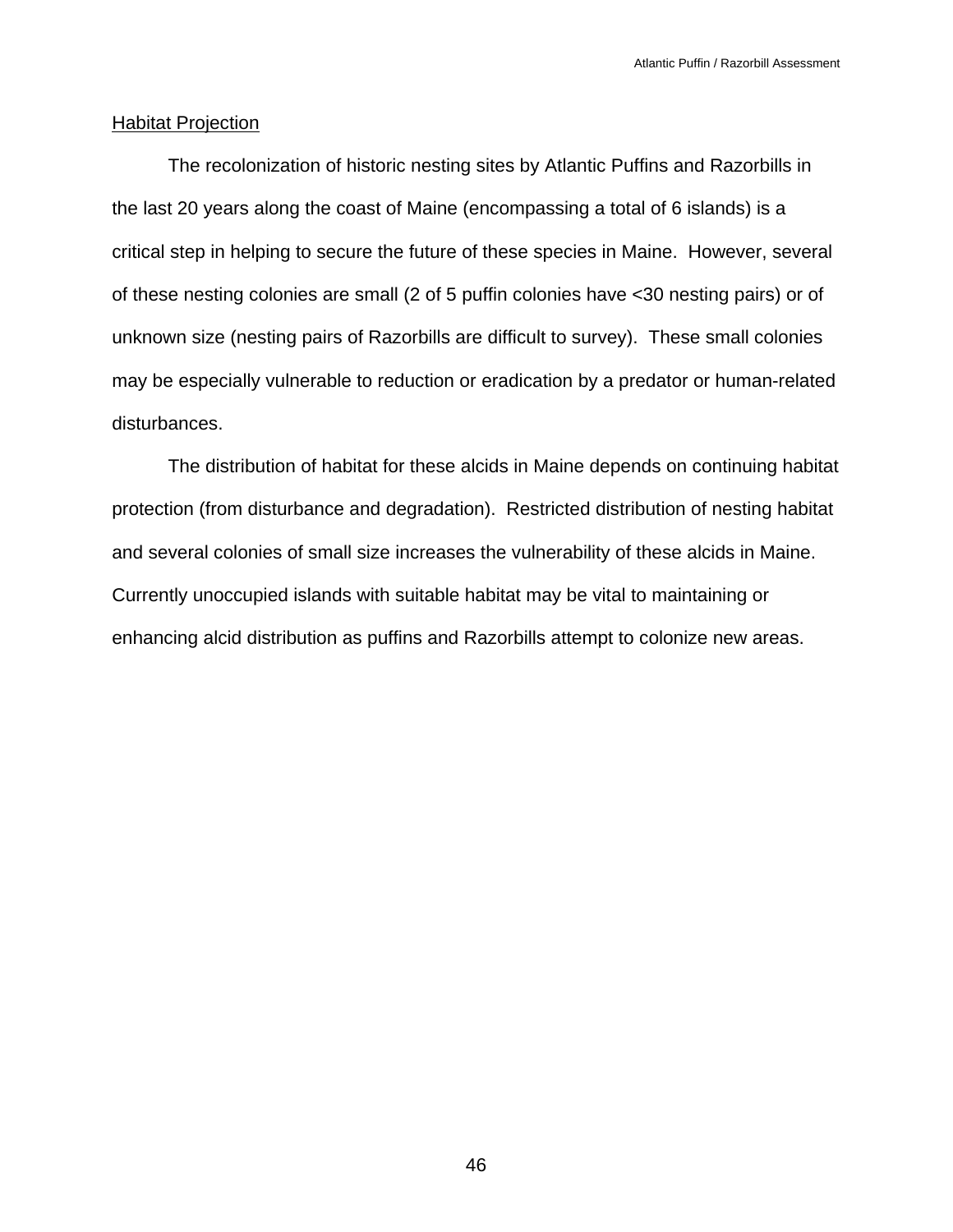## **POPULATION ASSESSMENT**

## Past Populations

 Historically, Atlantic Puffins and Razorbills probably were more abundant in Maine than present populations (Evans and Nettleship 1985); however, data are lacking on historic population levels (Tables 1, 2). Marked declines occurred in these alcid populations during the 1800s, largely due to overexploitation by humans (e.g., unrestricted hunting for food and feathers, egg gathering) and human occupation of nesting islands (Cowger 1976, Evans and Nettleship 1985, Erskine 1992).

 Reductions in the puffin population in the Gulf of Maine/Bay of Fundy region were noted in 1833 when J. J. Audubon visited the region (Nettleship and Evans 1985). Seal Island once was the largest Atlantic Puffin colony in the U.S. (Kress 1984). By the 1850s, this colony was reduced as a result of shooting (Palmer 1949). Puffins were eliminated from many Gulf of Maine islands in the late 1880s (Table 1) due to overharvest for food and feathers for the milliner's trade. By the 1890s, only 3-5 nesting pairs were reported on Matinicus Rock, with a nesting colony present on Machias Seal Island (Table 1).

 Razorbills were eliminated from many nesting islands in Maine by the mid-1800s (Folger 1986). By the 1890s, Razorbills were substantially reduced throughout their range and were considered locally extinct in Maine (Podolsky 1989).

 Alcid populations began to receive some legal protection in 1900 via The Lacey Act and Maine's Model Wild Bird Act and in 1918 by the Migratory Bird Treaty Act. Additionally, changes in the lifestyle of coastal Mainers that occurred at the turn of the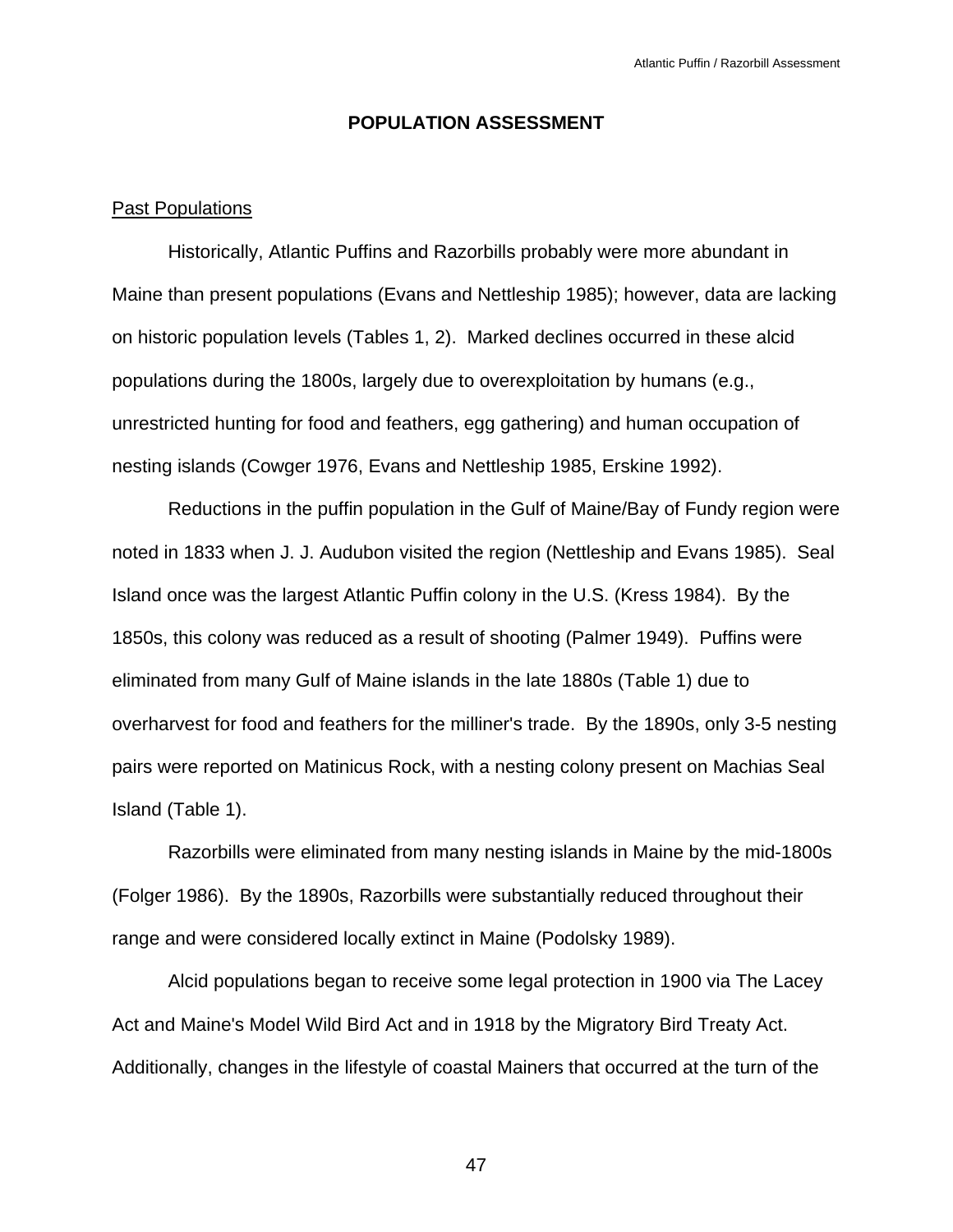century reduced human pressure on seabirds as a source of food. This combination of human lifestyle changes and protective legislation increased the suitability of coastal islands for alcid nesting (Kress 1982*a*).

 The Atlantic Puffin colony persisted on Matinicus Rock through the period of heavy exploitation primarily due to protection by resident lighthouse keepers who were appointed as wardens. Puffins on Matinicus Rock and Machias Seal Island, remnants of the Gulf of Maine puffin population (Kress 1979), continued to increase during the 1900s to 75-125 nesting pairs on Matinicus Rock and 750-900 nesting pairs on Machias Seal Island in the 1970s (Tables 1, 3).

 Numbers of Razorbills continued to remain low or decreased through the 1950s (Nettleship and Evans 1985). Oil pollution may have been the primary cause for the continued decline of southern populations of Razorbills, with level of fishing intensity and climatic effects on food supplies as contributing factors (Evans and Nettleship 1985). In spite of protection, Razorbill populations in Maine have shown very slow increases. By the 1970s, Razorbills recolonized 3 former breeding sites with 5-15 nesting pairs on Matinicus Rock, 4-10 nesting pairs on Old Man Island (E), and 76 nesting pairs on Machias Seal Island (Tables 2, 4).

#### Current Population

 There are approximately 16 million Atlantic Puffins worldwide (Johnsgard 1987), with about 338,000 breeding pairs in Canada and U.S. (Harris 1984). The Razorbill, possibly one of the rarest breeding seabirds in the continental U.S. (Podolsky 1989),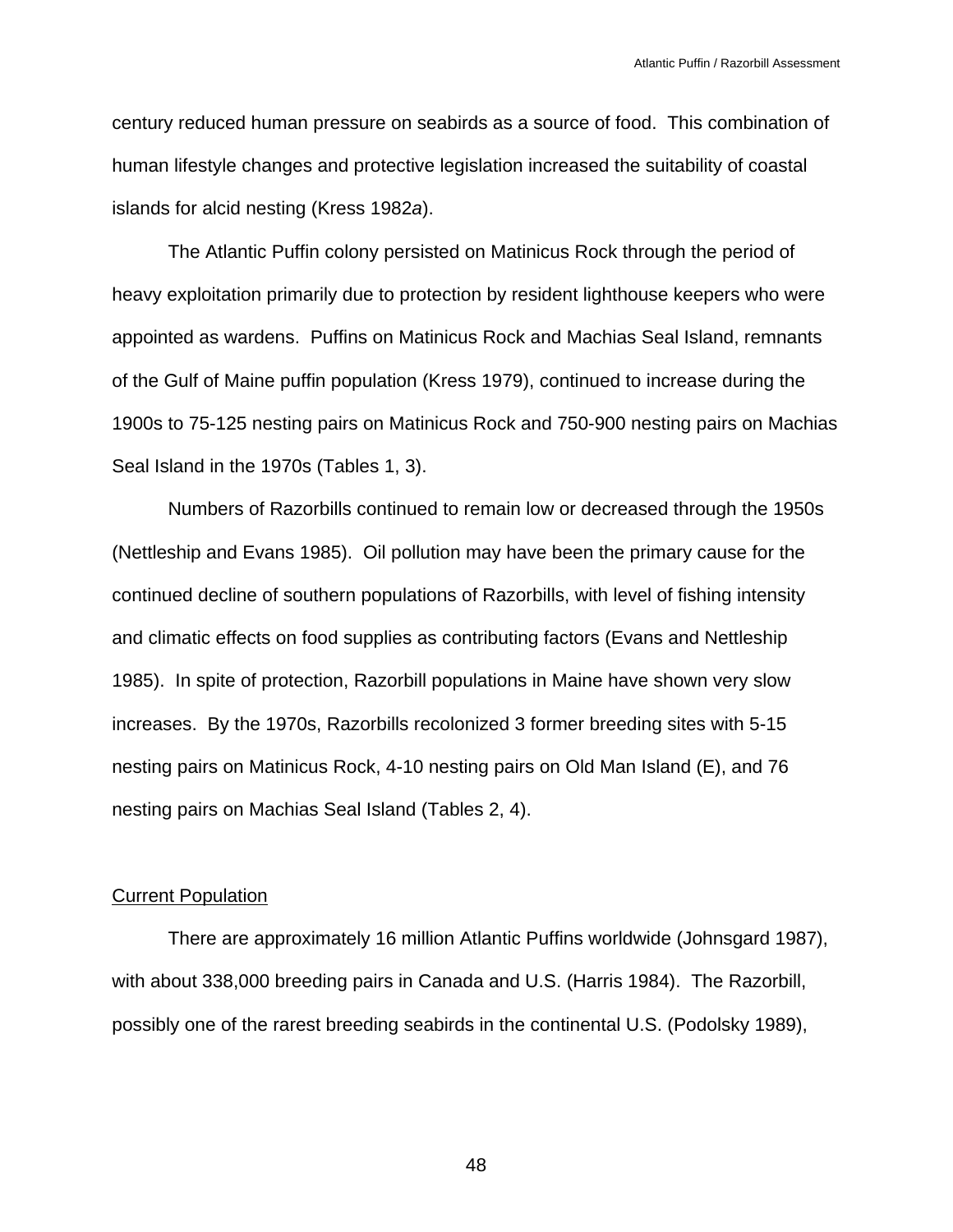has about 700,000 pairs breeding in the North Atlantic (Evans and Nettleship 1985). Approximately 330 Razorbills breed in the Gulf of Maine (Podolsky 1989).

 Razorbills and Atlantic Puffins are rare in Maine, with a slowly increasing breeding presence since the mid-1970s due to intensive management. In 1977, there were 125 puffin pairs breeding on 1 island and 25 Razorbill pairs on 2 islands in Maine. In 1999, 348 puffin pairs nested on 4 islands and Razorbills were nesting on 5 islands in Maine, with approximately 350 Razorbills observed around nesting islands. Machias Seal Island supports 900-1,000 nesting pairs of puffins and approximately 150 pairs of Razorbills (Tables 3, 4).

 Data on Maine's Razorbill breeding population are limited: nesting islands are inaccessible, human disturbance must be minimized around nesting sites, and nests are hard to see from the water. Additionally, counts derived from a single visit to nesting islands are unreliable because of the presence of a large proportion of nonbreeders to breeders and the temporal changes in the number of individuals around nesting colonies (Folger 1986). Several methods are suggested to estimate breeding population size and productivity: 1) systematic count- count eggs and nests in all colonies (Chapdelaine and Laporte 1982); 2) conversion factor- select colonies to monitor number of nests (Np) and number of adults (Ni) (apply derived conversion factor (K=Np/Ni) to other colonies where only observed number of adults present to estimate nesting pairs in colony; it is also necessary to determine number of chicks raised/nest and how K changes during the day and through the season around a colony (Chapdelaine and Laporte 1982, Folger 1986)); and 3) count of all individuals- this is the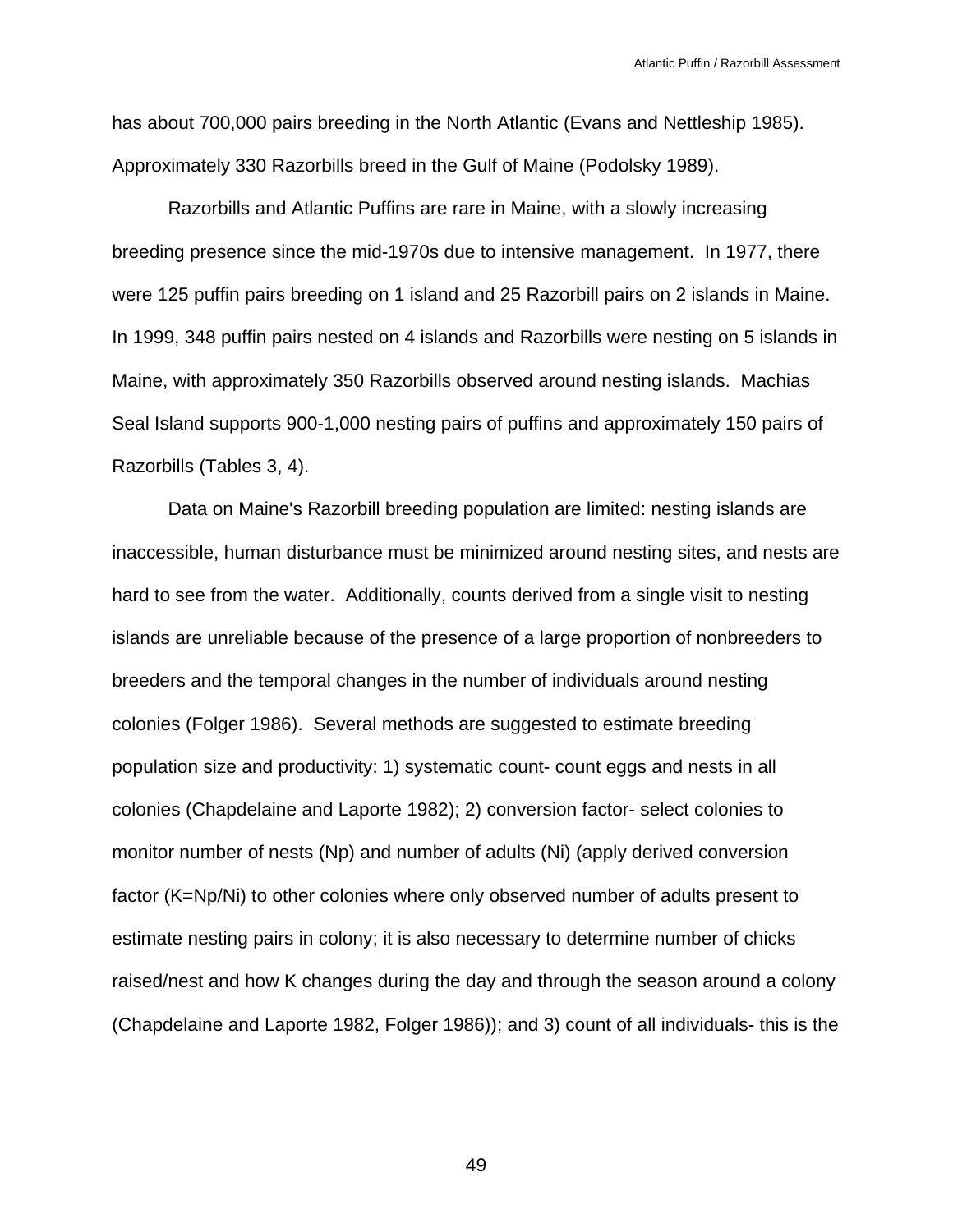least accurate method for estimating nesting population (Chapdelaine and Laporte 1982).

#### Population Projections

 With their limited numbers, Maine's breeding populations of Atlantic Puffins (4 colonies) and Razorbills (5 colonies) are very vulnerable to catastrophic events (e.g., oil spills, disease, predation) (Kress 1992). Additionally, small breeding populations have a very tenuous viability. Alcid populations presumably fluctuate in the long term with fluctuations in their food supply caused by climatic changes. Also, oil pollution and increasing competition with commercial fisheries impose threats to alcid populations (Evans and Nettleship 1985). With delayed maturity, small clutch sizes, and relatively high immature mortality (generally <30% survive to age of first breeding), small changes in the mortality of immature alcids or decreases in adult survival can have important consequences on future population trends (Hudson 1985).

 Recently, these alcids have been observed prospecting at additional islands (puffin: Wooden Ball Island (Kress 1982*b*); Razorbill: Jordan's Delight (Podolsky 1989), Little Duck Island (Folger 1986), Seal Island (Kress 1994), No Man's Land, Pulpit Rock, and Little Spoon Island (MDIFW files)). Most of these islands are attractive to alcids due to gull control, attraction techniques, and increased habitat protection. Increased numbers of breeding colonies and population sizes on existing nesting islands will aid in securing the presence of these alcids in Maine.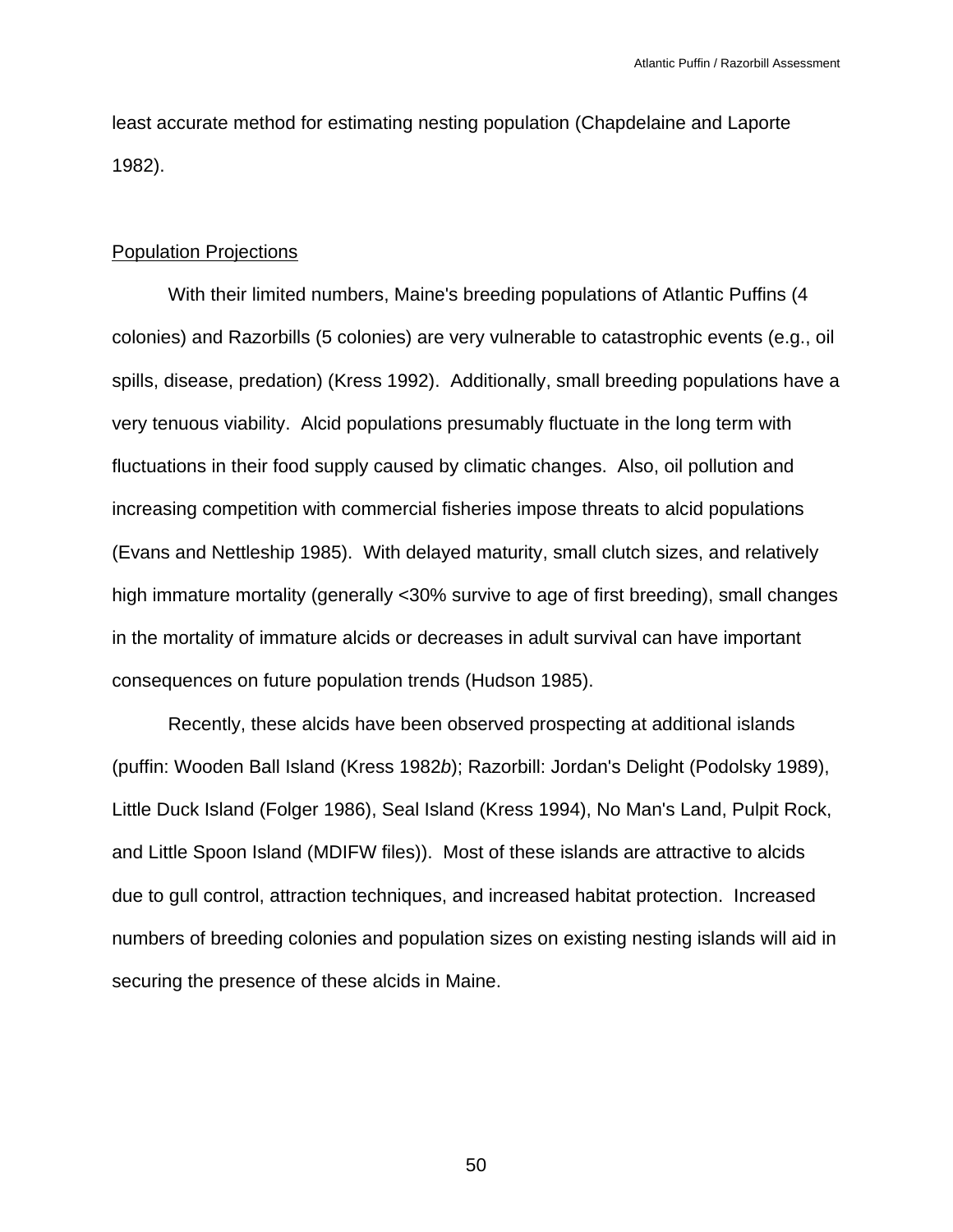#### Limiting Factors

 Historically, Atlantic Puffin and Razorbill populations in the Gulf of Maine declined by overexploitation from hunting (for food and feathers) and egging (Cowger 1976, Nettleship and Evans 1985, Podolsky 1989). Alcid colonies have been severely reduced by the indirect effects of man's presence. Predators (rats and other mammals) were inadvertently introduced by humans on many breeding islands; burrow-nesting puffins were especially vulnerable (Cowger 1976).

 As gull populations expanded along the New England coast during this century, Herring Gulls and Great Black-backed Gulls became serious predators of puffins and Razorbills. Gulls kleptoparasitize auks (stealing food causes reduced growth rates of chicks on some puffin colonies) and prey on eggs, chicks, and occasionally adults (i.e., Atlantic Puffins) (Nettleship 1972, Cowger 1976, Harris 1984). Harassment and predation by gulls can effectively inhibit Atlantic Puffins from recolonizing former breeding areas (Kress 1982*b*, Erskine 1992). Other predators of eggs, nestlings, or occasionally adults of these alcids include crows, ravens, foxes, weasels, mink, otters, and introduced predators (i.e., domestic cats and rats) (Johnsgard 1987).

 Humans adversely affect colonies of Razorbills and Atlantic Puffins by visiting breeding colonies or causing disturbance of breeding or fishing areas with motor boats and airplanes. Disturbances to birds on land may cause adults to feed young less frequently (possibly reducing growth rates), leave eggs or young unattended and more vulnerable to predation, or cause desertion. At sea, human disturbance may deter birds from congregating in rich feeding areas or areas with low predation (Evans and Nettleship 1985). Cowger (1976) stated the most immediate threats to breeding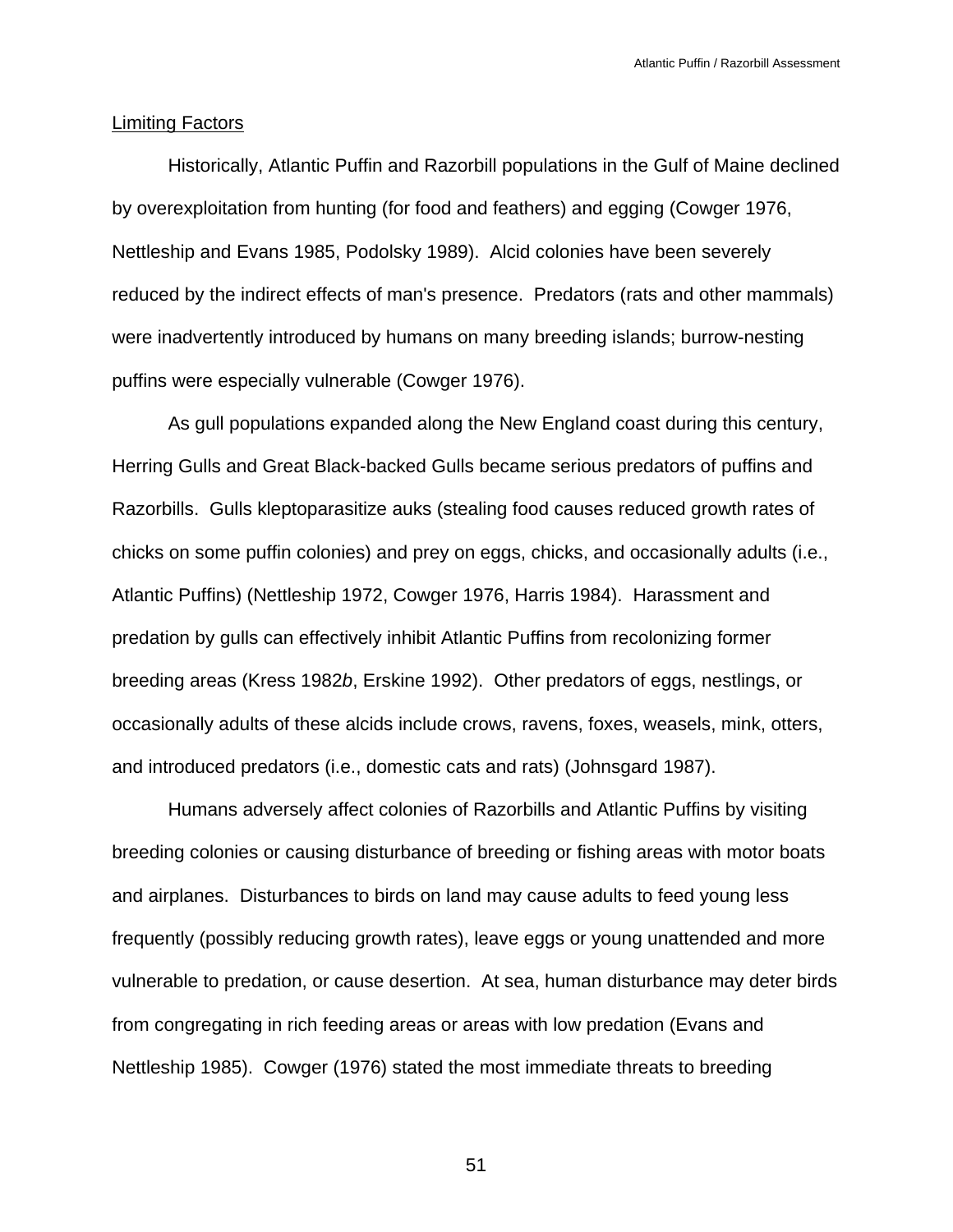colonies of Razorbills and Atlantic Puffins along the Maine coast are human visitation and exploration by boating parties. Human disturbance may be of local importance and is likely to increase as access to once-remote breeding and feeding areas increases (Evans and Nettleship 1985).

 Food supply can significantly influence breeding success of these alcids, possibly regulating onset, duration, and completion of breeding. Inclement weather can alter the normal summer distribution and abundance patterns of prey. Cold water temperatures can significantly reduce inshore capelin spawning. Movement of Atlantic herring from deep offshore waters toward shallow coastal areas may be affected by water temperatures and salinity (Nettleship 1972, Kress 1983). Humans directly compete with alcids for fishing stocks. Fisheries, particularly for sandlance, sprats, and capelin, potentially are serious threats to alcids, with Atlantic Puffins and Razorbills most likely to be adversely affected (Pierotti 1983, Evans and Nettleship 1985).

 The incidental kill of alcids in fishing nets has become a serious problem. The species and numbers of birds killed apparently depends upon bird density in the region and the depths nets are set. Along the west coast of Ireland, Razorbills are the main species in bycatches; whereas off Newfoundland, primarily puffins are drowned in fishing nets (Evans and Nettleship 1985).

 Oil pollution causes mortality of auks, especially during winter. Razorbills apparently are more affected than puffins due to the Razorbills' clumped distribution during winter. Atlantic Puffins are dispersed over wide areas in winter, making them less vulnerable to oil pollution (Evans and Nettleship 1985, Johnsgard 1987, Erskine 1992). The present levels of toxic chemicals do not indicate these contaminants are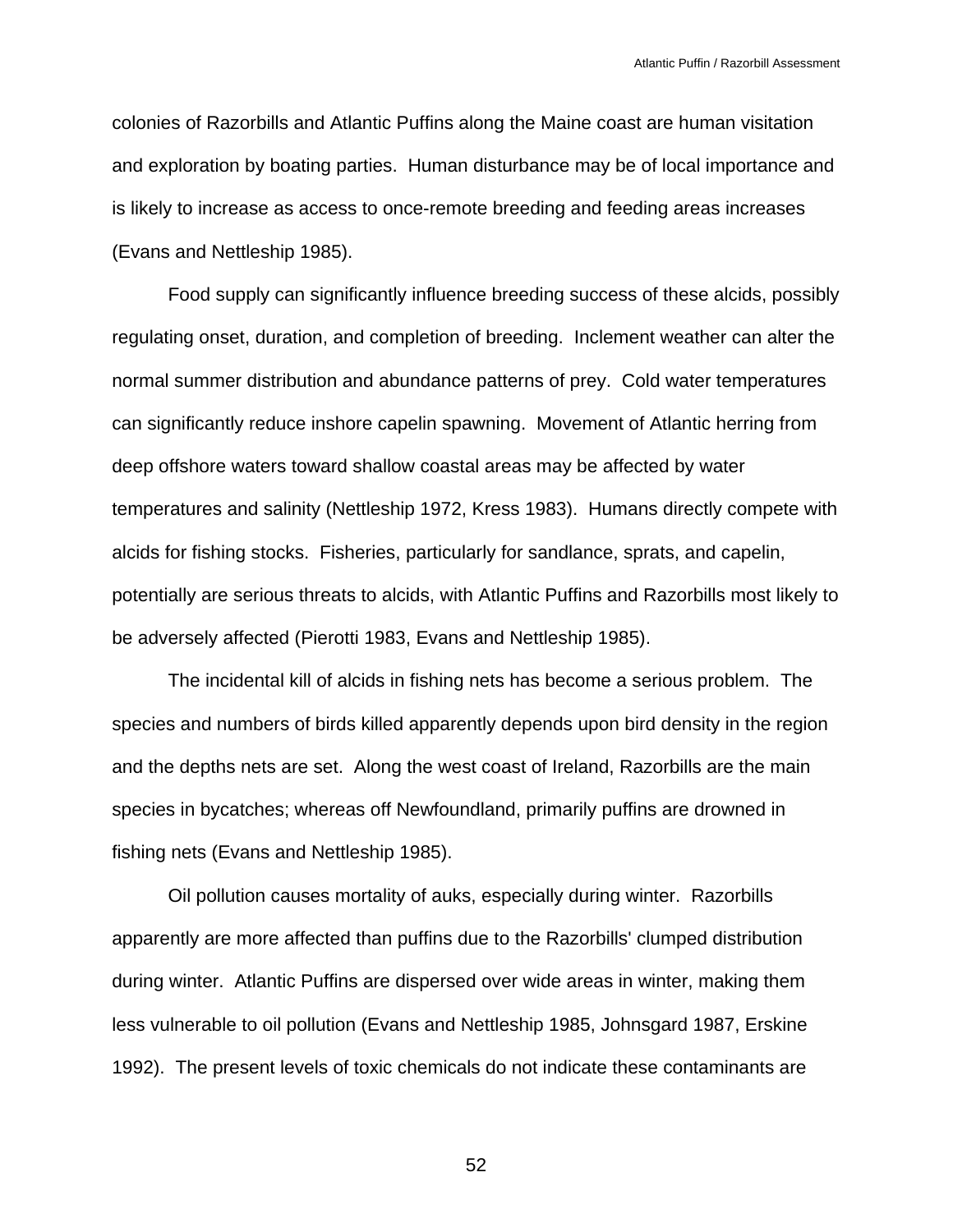having any detrimental effects on Razorbills' or Atlantic Puffins' vital rates (Harris 1984, Evans and Nettleship 1985).

 With the alcid's life history strategy (relatively long-lived, high adult survival, delayed reproductive maturity, low reproductive rates), recovery from environmental perturbations is slow (Evans and Nettleship 1985). Once disturbed, these colonial nesters (e.g., Atlantic Puffins) do not rapidly colonize new nesting sites (Kress 1982*a*).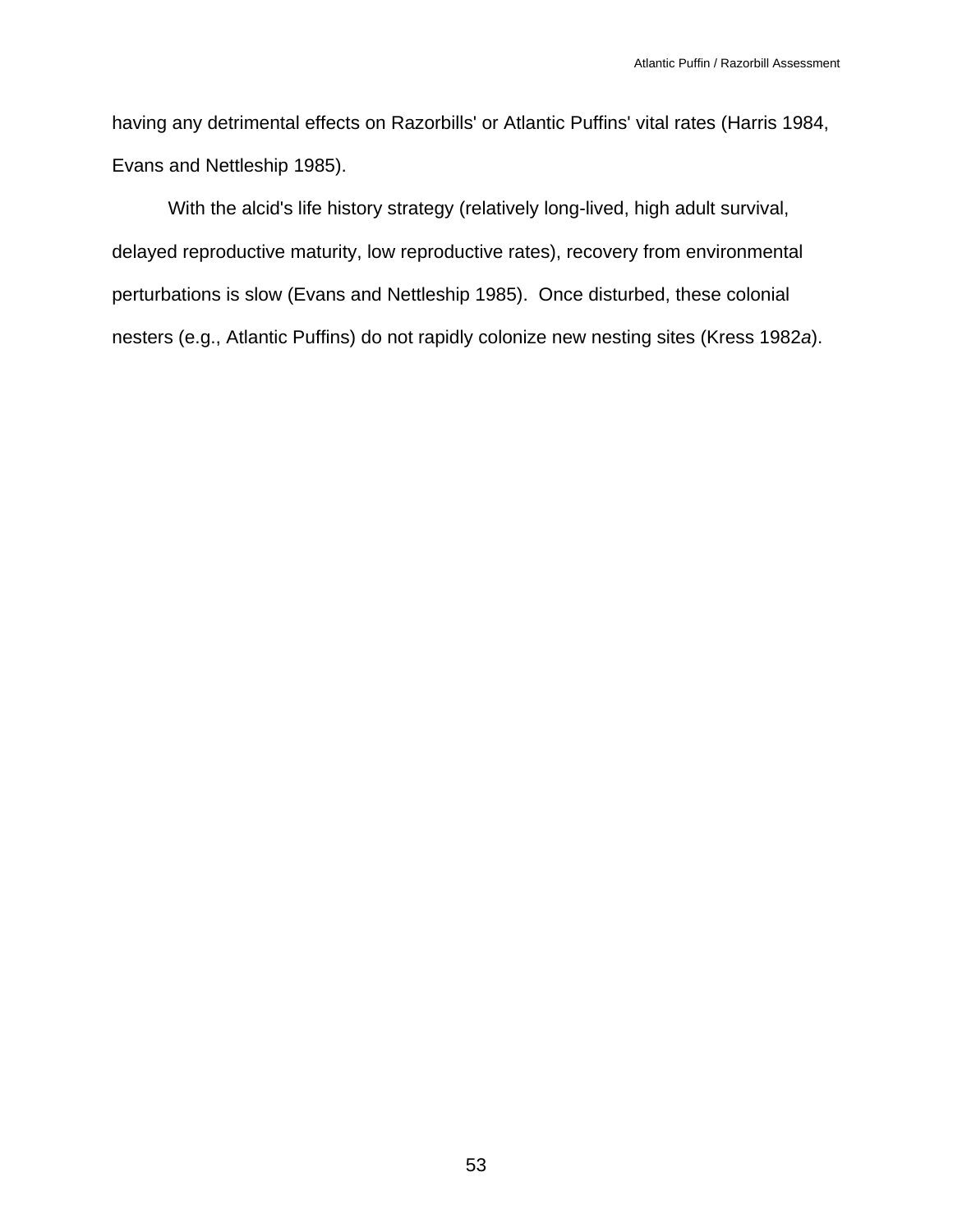#### **USE AND DEMAND ASSESSMENT**

 The demand to conserve rare fauna and the ecosystems they depend upon, especially species listed as Threatened or Endangered, is declared in Maine's Endangered Species Act. Accordingly, MDIFW is entrusted with preserving the diversity of wildlife in the state.

 Atlantic Puffins and Razorbills contribute to the biological diversity of Maine, and their presence adds to the ecological value of Maine's marine ecosystem. Protecting and gaining ecological understanding of species (e.g., Atlantic Puffin, Razorbill) are essential to effective ecosystem management and to preserving Maine's natural heritage.

 As the popularity of photography, nature study and appreciation, and awareness of Maine's wildlife resource grows, the demand for observation and photographic use of rare species (e.g., Atlantic Puffin, Razorbill) will continue to increase. Boyle et al. (1990) estimated 90% of the state's adult population participate in nonconsumptive use of wildlife. Members of 35% of households in Maine made trips annually to view wildlife and >80% valued the opportunity to view wildlife in Maine. Each summer, sight-seeing cruises bring numerous individuals to alcid nesting colonies off the Maine coast (e.g., Eastern Egg Rock, Matinicus Rock, Seal Island). By 1993, more than 10,000 people attended Audubon field trips to these 3 islands to observe puffins (Kress 1992).

 This high public demand for nonconsumptive use of wildlife is of considerable value to Maine's economy. A minimum estimate of the value of nonconsumptive use of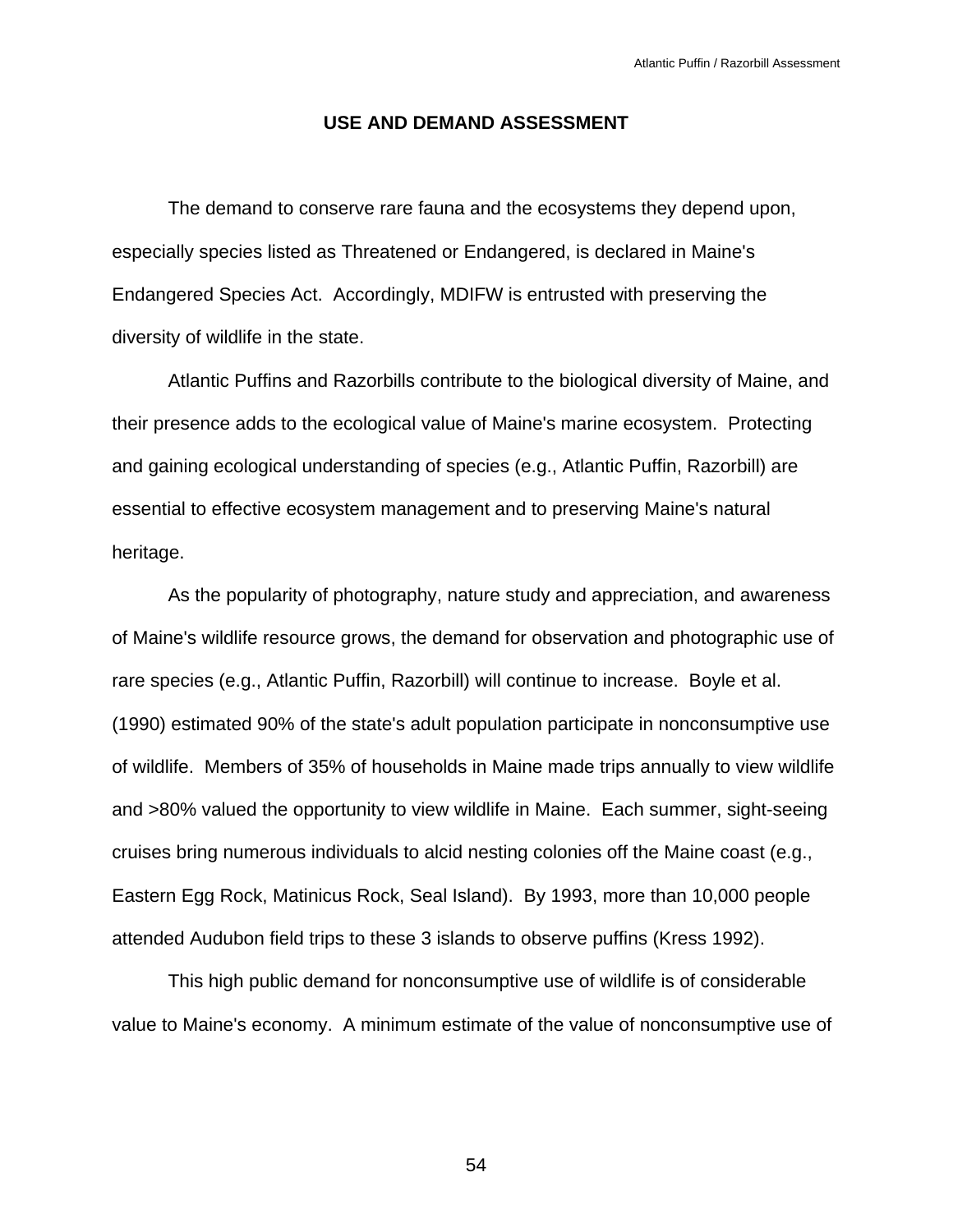wildlife in Maine is \$55.4 million annually (Boyle et al. 1990), comparable to the economic contribution by resident hunters.

 Increasing numbers of citizens desire to preserve the greatest diversity of species possible, at state, national, and global levels (Kellert 1980). This desire is based on increasing public perception of scientific, utilitarian, and cultural values of biological diversity, as well as ethical arguments for conserving plant and animal species. At the state level, public support for preserving wildlife diversity in Maine is present and reflected in state legislation protecting Endangered and Threatened wildlife and their habitats.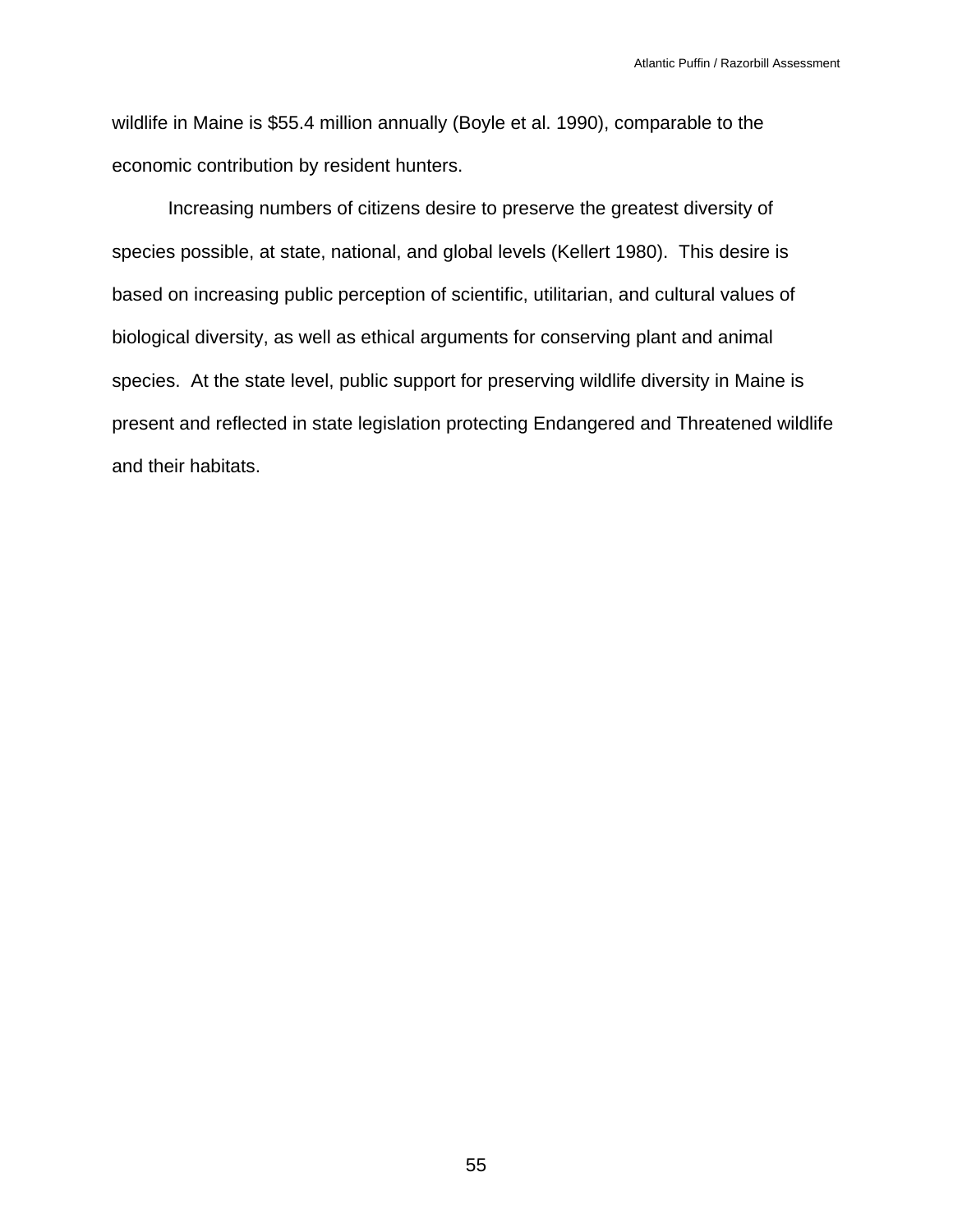## **SUMMARY AND CONCLUSIONS**

 The Gulf of Maine supports approximately 2% of the North American breeding population of Razorbills and less than 1% of the Atlantic Puffin population. These colonies are important in constituting the southern edge of the breeding distribution for these 2 alcid species.

 Population declines for puffins and Razorbills in Maine were noted in the 1800s, resulting from overexploitation by humans and human occupation of nesting habitat. By the mid-1800s, Razorbills were probably eliminated from nesting islands in Maine. By 1900, puffins were recorded nesting off the Maine coast only on Matinicus Rock and Machias Seal Island.

 Legal protection since the early 1900s and lifestyle changes for residents of coastal Maine prevented further loss of alcid nesting colonies along the Maine coast. Recolonization of former breeding sites by Razorbills and puffins has been very slow.

 Management of these alcids in Maine consists primarily of population monitoring, nesting island protection, and re-establishment of colonies at former breeding sites. During the last 2 decades, puffin breeding populations have been restored to several former nesting islands in Maine using translocation, attraction, and gull control techniques. In 1994, an attraction program for Razorbills began on Seal Island National Wildlife Refuge.

 Currently, 348 puffin pairs nest on 4 islands, and Razorbills are nesting on 5 islands in Maine (total of 6 different islands). Many nesting colonies are small or of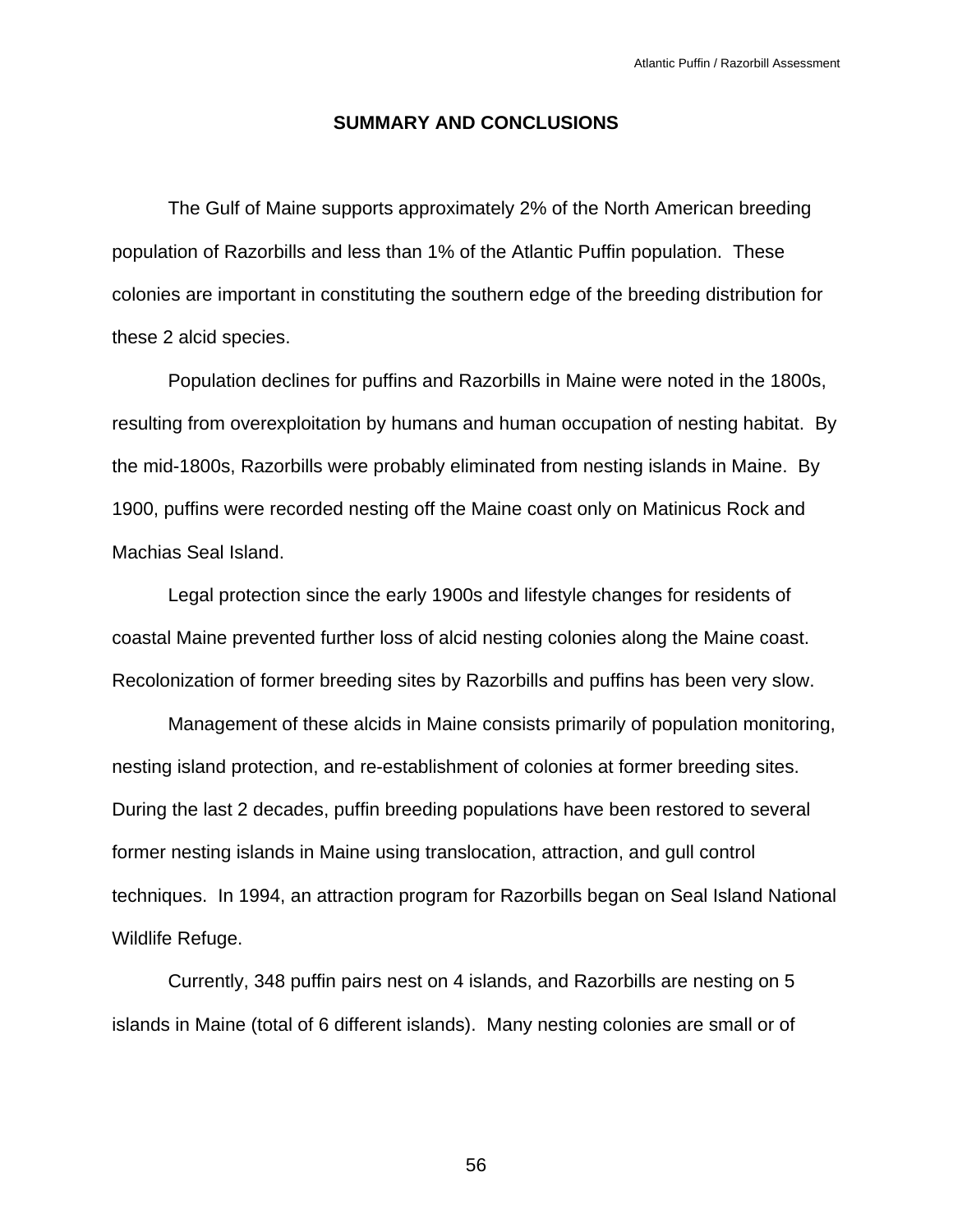unknown size. Census data is inadequate to ascertain the current breeding population and productivity of Razorbills in Maine.

 Distribution of alcid habitat in Maine depends on continued habitat protection from disturbance and degradation. Restricted distribution of nesting habitat and small colony populations increases the vulnerable status of these alcids in Maine. Increased numbers of breeding colonies and population sizes on existing nesting islands will aid in increasing the viability of Maine's Atlantic Puffin and Razorbill populations. The Atlantic Puffin and Razorbill are classified as Threatened species in Maine.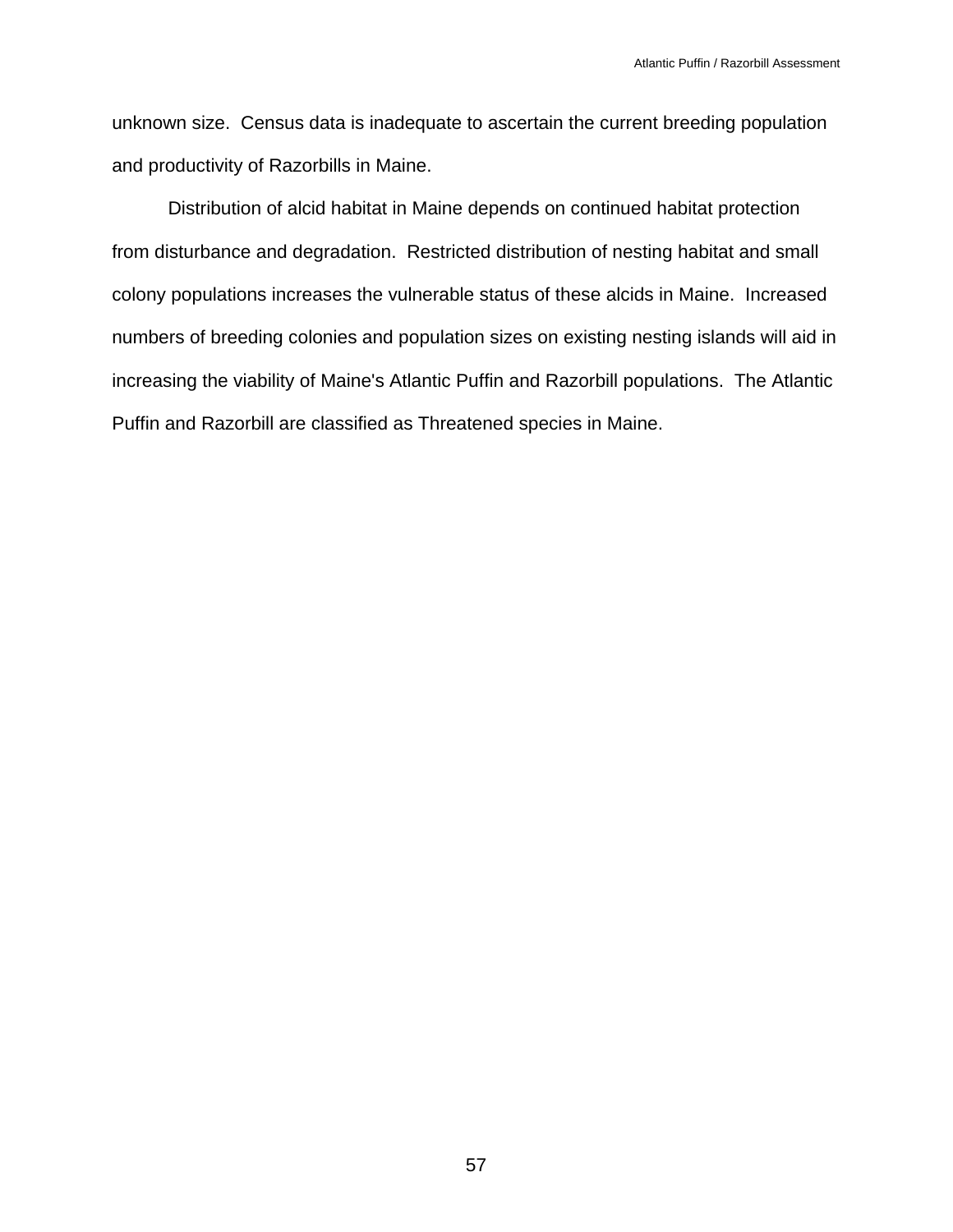## **LITERATURE CITED**

- Allen, R. B. 1994. Seabird nesting island management system and database. Maine Dep. Inland Fish. and Wildl., Augusta, ME. 130pp.
- American Ornithologists' Union (AOU). 1983. Check-list of North American birds.  $6<sup>th</sup>$ ed. American Ornithologists' Union, Washington, D.C.
- Ashcroft, R. E. 1979. The survival rates and breeding biology of puffins on Skomer Island, Wales. Ornis Scand. 10:100-110.
- Bédard, J. 1985. Evolution and characteristics of the Atlantic Alcidae. Pages 1-53 *in* D. N. Nettleship and T. R. Birkhead, eds. The Atlantic Alcidae: the evolution, distribution, and biology of the auks inhabiting the Atlantic Ocean and adjacent water areas. Academic Press, N.Y.
- Bent, A. C. 1919. Life histories of North American diving birds. U.S. Natl. Mus. Bull. 107, Washington, D. C. 239pp. Reprinted by Dover Publ. Inc., N.Y. (1986).
- Boag, D., and M. Alexander. 1986. The Atlantic Puffin. Blandford Press, N.Y. 128pp.
- Boyle, K. J., S. D. Reiling, M. Teisl, and M. L. Phillips. 1990. A study of the impact of game and non-game species on Maine's economy. Dep. Agric. and Resour. Econ., Univ. Maine, Orono. 119pp.
- Bradstreet, M. S. W., and R. G. B. Brown. 1985. Feeding ecology of the Atlantic Alcidae. Pages 264-318 *in* D. N. Nettleship and T. R. Birkhead, eds. The Atlantic Alcidae: the evolution, distribution, and biology of the auks inhabiting the Atlantic Ocean and adjacent water areas. Academic Press, N.Y.
- Brown, R. G. B. 1985. The Atlantic Alcidae at sea. Pages 384-427 *in* D. N. Nettleship and T. R. Birkhead, eds. The Atlantic Alcidae: the evolution, distribution, and biology of the auks inhabiting the Atlantic Ocean and adjacent water areas. Academic Press, N.Y.
- Chapdelaine, G., and P. Laporte. 1982. Population, reproductive success, and analysis of contaminants in Razorbills (*Alca torda*) in the estuary and Gulf of St. Lawrence, Quebec. Can. Wildl. Serv. Prog. Notes 129. 10pp.
- Cowger, J. 1976. Alcid nesting habitat on the Maine Coast and its relevance to the Critical Areas Program. copyright 1979. Executive Dep., Maine Critical Areas Program. Planning Report No. 5. 22pp.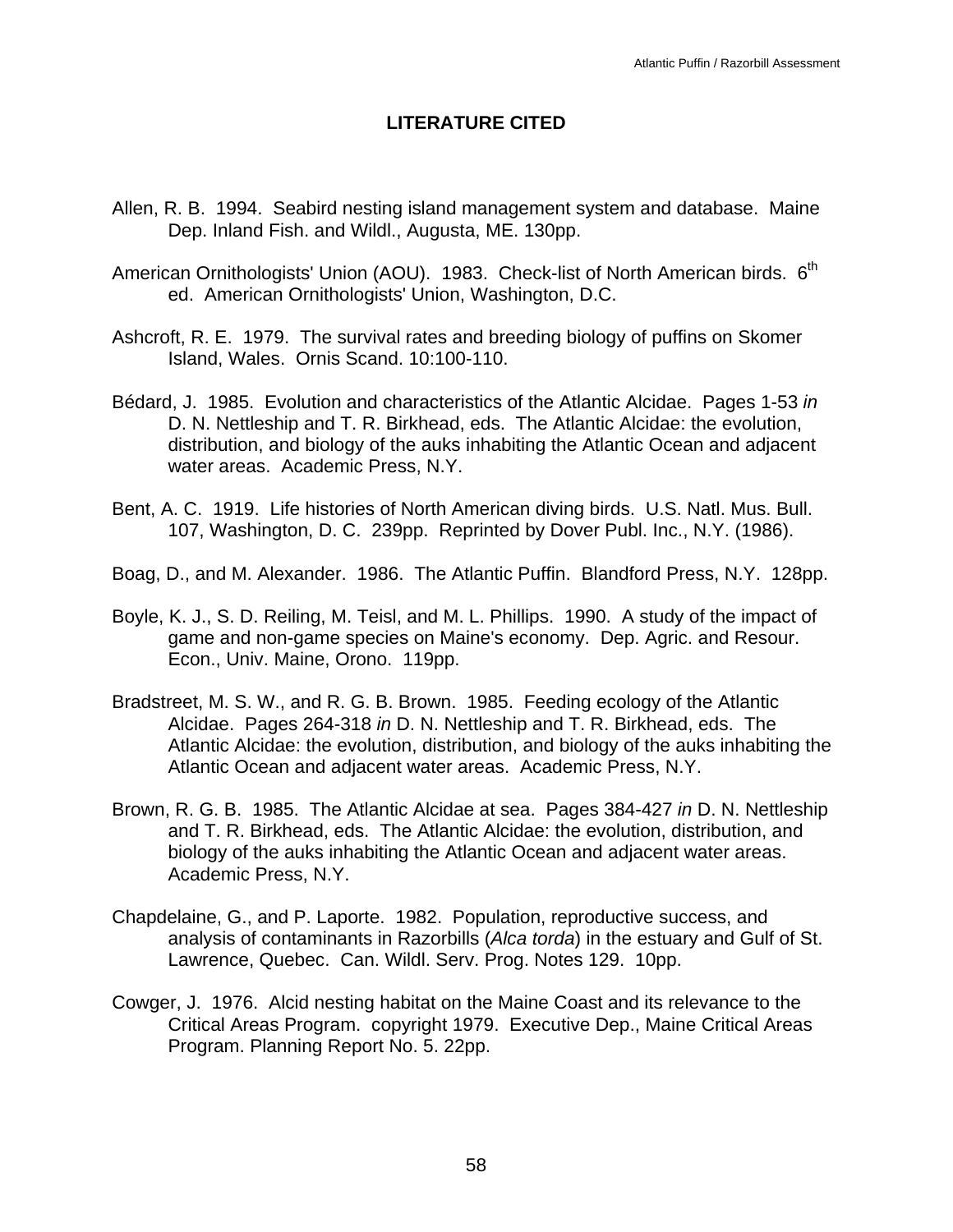- Drury, W. 1973. Population changes in New England seabirds. Bird-banding 44:267- 313.
- Erskine, A. J. 1992. Atlas of breeding birds of the maritime provinces. Nimbus Publ. Limited and Nova Scotia Mus. 270pp.
- Erwin, R. M., and C. E. Korschgen. 1979. Coastal waterbird colonies: Maine to Virgina, 1977. An atlas showing colony locations and species composition. U.S. Fish and Wildl. Serv., Biol. Serv. Program, FWS/OBS-79/08. 647pp.
- Evans, P. G. H., and D. N. Nettleship. 1985. Conservation of the Atlantic Alcidae. Pages 428-488 *in* D. N. Nettleship and T. R. Birkhead, eds. The Atlantic Alcidae: the evolution, distribution, and biology of the auks inhabiting the Atlantic Ocean and adjacent water areas. Academic Press, N.Y.
- Folger, D. C. 1986. Historic and present status of three seabird species nesting in the Gulf of Maine: Great Cormorant, Razorbill, and Arctic Tern. Rep. submitted to Me. Dep. Inland Fish. and Wildl. 45pp.
- Freethy, R. 1987. Auks: an ornithologist's guide. Blandford Press, Poole, Dorset, U.K. 208pp.
- Harris, M. P. 1983. Biology and survival of the immature puffin *Fratercula arctica*. Ibis 125:56-73.
- . 1984. The puffin. T. & A. D. Poyser, Calton, England. 224pp.
- , and T. R. Birkhead. 1985. Breeding ecology of the Atlantic Alcidae. Pages 155- 204 *in* D. N. Nettleship and T. R. Birkhead, eds. The Atlantic Alcidae: the evolution, distribution, and biology of the auks inhabiting the Atlantic Ocean and adjacent water areas. Academic Press, N.Y.
- Hudson, P. J. 1985. Population parameters for the Atlantic Alcidae. Pages 233-263 *in* D. N. Nettleship and T. R. Birkhead, eds. The Atlantic Alcidae: the evolution, distribution, and biology of the auks inhabiting the Atlantic Ocean and adjacent water areas. Academic Press, N.Y.
- Johnsgard, P. A. 1987. Diving birds of North America. Univ. Nebraska Press, Lincoln. 292pp.
- Kellert, S. R. 1980. Public attitudes toward critical wildlife and natural habitat issues. U.S. Gov. Printing Off., Washington, D.C.

Knight, O. W. 1908. The birds of Maine. Charles H. Glass Co., Bangor, ME. 693pp.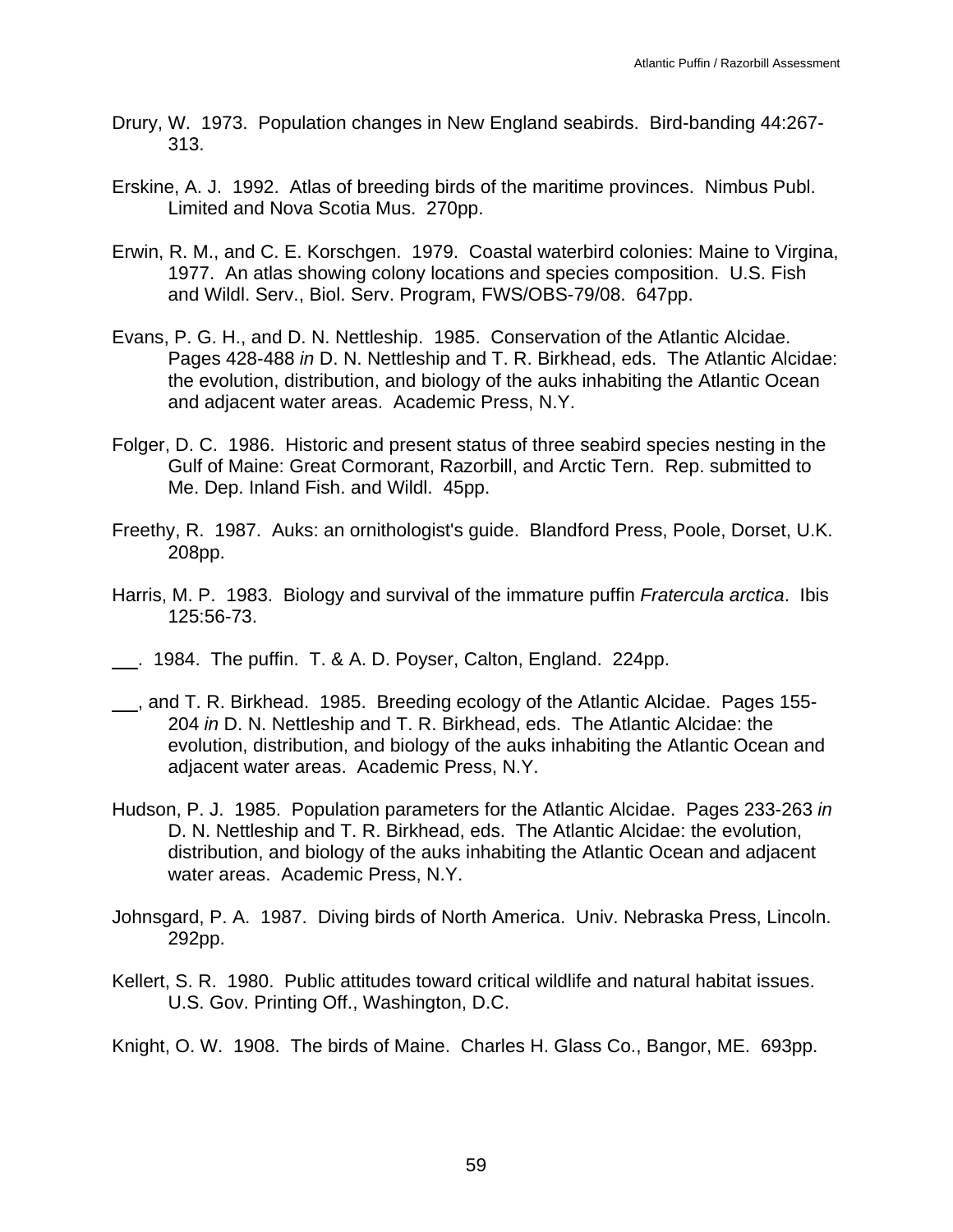- Korschgen, C. E. 1979. Coastal waterbird colonies: Maine. U.S. Fish Wildl. Serv. Biol. Serv. Prog. FWS/OBS-79/09. 83pp.
- Kress, S. W. 1979. Egg Rock update. Newsletter of the Fratercula Fund of the Natl. Audubon Soc.
- . 1981. Egg Rock update. Newsletter of the Fratercula Fund of the Natl. Audubon Soc.
- . 1982*a*. The return of the Atlantic Puffin to Eastern Egg Rock, Maine. Maine Fish and Wildl., Winter. pp. 9-14.
- . 1982*b*. Egg Rock update. Newsletter of the Fratercula Fund of the Natl. Audubon Soc. 4pp.
- . 1983. Egg Rock update. Newsletter of the Fratercula Fund of the Natl. Audubon Soc. 4pp.
- 1984. Egg Rock update. Newsletter of the Fratercula Fund of the Natl. Audubon Soc.
- . 1985. Egg Rock update. Newsletter of the Fratercula Fund of the Natl. Audubon Soc. 4pp
- . 1986. Egg Rock update. Newsletter of the Fratercula Fund of the Natl. Audubon Soc.
- . 1987. Egg Rock update. Newsletter of the Fratercula Fund of the Natl. Audubon Soc. 4pp.
- . 1988. Egg Rock update. Newsletter of the Fratercula Fund of the Natl. Audubon Soc.
- . 1989. Egg Rock update. Newsletter of the Fratercula Fund of the Natl. Audubon Soc.
- . 1990. Egg Rock update. Newsletter of the Fratercula Fund of the Natl. Audubon Soc.
- . 1991. Egg Rock update. Newsletter of the Fratercula Fund of the Natl. Audubon Soc.
- . 1992. Egg Rock update. Newsletter of the Fratercula Fund of the Natl. Audubon Soc. 8pp.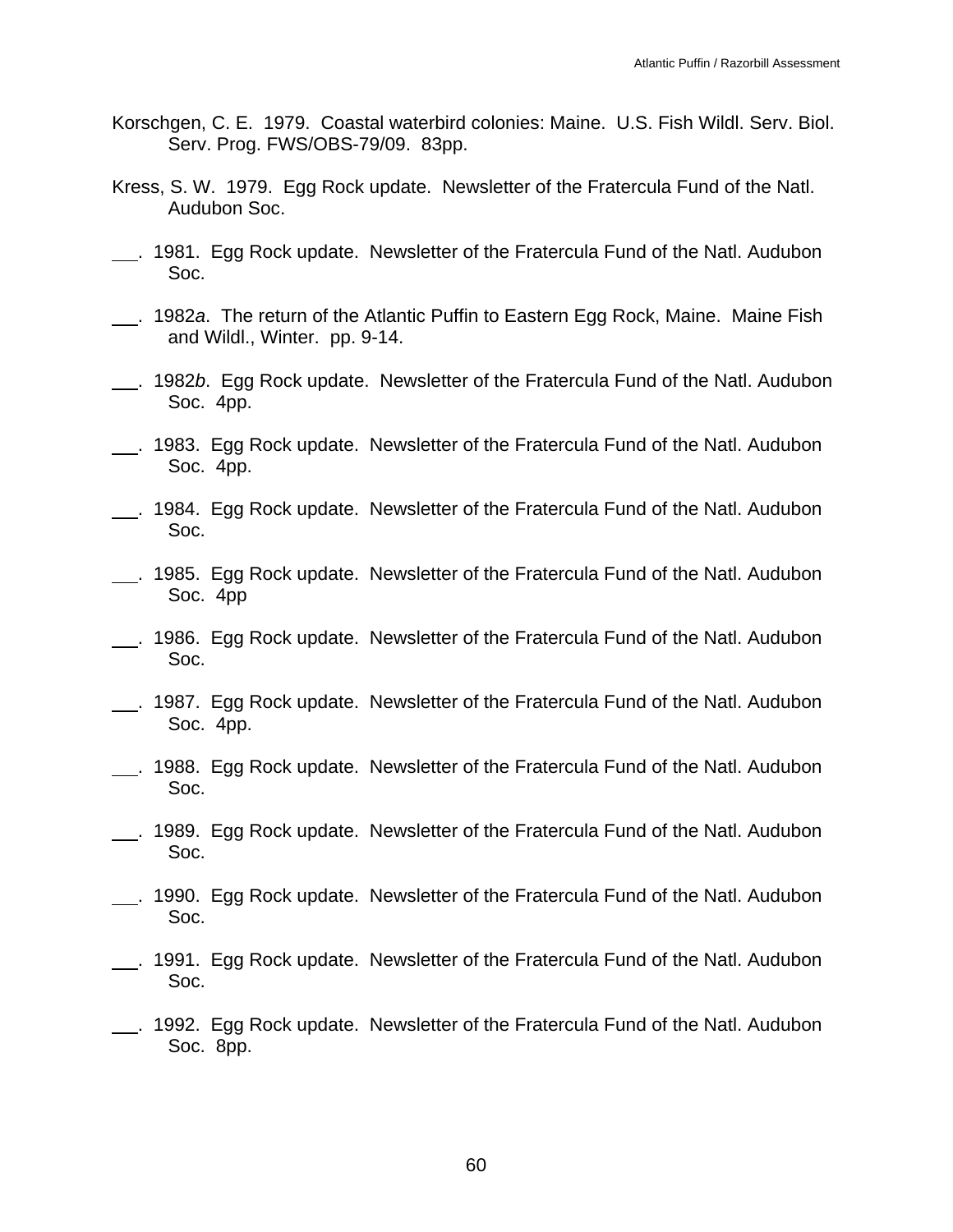- . 1994. Egg Rock update. Newsletter of the Fratercula Fund of the Natl. Audubon Soc. 8pp.
- ., and D. N. Nettleship. 1988. Re-establishment of Atlantic Puffins (*Fratercula arctica*) at a former breeding site in the Gulf of Maine. J. Field Ornithol. 59:161- 170.
- Lloyd, C. S. 1979. Factors affecting breeding of Razorbills *Alca torda* on Skokholm. Ibis 121:165-176.
- , and C. M. Perrins. 1977. Survival and age at first breeding in the Razorbill *Alca torda*. Bird Banding 48:239-252.
- Lock, A. R., R. G. B. Brown, and S. H. Gerriets. 1994. Gazetteer of marine birds in Atlantic Canada; an atlas of seabird vulnerability to oil pollution. Can. Wildl. Serv., Atlantic Reg.
- Myrberget, S. 1962. Contribution to the breeding biology of the puffin, *Fratercula arctica* (L.): eggs, incubations, and young. Papers of the Norwegian State Game Res. Inst. Ser. 2, No. 11. 51pp.
- Nettleship, D. N. 1972. Breeding success of the Common Puffin (*Fratercula arctica* L.) on different habitats at Great Island, Newfoundland. Ecol. Monogr. 42:239-268.
- , and P. G. H. Evans. 1985. Distribution and status of the Atlantic Alcidae. Pages 54-155 *in* D. N. Nettleship and T. R. Birkhead, eds. The Atlantic Alcidae: the evolution, distribution, and biology of the auks inhabiting the Atlantic Ocean and adjacent water areas. Academic Press, N.Y.
- Norton, A. H. 1907. Report of Arthur H. Norton on colonies of birds in Maine receiving special protection in 1907. Bird-lore 9:319-327.
- . 1923. Notes on birds of the Knox County region. Maine Naturalist 3:1-4,31-35.
- Palmer, R. S. 1949. Maine birds. Bull. Mus. Comp. Zool. Vol. 102. Harvard College, Cambridge, MA. 656pp.
- Pierotti, R. 1983. Gull-puffin interactions on Great Island, Newfoundland. Biol. Conserv. 26:1-14.
- Podolsky, R. H. 1989. The Razorbill in the Gulf of Maine. Am. Birds 43(1):15-16.
- Senner, S. E., and M. A. Howe. 1984. Conservation of nearctic shorebirds. Behav. Mar. Organ. 5:379-421.